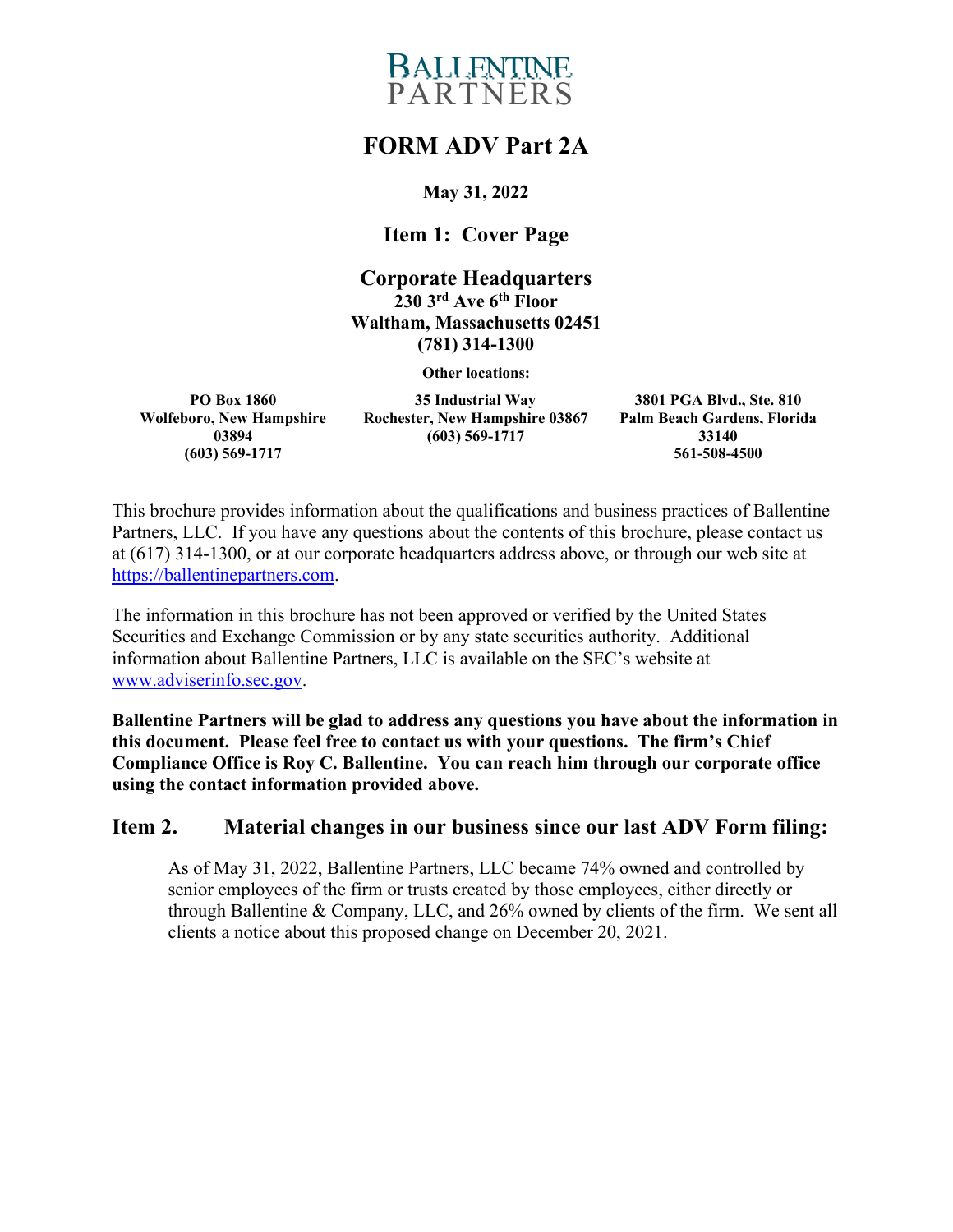# **Item 3. Table of Contents**

| Item 2.  |                                                                                           |
|----------|-------------------------------------------------------------------------------------------|
| Item 3.  |                                                                                           |
| Item 4.  |                                                                                           |
| Item 5.  |                                                                                           |
| Item 6.  |                                                                                           |
| Item 7.  |                                                                                           |
| Item 8.  |                                                                                           |
| Item 9.  |                                                                                           |
| Item 10. |                                                                                           |
| Item 11. | Code of Ethics, participation or interest in client transactions, and personal trading 33 |
| Item 12. |                                                                                           |
| Item 13. |                                                                                           |
| Item 14. |                                                                                           |
| Item 15. |                                                                                           |
| Item 16. |                                                                                           |
| Item 17. |                                                                                           |
| Item 18. |                                                                                           |
| Item 19. |                                                                                           |

# **Item 4. Advisory business: history, ownership & services**

## **A. History of our firm; ownership of our firm**

Ballentine Partners' mission is to help the families we serve make smart decisions about their wealth, giving them the freedom to focus on their lives as they want to. Many of the decisions we made about how to structure our practice and how to address conflicts of interest are based on the experiences of our founder, Roy Ballentine, with his own family's situation during the early 1980s – before Roy knew anything about wealth management. Roy's parents had a sophisticated estate plan that included multiple trusts, partnerships, and corporations. But, when his father died in 1984, he learned the hard way about the challenges of managing wealth, balancing family needs, and the wishes of individual family members. After the estate was settled, Roy chose to change careers. He began to search for a better way to address the demanding requirements of family wealth management.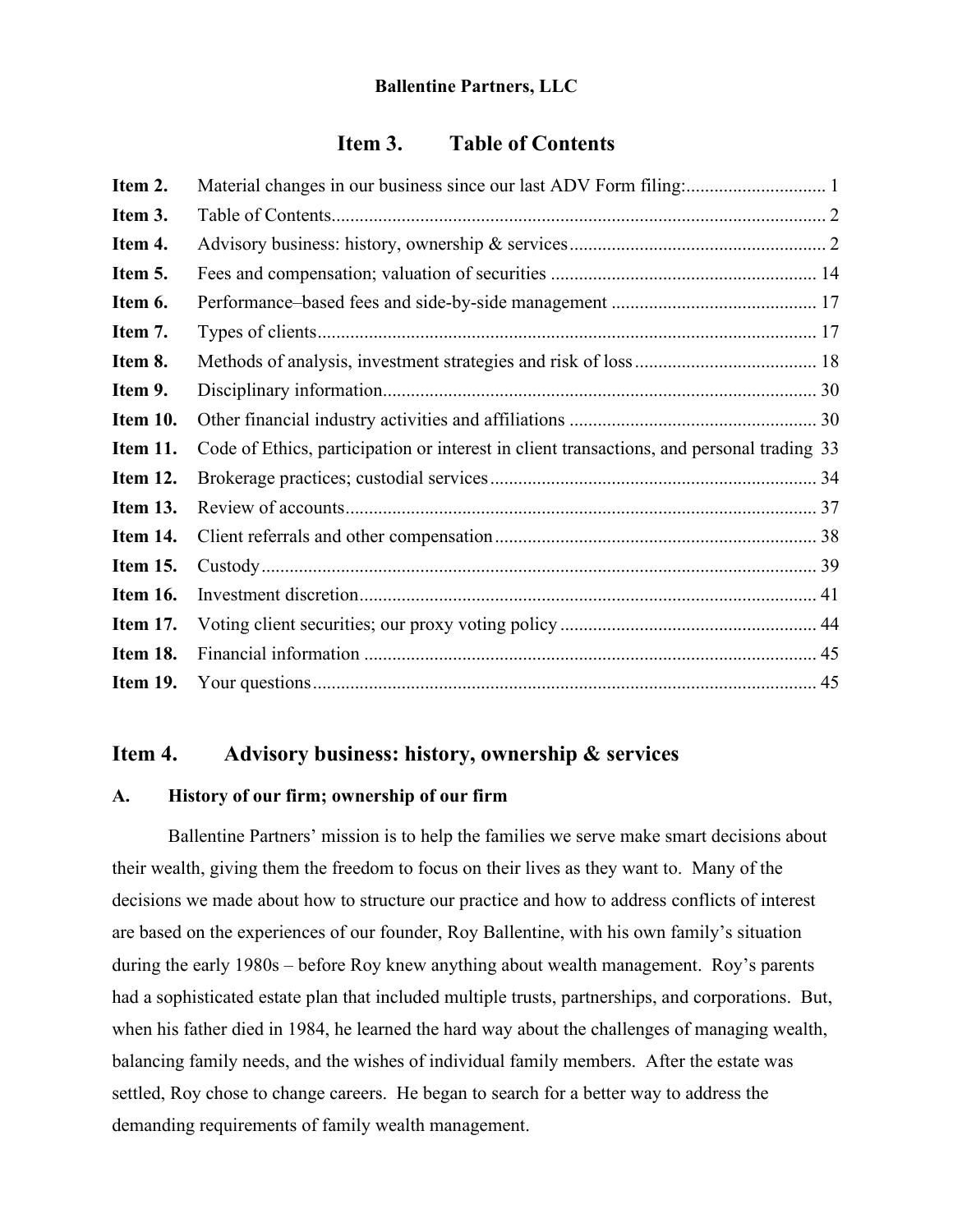What Roy's family desperately needed and did not get was *comprehensive, integrated, objective advice* that addressed the issues and problems that later became difficult to address. They had no advisor to provide guidance about a *strategic plan* for their family's wealth. There was no *team leader* who could help them to realize the benefits of *collaboration* among specialty advisors.

In 1984, Roy founded Ballentine & Company, Inc., a wealth advisory firm, resolving to help other families achieve much better results than his family experienced. In 1997, the firm became Ballentine, Finn & Company, Inc. On January 25, 2010, the shareholders of Ballentine, Finn established Ballentine Partners, LLC ("the Company") and transferred the entire business to that entity.

As part of the company's succession plan, in January of 2016, Drew McMorrow was appointed Chief Executive Officer of Ballentine Partners, LLC. Drew has been a member of the team since 2002 and has served as President of the firm since 2011. Drew's appointment as Chief Executive is the continuation of a process that we began in 2011 to transition the leadership of the firm to the next generation. Our goal is to have Ballentine Partners remain under the ownership and control of its senior team members so it will remain independent and properly positioned to deliver objective advice to families we serve. Roy Ballentine continues with the firm as Executive Chairman.

The ownership of Ballentine Partners, LLC is detailed on the Form ADV 1, which can be accessed through the SEC's website: https://www.adviserinfo.sec.gov/. As of May 31, 2022, Ballentine Partners, LLC became 74% owned and controlled by its senior employees or trusts created by those employees, either through direct ownership or indirect ownership through Ballentine & Company, LLC, and 26% owned by clients of the firm. We sent all clients a notice about this proposed change on December 20, 2021. There will be no significant changes in our management or policies as a result of these changes in the equity ownership of our firm.

### **B. Types of services we offer**

### 1. Overview.

Ballentine Partners' goals are to help you to:

- Protect, preserve, and grow your wealth so you can meet your financial goals;
- Feel in control of your wealth, rather than to experience wealth as a burden; and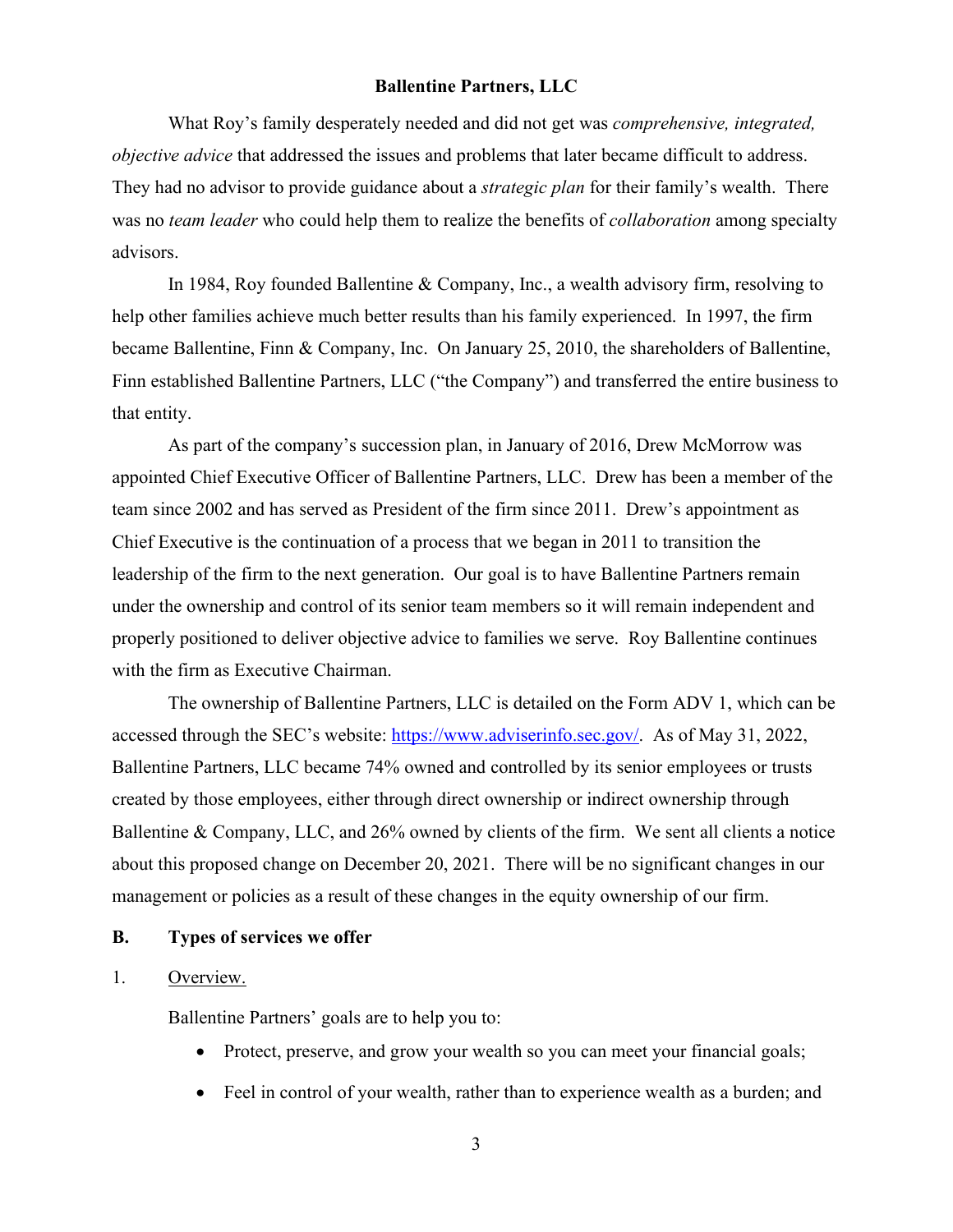• Prepare the next generation to be financially self-sufficient and to be good stewards of the family's resources.

We serve families with investment assets of \$3.5 million or more. Our largest clients have family net worth of more than \$1 billion. We specialize in managing privately-owned wealth. We have structured our firm to minimize conflicts of interest between ourselves and you. We do not sell any insurance or investment products. We have only one source of income – fees paid to us by our clients. Each client fee agreement is simple, and the costs are fully disclosed to each client.

Our Wealth Management clients – generally families with assets of \$20 million or more – receive extensive financial planning advice and investment management services on an on-going basis. This advice includes analysis of cash flows, balance sheet, estate plan, insurance coverage, debt, income tax planning, etc. Most Wealth Management clients receive quarterly financial statements covering all major aspects of each client's situation. Wealth Management clients have access to both public and private investment vehicles. For clients who wish to participate in private investments, we make those investments on both a discretionary and nondiscretionary basis, based on each client's wishes.

Our clients with assets between \$3.5 million and \$25 million typically require our advice for investment management and holistic financial planning. Those clients are served by a dedicated team using the same investment research we apply to larger relationships, using mostly liquid investment vehicles that are better suited to those clients' investment needs. We also provide investment advice to charitable foundations and other tax-exempt organizations. Many of the charitable organizations we serve were created by our private clients.

Our primary business is providing families with objective advice about a wide array of financial strategies and, for our Wealth Management clients, providing an alternative to the cost and complexity of setting up a single-family office. Families who prefer to maintain a family office rely upon us to provide advice and implementation services beyond what their own staff is able to deliver. The range of services we offer each family depends upon the family's needs, desires, and the complexity of their financial situation.

Our advisory capabilities include:

 $\bullet$  Investment strategy and implementation – we manage accounts on both a discretionary and non-discretionary basis;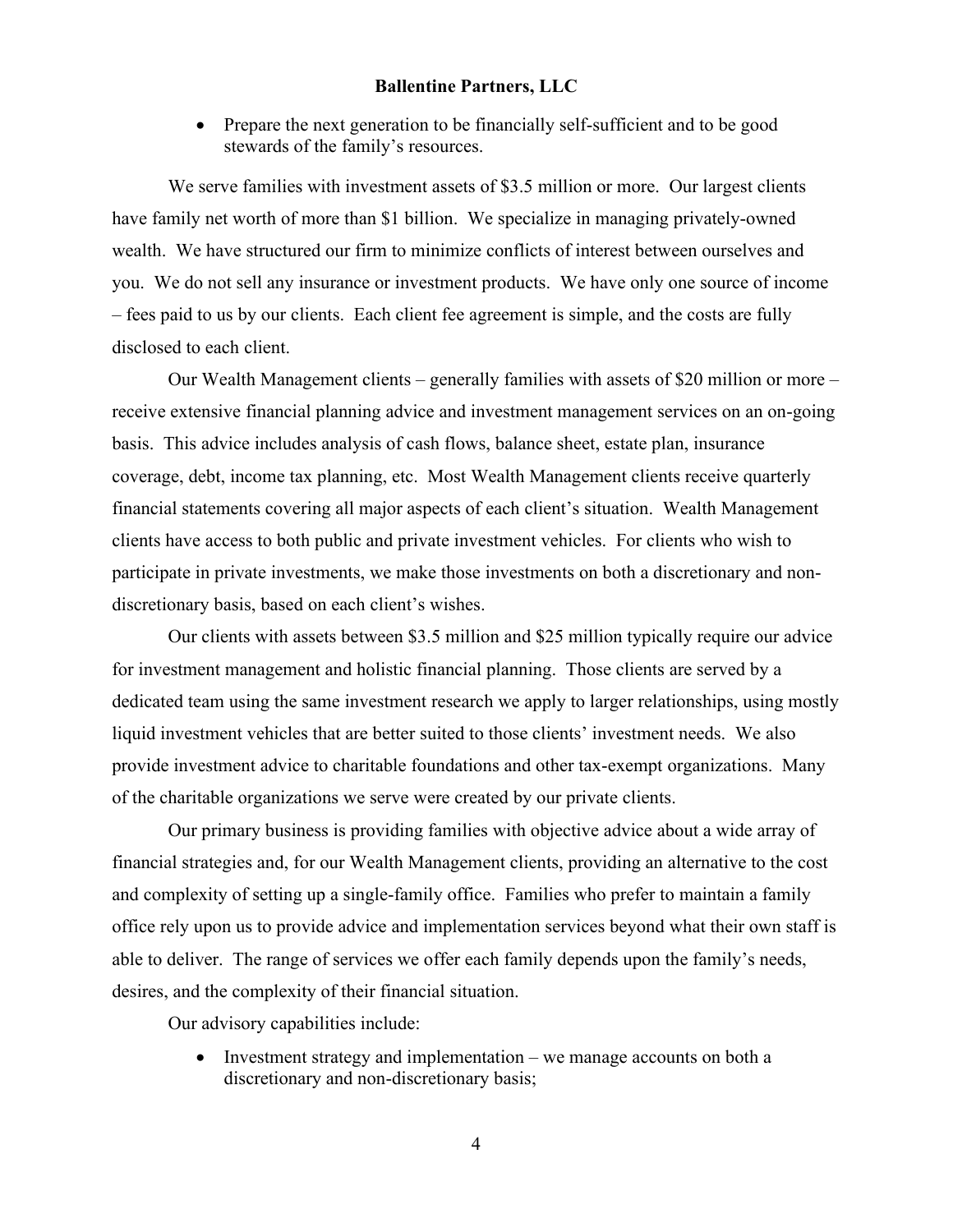- Traditional investments both actively managed investments and index investments;
- Alternative asset classes (real estate, private equity, venture capital, etc.);
- Alternative investment styles (hedge funds, commodity trading advisors, etc.);
- Asset protection planning;
- Advice about the impact of wealth on marital and family relationships;
- Estate planning advice;
- Income tax planning and forecasting;
- Property, casualty, and liability insurance;
- Life, disability, medical, and long-term care insurance;
- Closely held business interests tax planning for owners, succession planning, preparing the next generation of family owners, preparing for sale, estate planning, financial risk management;
- Cash flow planning and forecasting;
- Bill payment and cash management systems;
- Balance sheet management;
- Charitable giving, administration, and management of family charitable foundations;
- Lifetime gifts to family members;
- Trust accounting and administration;
- Family partnerships, LLCs, and other family business entities;
- Family office administration; and
- Lifestyle management (aircraft, yachts, vacation homes, household staff, etc.).

A distinguishing feature of our firm is that we put an experienced wealth manager, not a salesperson, in charge of every client relationship. These experienced advisors are the primary link with our clients, and they get to know the families they serve very well. This means every time you want advice about a significant issue, you will be working with an advisor who has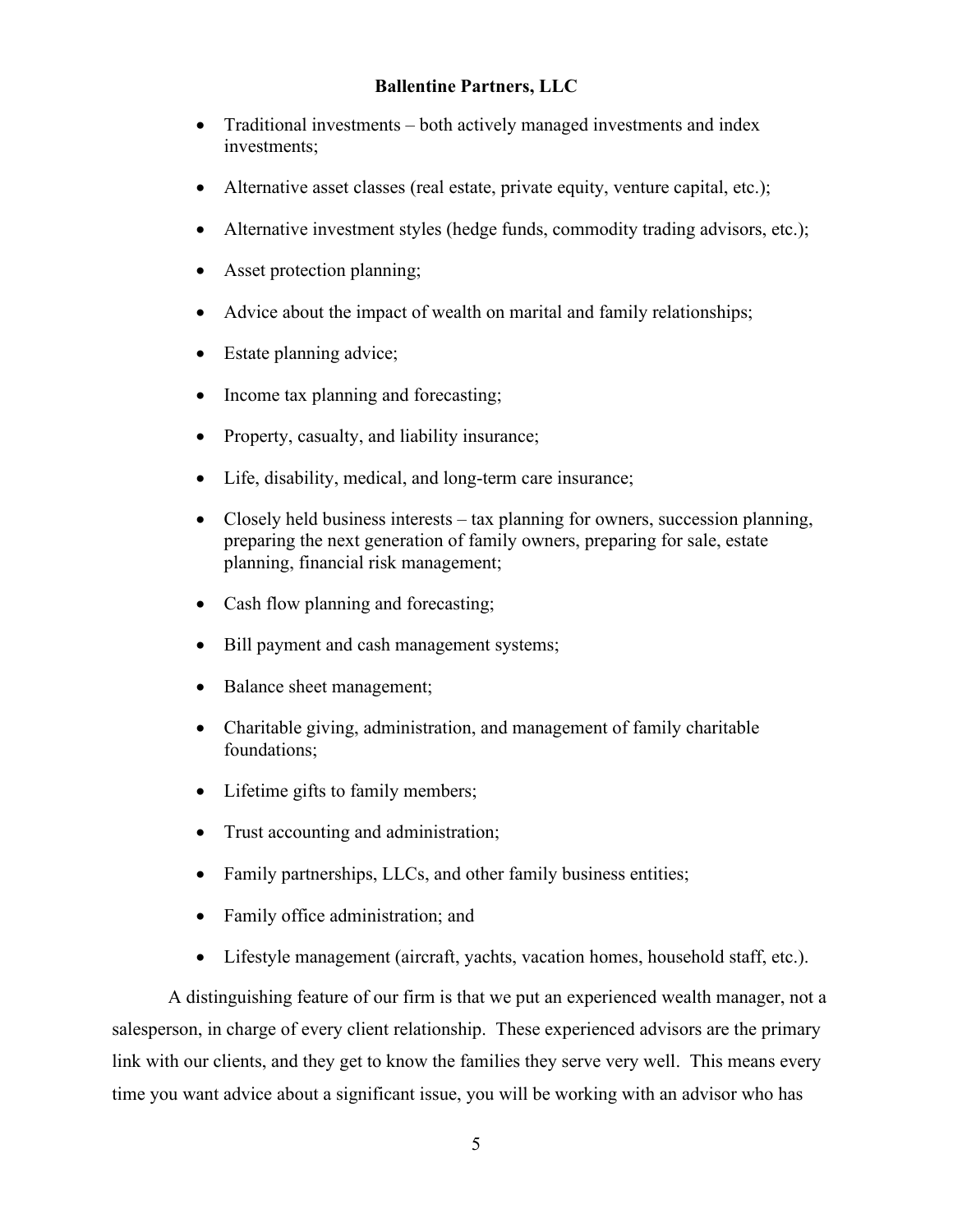deep technical skills and detailed knowledge about your situation to help you seize opportunities and identify potential problems. When it comes time to implement a recommendation, we are prepared to manage whatever work needs to be done. Our goal is to make wealth management as simple as possible for you.

Many of our family relationships are multi-generational. We often work with younger members of the family to help them acquire necessary financial skills. We can also provide direction and coordination for our clients' other advisors, so our clients are relieved of day-today concerns about the management of their financial affairs.

We have extensive experience with family office planning and administration. We have helped families establish family offices or reorganize family offices that were already in existence when we began working with them. We have experience managing family office relationships that involve multiple foreign jurisdictions.

#### 2. Investment supervisory services.

We serve as your family's Chief Investment Officer. We manage accounts on both a discretionary and non-discretionary basis. We help you design and implement investment strategies for all of the investment assets on your family's balance sheet, no matter how those assets are held (directly owned, held in trusts, held in privately owned companies, or held in private foundations), and *regardless* of which investment firm is making the day-to-day investment decisions. The strategies we use are described in Item 8, which begins on page 18.

Most of our clients are individual investors who are required to pay taxes. Our investment advice is customized for you and is guided by four key tenets that are reflected in the following questions:

- What is the optimal strategy or choice for your family? We try to put ourselves in your shoes, applying all of the information we have collected about your situation, and applying all of our technical skills.
- What strategy is consistent with your risk management goals? Risk analysis requires that we gather detailed information about your risk exposures, tolerance for various types of risk, and what you have already done to mitigate risks. Risk tolerance cannot be measured with a simple questionnaire.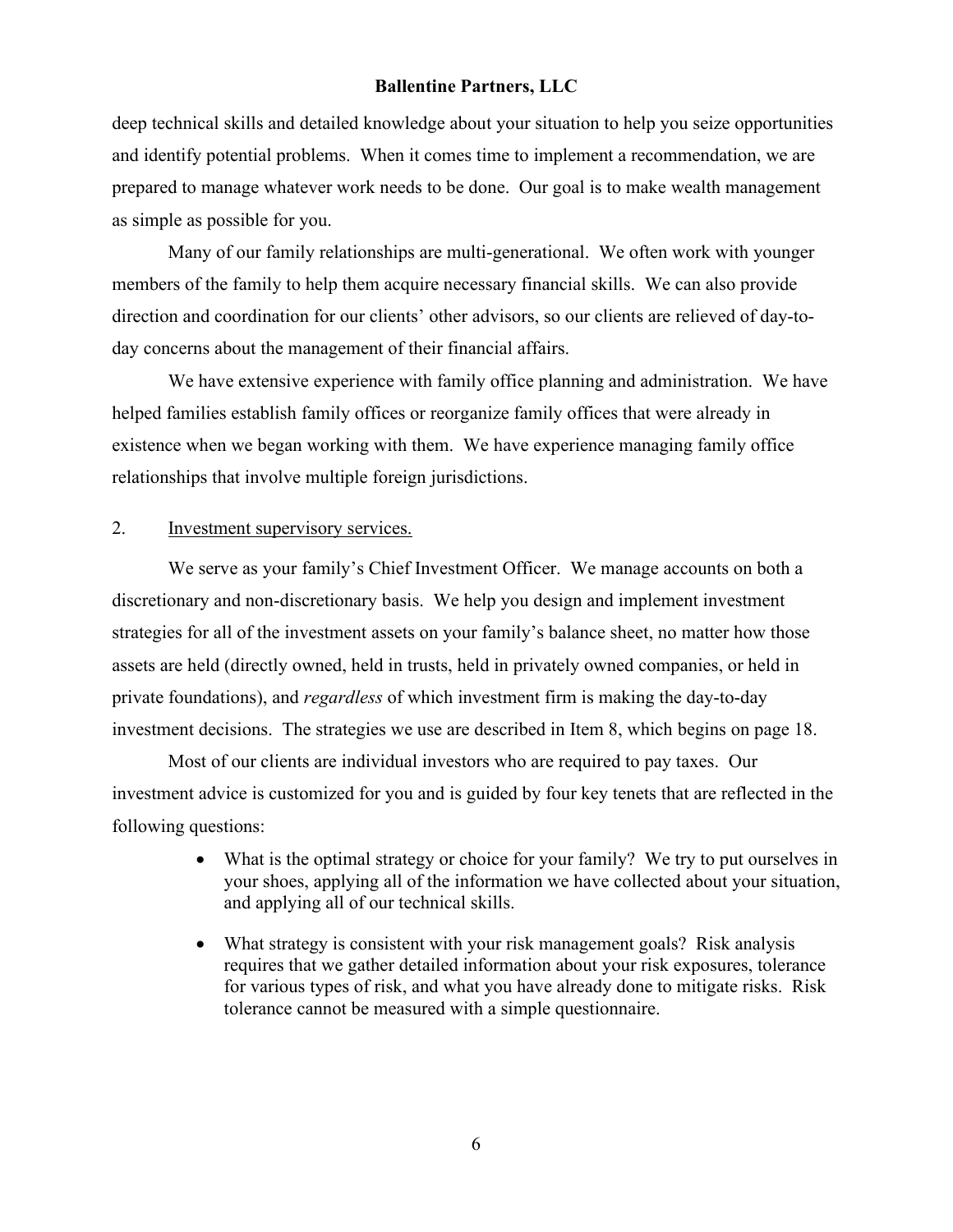- What is the expected net return, after all trading costs, management fees, market impact<sup>1</sup> and taxes? For investors who must pay taxes, the net return is the only return that matters.
- What other factors need to be taken into account? Most investment recommendations have implications for your cash flow, tax situation, estate plan, and charitable gift planning.

We provide advice about a wide range of investment possibilities, including advice about investment products offered by other firms and, upon request, advice about direct investments in private companies and real estate. We seek to provide you with access to the best investment products and managers that the marketplace has to offer. A substantial portion of the assets we oversee is managed by other firms we have recommended.

We search for the most attractive investment products. Our investment research includes coverage of real estate funds, hedge funds, private equity funds, venture capital funds, and natural resource funds. These are the areas where active management is most likely to add value in excess of its costs. Many of our clients make investments in closely-held companies. Upon request, we will help you to find the right resources to analyze a private investment opportunity.

### 3. Discretionary vs. non-discretionary accounts.

We manage investments on both a discretionary and non-discretionary basis. "Discretionary" means that you authorize us to buy and sell securities in your accounts without seeking your prior approval for each transaction. "Non-discretionary" means that we must obtain your approval before making any changes to an investment account.

If you engage us to provide investment advice on a non-discretionary basis, we will not be able to make any changes to your account until you respond to an approval request. Any delay in responding may be to your disadvantage. If you have directed brokerage to a particular firm, you may also pay brokerage costs that are higher than necessary. Please refer to, "Directed brokerage," Item 12.A.4.

 $<sup>1</sup>$  Market impact – this term refers to the risk that a transaction to purchase or sell a security may actually cause the</sup> price of the security to change in a way that is disadvantageous for the investor. For example, if an investor owns some bonds that are seldom traded, the investor's attempted sale of some of her holdings may depress the market price of the bond, thereby adversely affecting the value of the bonds that the investor continues to hold.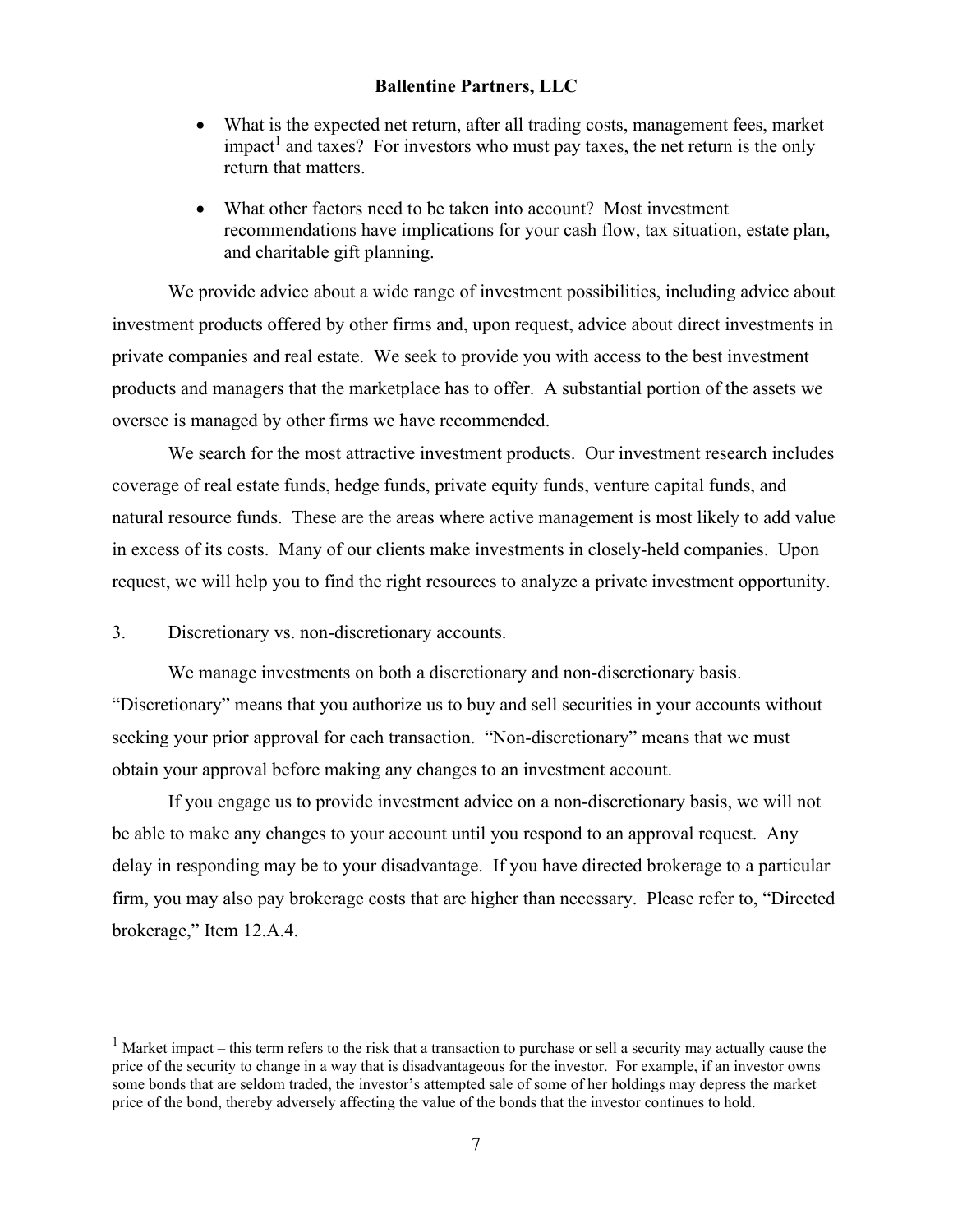#### 4. Portfolio activity.

We have a fiduciary duty to provide services consistent with your best interests. We attempt to minimize the portion of your investment returns lost to taxes. We also aim to guide you to an asset allocation policy that is consistent with your long-term goals and that you will feel comfortable holding through thick and thin. This means there may be long periods when we do little or no trading in your accounts. We will review your accounts on an ongoing basis to determine if any changes are necessary based upon various factors including, but not limited to, changes in your financial condition, changes in market conditions, investment performance, or a change in your investment objectives. There may be extended periods of time when we determine that changes are neither necessary nor to your advantage. Our advisory fee remains payable during periods of account inactivity. There is no assurance our investment decisions will be profitable.

#### **C. Customized services**

We customize both our wealth planning services and our investment services to fit your needs. Our wealth planning services are highly customized because every client has a very unique situation that requires a different combination of the services outlined above. Investment portfolios are tailored to fit each client's circumstances. For instance, some clients have large real estate holdings while others have concentrated equity positions in either public or private companies. Some clients have excluded almost all U.S. dollar denominated securities from their portfolios. This kind of customization is routine in our practice.

#### 1. Our consulting & implementation services.

As a regular and substantial part of our business, we provide financial planning and related consulting services regarding matters other than investments. (Please refer to the list in Item 4.B.1 for examples.) For most engagements, we propose a single fee covering all of our services for at least a year. The level of intensity of work and the scope of services we provide may vary over the course of a year. We do not adjust our fee in response to those changes because for a variety of reasons it is both inappropriate and impractical to do so. If you request a service that is outside the scope of services you negotiated and which represents significant additional work for us, we may request a fee discussion with you. We do not serve as an attorney, accountant, or insurance agent, and no portion of our services should be construed as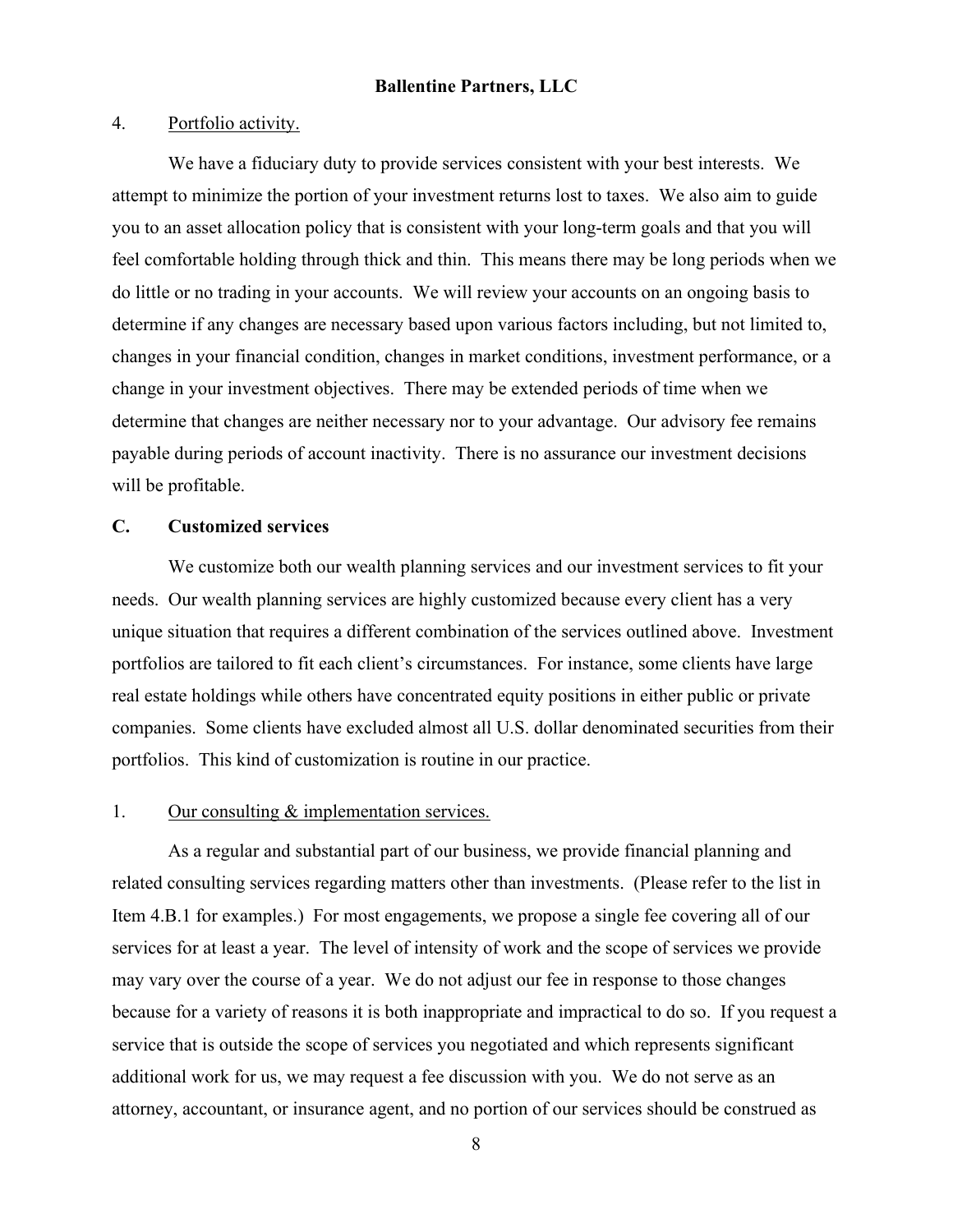such. We do not prepare estate planning documents, tax returns, or sell insurance products. Upon request, we may recommend other professionals to provide legal, tax, accounting, insurance, or other services. You are under no obligation to engage the services of any such recommended professional. You retain absolute discretion over all such implementation decisions and are free to accept or reject any recommendation from us. We do not assume any liability for the performance of unaffiliated professionals.

## 2. Retirement account rollovers; potential for conflict of interest.

If you own any type of IRA account, or if you have a qualified plan with your employer and you terminate your employment, you may have up to four options with respect to your retirement accounts: (1) leave the money where it is, (2) roll the money over to a new employer's plan, (3) roll the money into an Individual Retirement Account ("IRA"), or (4) withdraw the money and pay taxes on it (and penalties, if applicable).

Approximately one-half of our clients have negotiated flat fee arrangements for all services we provide, and the other half have fees based on assets managed or overseen by us. If your fee is based on assets under management and we recommend that you roll your retirement money into an account managed by us, we will be subject to a conflict of interest because the account will generate additional fee income for us. We operate under a fiduciary standard when giving you advice of any kind. You are not under any obligation to rollover retirement plan assets to an account managed by us.

## 3. Use of mutual funds and Exchange Traded Funds ("ETFs").

Mutual funds and exchange traded funds similar to those we use in clients' portfolios are available directly to the public. You can purchase those investments without engaging us as your investment advisor. All investors pay brokerage costs and management fees that are embedded in mutual funds and ETFs. If you engage us, you will also incur our fee.

### 4. Private investment funds.

If you wish to invest in private investments, we can assist you on either a discretionary or non-discretionary basis. Some private investments may be over-subscribed. If an investment is over-subscribed, decisions about the allocation of that opportunity among clients are made by the Investment Allocation Committee, which is comprised of a few senior members of our firm. If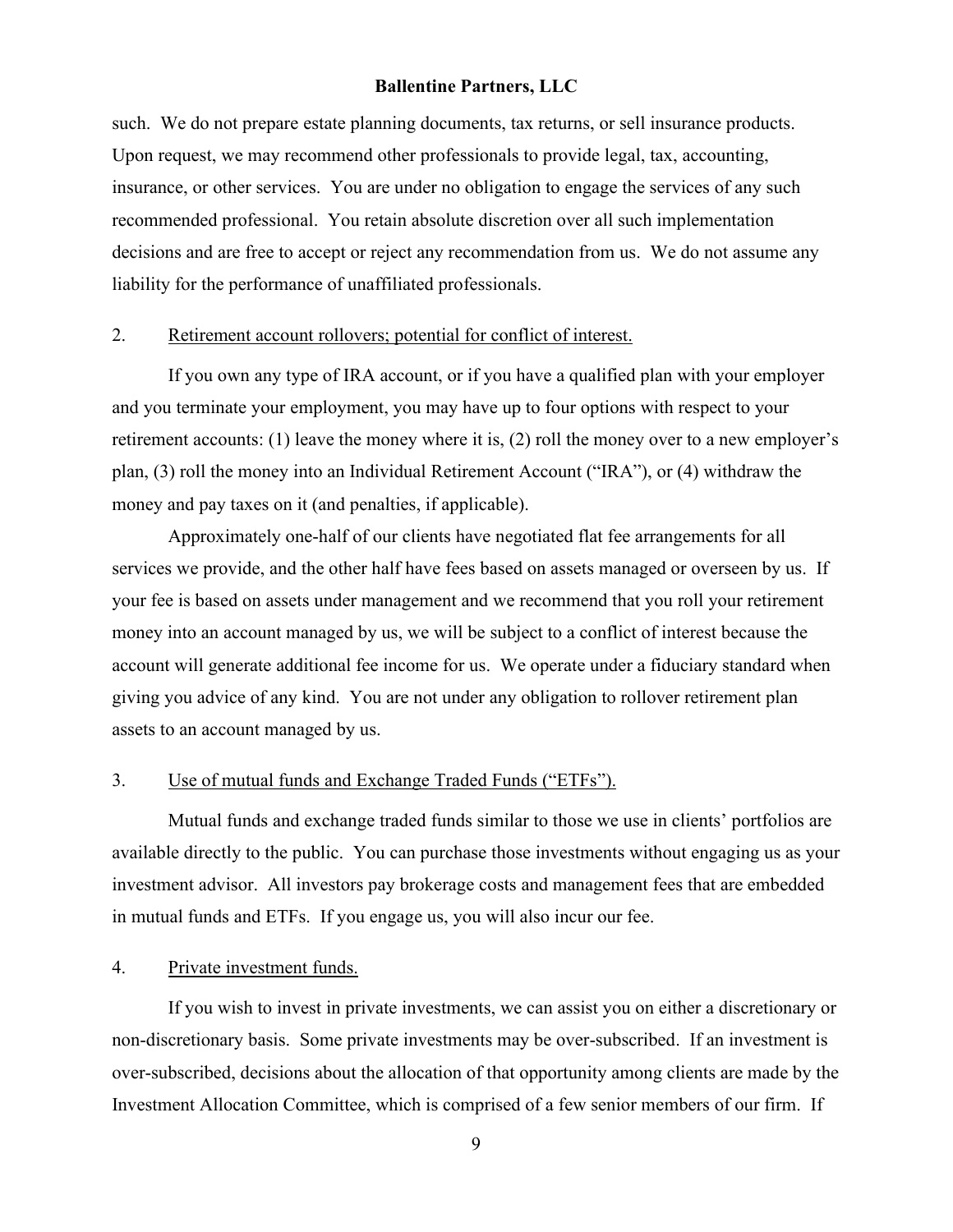an opportunity is over-subscribed, we favor our clients over our employees; our employees are not allowed to invest. If an investment is not over-subscribed, our employees are allowed to invest on exactly the same terms as our clients. Our Chief Compliance Officer supervises employees' behavior in this regard.

The value of private funds may be included in the calculation of our advisory fee. You are under no obligation to make an investment in a private fund. Private funds generally involve many risk factors including, but not limited to: the potential for *complete loss of your capital*, lack of liquidity, lack of transparency, lack of marketability, and the fund sponsor's conflicts of interest.

We sponsor a number of private investment funds for the benefit of our clients. We manage those funds through our affiliate, Ballentine Funds, G.P., LLC, which serves as the general partner of each fund. Neither Ballentine Partners nor Ballentine Funds, G.P., LLC has any ownership stake in the private funds we manage, thereby reducing or eliminating most conflicts of interest between ourselves and those funds. As a private fund nears the end of its investment cycle, it may reach a point where it will be in the best interests of the investors if we terminate the fund. There are three ways we can terminate a fund: (1) sell its remaining investments on the secondary market and distribute the cash proceeds to the investors, (2) distribute the remaining investments "in kind" to the investors, or (3) sell the remaining investments to another Ballentine fund and distribute the cash proceeds to the investors. Each of the three options carries with it potential advantages and disadvantages for the buyers and sellers involved. Which of the above options we select will depend upon the facts and circumstances at the time the issue arises. If we elect option 1 or 3, we will obtain a valuation opinion from an independent qualified appraiser. We will take reasonable and prudent steps to structure a transaction in which buyer and seller are both treated fairly. We will not receive anything of economic value as a result of the transaction.

The terms and conditions found in the offering documents of each private investment will govern your rights and obligations with respect to those investments. Those terms and conditions of the offering documents will continue to apply so long as you are a participant in the private investment. Terms and conditions may include, without limitation, your obligation to fund capital calls, tax obligations and restrictions on your right to transfer your ownership. Please refer to the relevant offering documents to determine the terms and conditions applicable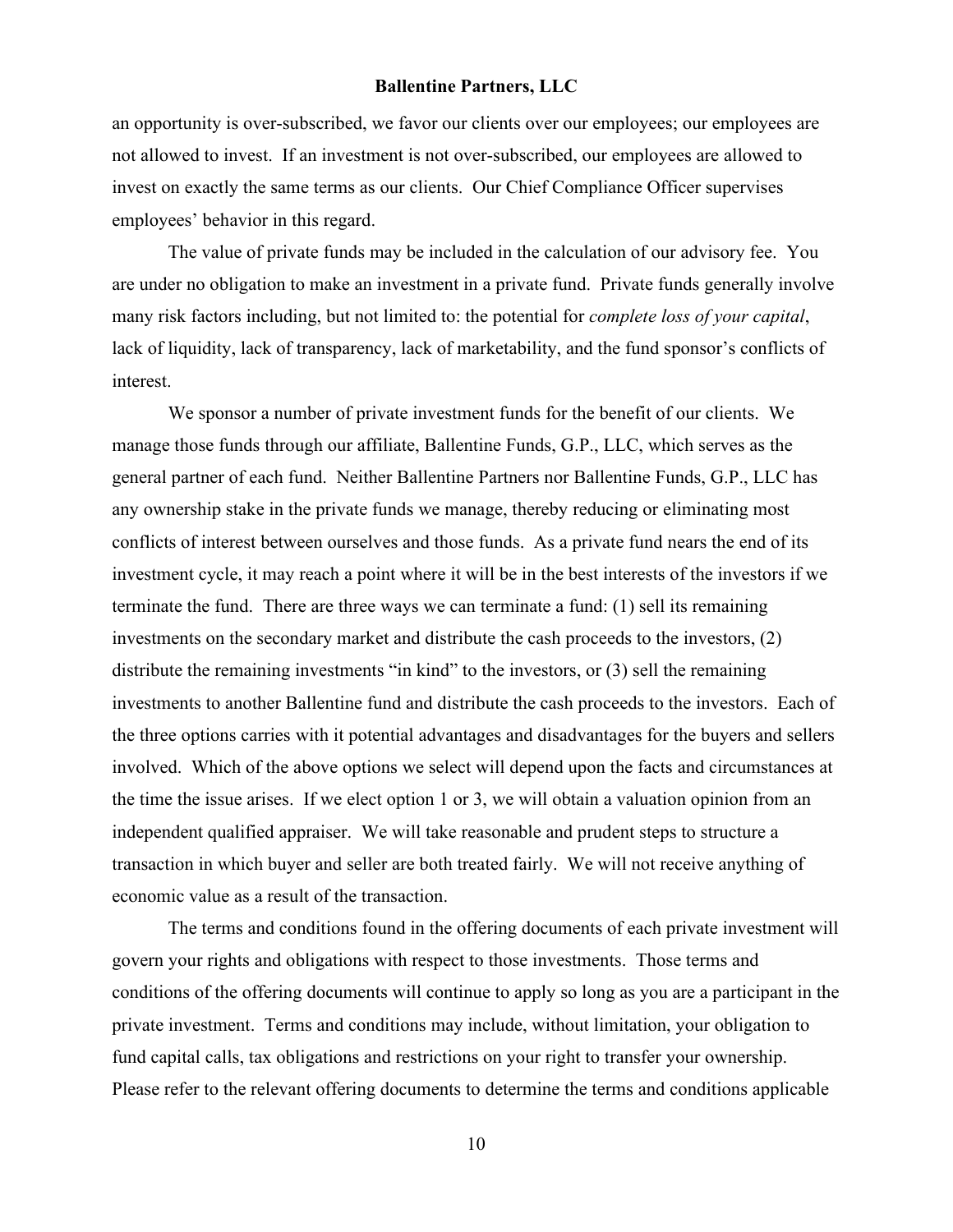to each investment. It may not be possible for you to withdraw from a private investment until such time as the underlying activity has ended and the legal entity holding the investment activity has been dissolved.

#### 5. Direct investments.

A direct investment is an investment in a private company or real estate. For example, some of our clients have made direct investments in private companies and income-producing real estate. If you are interested in direct investments, we will assist you on a non-discretionary basis. Our analysis will be based upon the documentation and other information provided to us by you or the sponsor of the investment, and upon our general knowledge of investments. We do not claim to have expertise in investment banking, or any industry-specific expertise. Your Client Agreement<sup>2</sup> will state whether or not the value of direct investments is included in the calculation of our advisory fee. You are under no obligation to make any direct investments.

### 6. Investments in digital asset and blockchain technology.

We provide advice about investments in digital asset and blockchain technology. We also provide advice about custody agents for such investments. Clients wishing to invest in digital asset do so on a non-discretionary basis, and they select a custody agent. Upon request, we will agree to make trades in clients' digital asset accounts. We also invest in digital asset and blockchain technology on a discretionary basis through some of our Affiliated Funds (please refer to Item 10.C on page 30). Each client's decision to invest in an Affiliated Fund is made on a non-discretionary basis, except when a client has explicitly granted us discretion to make private investments.

#### 7. Specialty investment managers; our sub-advisory relationships.

After discussion with you about your investment choices, we may allocate a portion of your investment assets among unaffiliated specialty managers with whom we have sub-advisory agreements ('sub-advisors"). For example, we have relationships with equity managers and bond managers to whom we delegate investment authority. Those specialty managers have day-

 $2$  We have several forms of client service agreements, all of which are referred to in this document as "Client" Agreement."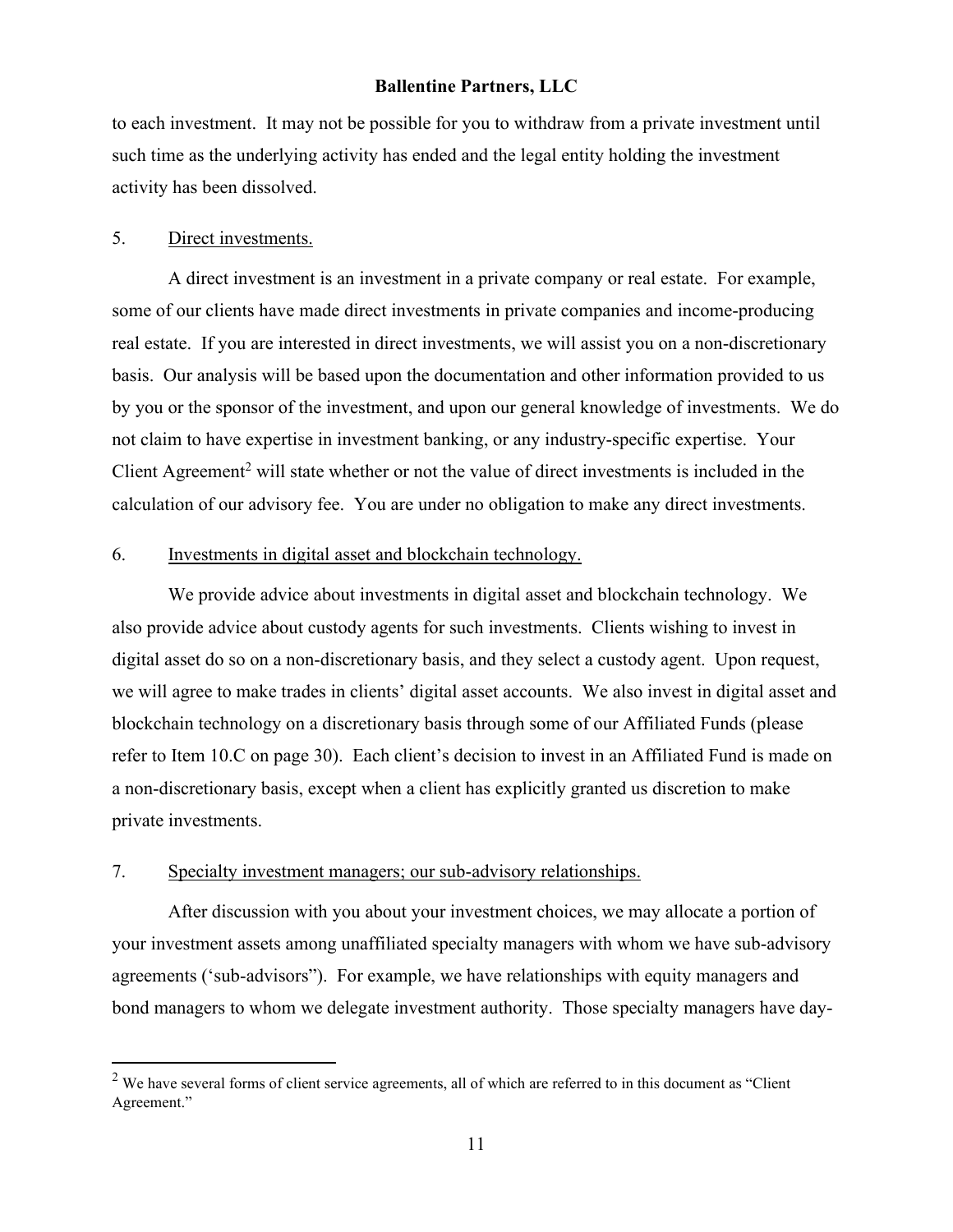to-day responsibility for discretionary management of the allocated assets. We select subadvisors based on a variety of factors including, but not limited to, reputation, integrity, financial strength, corporate culture, fit with your investment objectives, investment performance net of fees and taxes, reporting, and client service. Investment fees of sub-advisors are separate from and in addition to our fee. We have negotiated fees with those managers on behalf of all of our clients, so that all clients are subject to the same fee schedule. We do not participate in any portion of those fees. Our goal is to minimize the fees our clients pay to subadvisors, consistent with receiving a high level of service.

The shareholders of some sub-advisors are individual clients of Ballentine Partners, which creates a conflict of interest for us because our decision to refer assets to a manager may increase the wealth of one or more of our clients who are owners of that firm. You are under no obligation to use any sub-advisor. We encourage you to inquire about conflicts of interest between us and any investment manager we may recommend.

## 8. Qualified retirement plans.

*Trustee-directed plans:* If you are a trustee of a qualified retirement plan (a "Plan") and you engage us to provide investment advice to the Plan in your capacity as trustee, we will serve as an investment fiduciary as that term is defined under the Employee Retirement Income Security Act of 1974 ("ERISA"). If the Plan is participant-directed, we will assist you with the selection of an investment platform from which Plan participants shall make their respective investment choices (which may include investment strategies devised and managed by us), and, to the extent engaged to do so, may also provide corresponding education to assist the participants with their decision-making process.

*Advice about your qualified plan investments:* Upon request, we may agree to provide you with advice about how to invest your retirement assets held in a qualified plan. Generally, you will be responsible for implementing our recommendations. Our fee for advisory services must be charged to one of your personal accounts; we cannot receive any fee compensation from your qualified retirement account or the Plan's sponsor. You are responsible for notifying us of any changes to the Plan and its associated investment menu.

Please refer to the discussion of conflicts of interest in Item 4.C.2 on page 9, which is also applicable to our advice about qualified plans.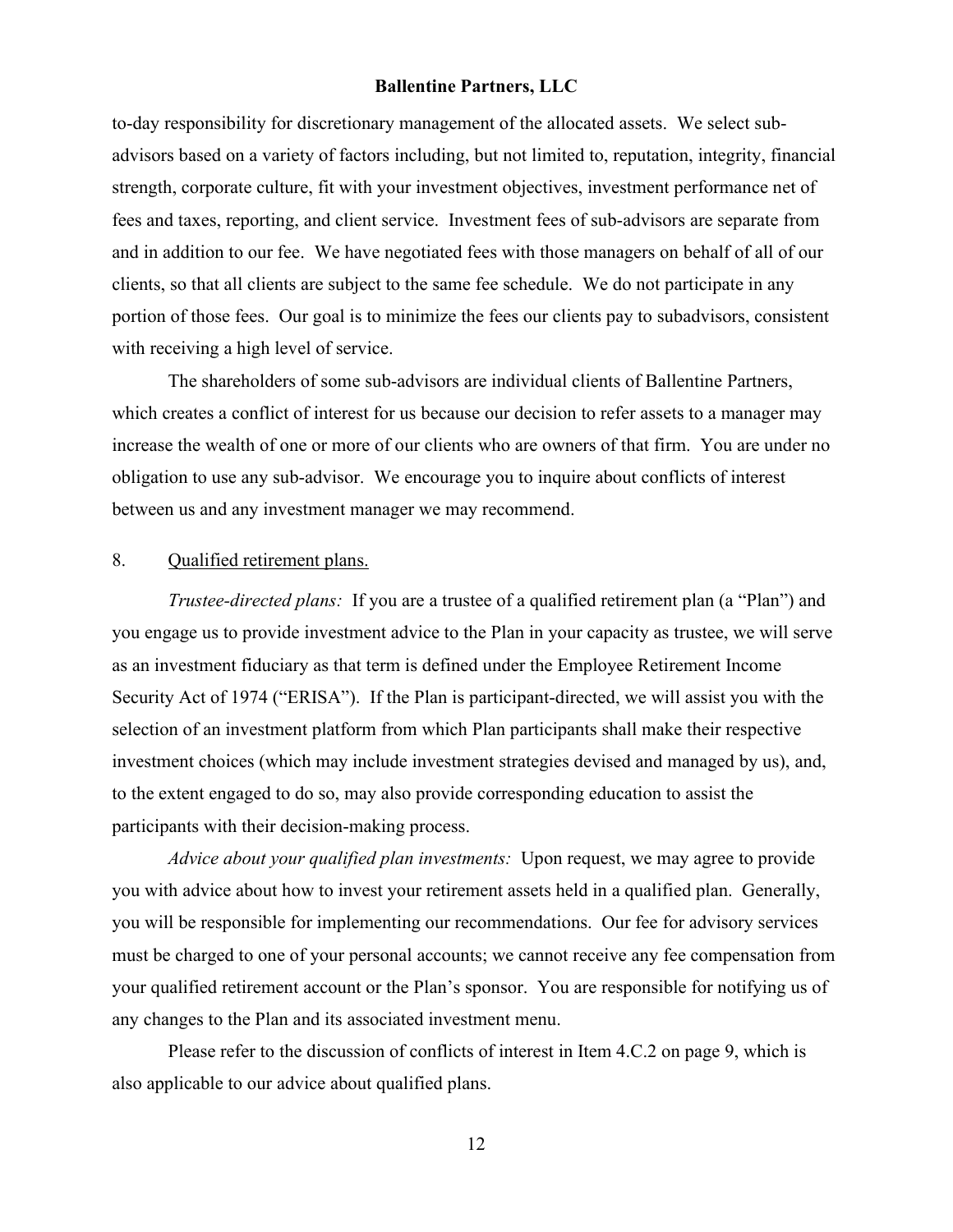9. Your obligation to notify us of changes in your situation.

It is your obligation to keep us informed of information about your situation that may be relevant to our advisory relationship, and we shall be entitled to rely upon the accuracy of information you provide without making any attempt to independently verify that information.

### **D. Our relationships with other investment managers; wrap fee programs**

We have no fee-sharing arrangements with other investment managers. We do not participate in any wrap fee programs.<sup>3</sup>

We maintain relationships with many investment managers who offer specialized products and investment strategies that are of interest to our clients. Our recommendations are governed solely by our assessment of the quality of the manager's offering and how well that offering fits the needs of our clients.

We decline all offers by outside managers to participate in fee-splitting arrangements and other forms of compensation. We use the collective purchasing power of our clients to negotiate favorable fee arrangements. All fee discounts are passed through to our clients. This is a direct benefit to you, and it eliminates another key area of conflicts of interest between us and you.

## **E. Client assets under our advice**

**Table 1** shows the approximate amount of client assets under our advice.

| <b>Description</b>                                                           | Amount           |
|------------------------------------------------------------------------------|------------------|
| Client assets managed on a discretionary basis $4$<br>by Ballentine Partners | \$7,650,881,001  |
| Client assets overseen by $us5$ but managed by<br>other investment firms     | \$2,868,906,345  |
| Other client assets under our advice <sup>6</sup>                            | \$10,972,862,661 |

**Table 1: Assets under our advice as of December 31, 2021** 

 $3$  A wrap fee program is an investment arrangement under which a client opens an investment account with advisor "A", who then parcels out the money to be managed by a number of separate investment management firms, "B", "C" and "D". The client is charged a single fee by advisor A, who then shares that fee with managers B, C and D. In our opinion, these types of programs are not well-suited for the families we serve, and they represent a serious conflict of interest between advisor and client.

<sup>&</sup>lt;sup>4</sup> Discretionary means that we make investment decisions without consulting you. We are required to make our decisions within the guidelines of your Investment Instructions. Please refer to Item 16 for more information.

<sup>&</sup>lt;sup>5</sup> We provide strategic investment advice and wealth planning advice related to these assets, but we are not responsible for the day-to-day investment decisions.

 $<sup>6</sup>$  This is the approximate value of other client assets that are under our strategic wealth planning advice.</sup>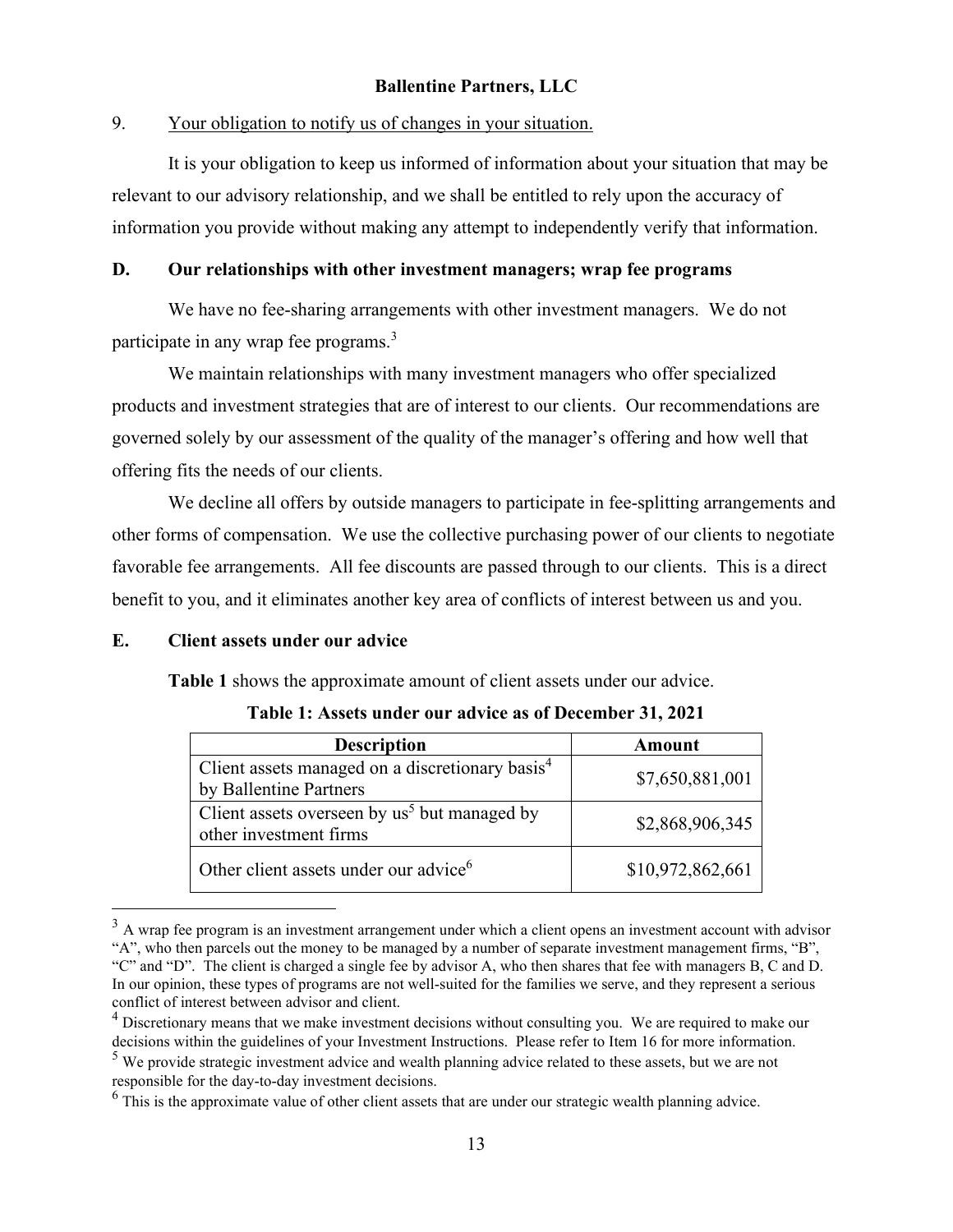Total client assets under our advice  $$21,492,650,007$ 

# **Item 5. Fees and compensation; valuation of securities**

## **A. Methods of compensation**

Our primary source of compensation is from fees paid to us by our clients in exchange for advice and other services we provide. We also receive income from speaking engagements and book sales. Our income from our relationship with you is fully disclosed in our Client Agreement with you. This makes it very easy for you to determine your costs with us. We do not receive any compensation from the sale of investment or insurance products, or from other investment managers whom we may recommend. Our gifts and entertainment policy requires employees to avoid lavish gifts and entertainment offered by investment managers and service providers.

We customize the fee arrangement for you, based on the amount of staffing and other resources your engagement will require. The fee agreement covers all services we contract to deliver to you. Our fees are generally based on one of the following systems:

- A percentage of assets under our advice;
- A flat fee that is periodically renegotiated approximately annually; or
- Project fees.

Some of our clients pay fees based on assets under management, while others pay flat fees. Investment accounts are managed the same regardless of the fee arrangement. A flat fee is usually better suited for families with large, complex situations where most of the family's assets are committed to operating companies or other illiquid investments.

If your fee is a calculated amount based on assets under management, we will use the gross value of your account to calculate our fee. Therefore, if you borrow against the value of any account whose value is included within the scope of our fee agreement, the amount you borrow will not impact the fee we charge. If your Ballentine Partners fee agreement is based on assets under our management, we have a conflict of interest with regard to providing you with advice about whether or not to pay down margin debt or any other type of debt. Also, if your Ballentine Partners fee agreement is based on assets under our management, the fee we are charging to manage cash may exceed the yield on cash investments.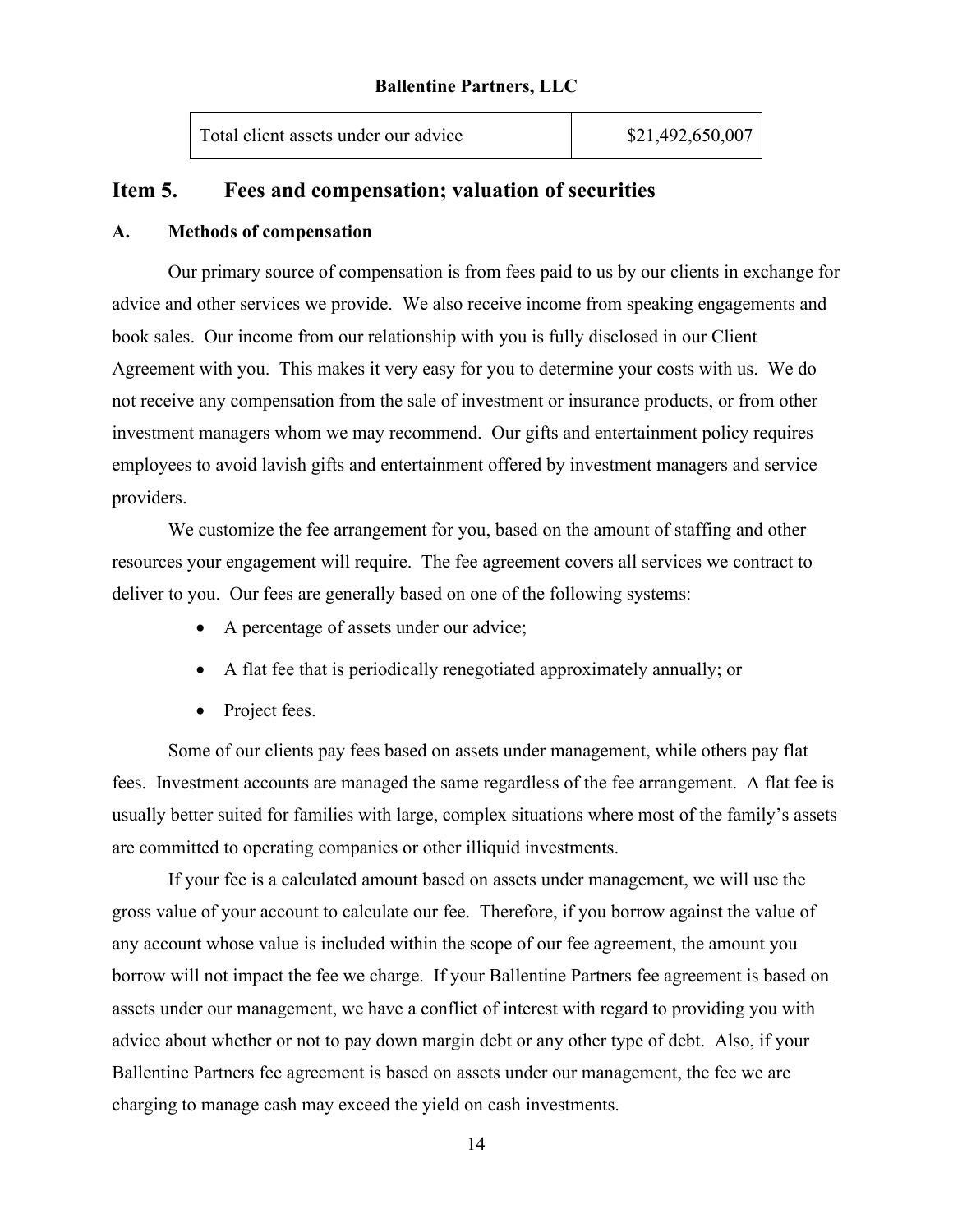Because our fee is based on the scope of services we provide to each family and subjective factors such as the degree of complexity in a family situation, it is likely our fee will differ for families with similar amounts of investment assets. Also, the level of intensity of work and the scope of services we provide is likely to vary over the course of a year. We do not adjust our fee in response to those changes because for a variety of reasons it is both inappropriate and impractical to do so. If you engage us to work on a special project with a defined scope and duration, we will negotiate fees and payment terms as part of the engagement letter defining the project.

## **B. Invoicing and payment of our fee**

Our fee is clearly disclosed each quarter invoice. If you request invoicing at some other interval, we will be glad to consider your request. Fees are payable in advance at the beginning of each quarter. For partial quarters, the fee is pro-rated based on a seven-day week. You may pay the fee by check, wire transfer, or have the fee deducted from one of your family's investment accounts.

### **C. Fees embedded in investment products**

Many investment vehicles contain fees that are separate and apart from our fee. Clients sometimes invest in a diversified portfolio that may include index funds or Exchange Traded Funds (ETFs), actively managed mutual funds, one or more private account managers (not affiliated with us), or private placements. These investment vehicles all charge separate fees and trading costs which are paid directly by the investor. Our clients pay those costs directly to the outside managers and pay trading costs directly to a broker. We assist our clients in negotiating favorable fee agreements. We do not receive any portion of the fees paid by our clients to other investment firms, brokers or product providers. Our objective is to help you avoid paying unnecessary costs. For more information about trading costs, please refer to Item 12 on page 34. For more information about custodial fees, please refer to Item 15 on page 39.

If you invest in one or more of our Affiliated Funds, you will pay a separate fee to each fund based on your committed capital as described in the offering documents for each fund, and that fee is in addition to our advisory fee. If your advisory fee is a calculated amount based on assets under our advice, then assets invested through our Affiliated Funds are included in the advisory fee calculation. For a complete explanation of how we handle fees in an Affiliated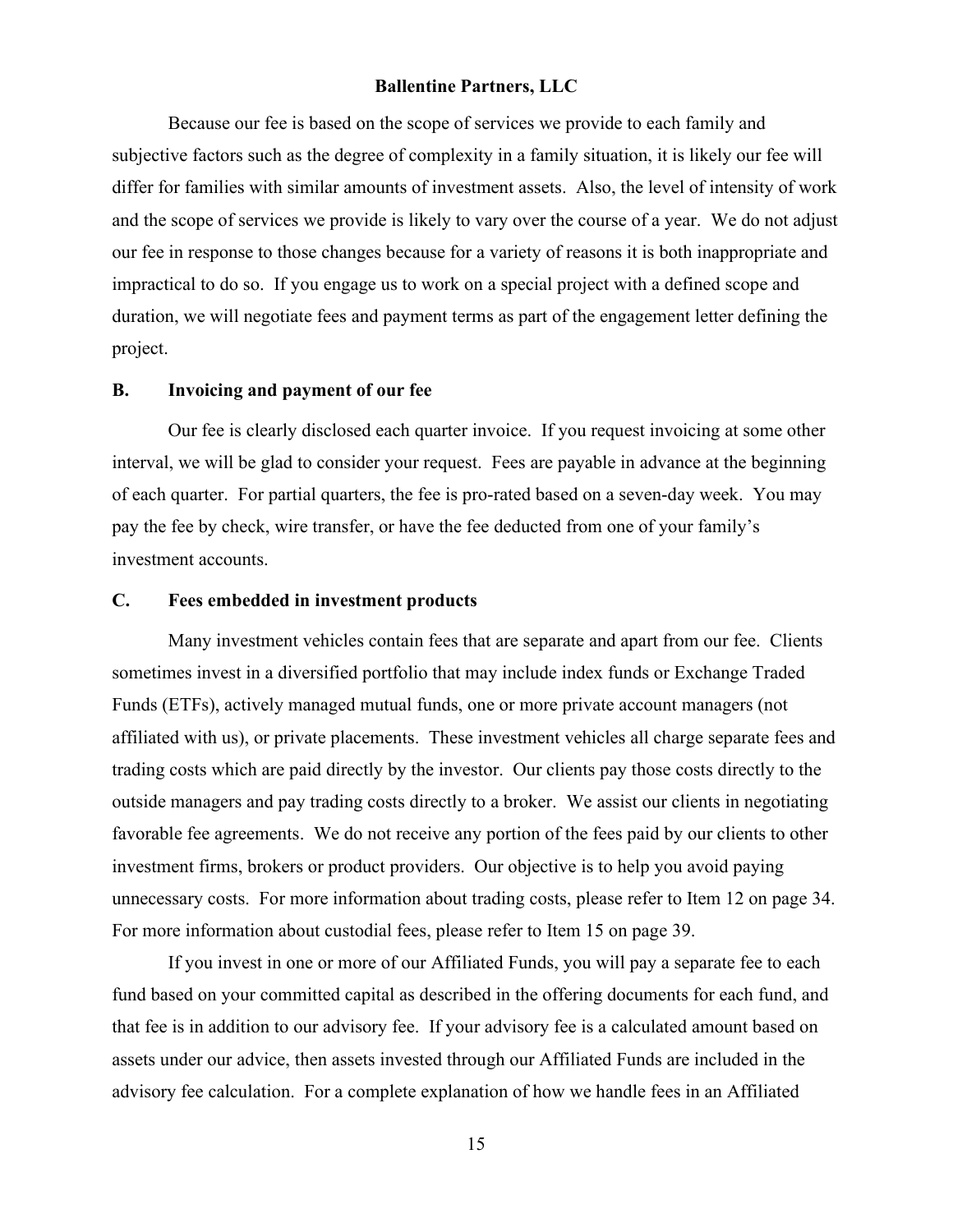Fund, please refer to each fund's offering documents. We will be glad to provide that information upon request. Please note that you are not under any obligation to invest in any Affiliated Fund.

#### **D. Termination of services, refund of a pre-paid fee**

A Client Agreement can be terminated by either party with proper notice to the other party as specified in our agreement with you. If you terminate your Client Agreement part-way through the quarter, we will promptly refund the unearned portion of the quarterly fee. Fees are pro-rated on a daily basis (based on a seven-day week).

If, at the time a Client Agreement is terminated or if your fee falls below the minimum fee specified in your Client Agreement, you are invested in one or more Affiliated Funds, the Affiliated Fund management fee payable by you will increase as described in each fund's offering documents. For a complete explanation of how we handle fees in each Affiliated Fund, please refer to the fund's offering documents. We will be glad to provide that information upon request. Please note that you are under any obligation to invest in any Affiliated Fund.

## **E. Compensation for sale of securities, or other investment or insurance products**

Neither our firm, nor our employees, receive compensation for the sale of securities, investment products, insurance products or any other transaction-based compensation. Please refer to the offering documents for our each of our Affiliated Funds for an explanation of the fees for each fund. The fees charged by our Affiliated Funds are intended to cover the costs of operating each fund. Only clients of our firm are permitted to invest in our Affiliated Funds. As more fully explained in the offering documents for each Affiliated Fund, former clients and clients whose fee falls below the minimum fee specified in the relevant Client Agreement who remain invested in one or more of our private funds will be charged a higher fee than other investors in the fund.

#### **F. Valuation of securities**

The value of liquid investments will be determined on the last day of the previous quarter, using values shown on your brokerage statements, or other pricing sources if we determine that your brokerage statements are not a reliable source of pricing information. Our goal is to provide fair and accurate pricing for all securities.

The value of illiquid and difficult-to-value assets such as hedge funds, investment real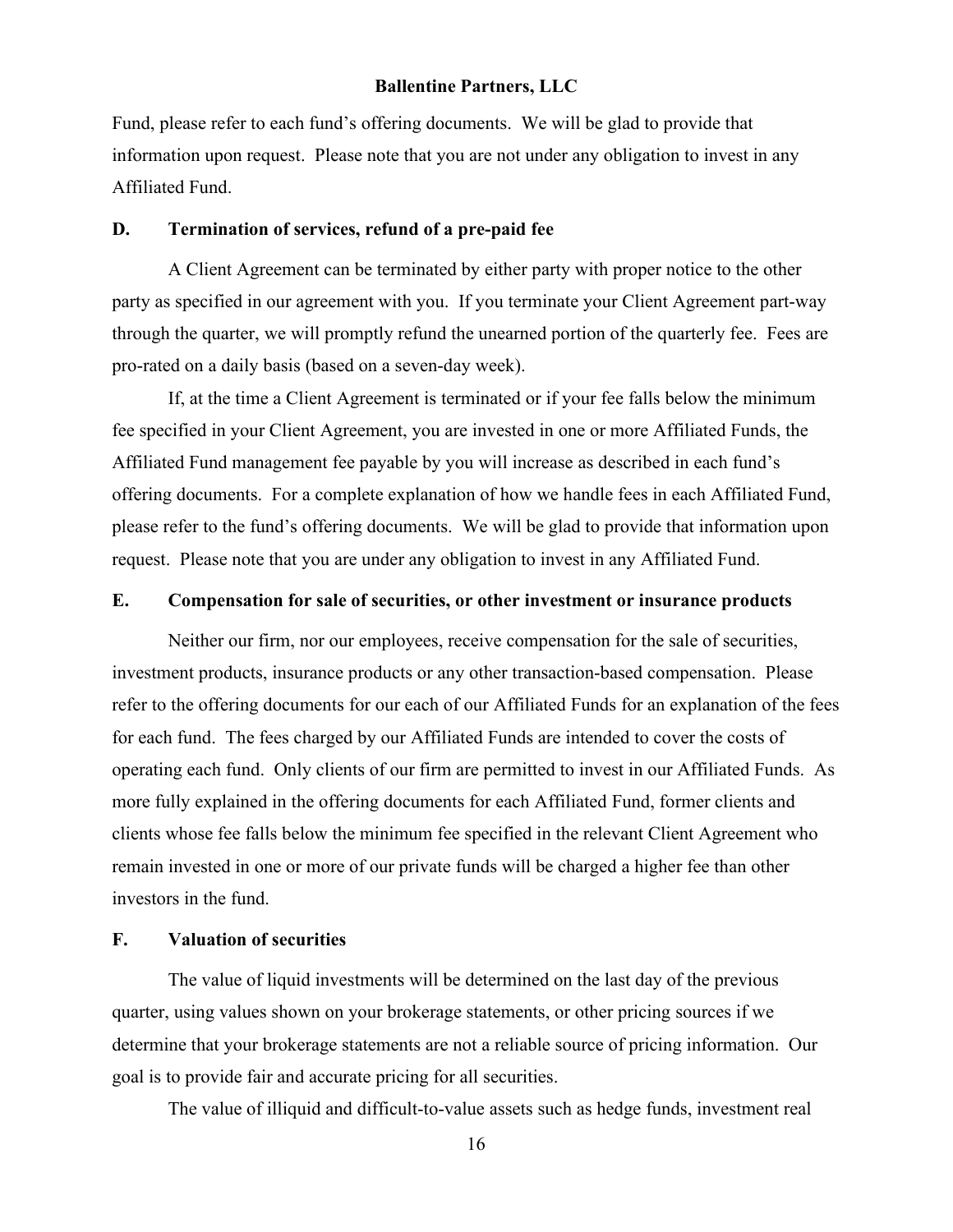estate, and private investments will be determined using the most recent report provided by the investment manager or sponsor, if such a report is available. Otherwise, we will use the original purchase price. Alternatively, you and Ballentine Partners may agree upon a value. Typically, the valuation date for illiquid assets will lag the valuation of public securities by at least one calendar quarter. In some cases, managers may value private value investments only once per year.

## **Item 6. Performance–based fees<sup>7</sup> and side-by-side management<sup>8</sup>**

We have no performance-based fee arrangements. Performance-based fees are not a good fit for our clients and the type of advice we provide. As mentioned elsewhere in this document, there are additional management fees that outside managers charge our clients. Sometimes those have a performance-based component. None of those fees flow to us.

We do not engage in "side-by-side management." All our clients have access to the same investment opportunities, except for differences between clients due to the size of their portfolios.

## **Item 7. Types of clients**

We provide investment advice to the following types of clients:

- Individuals,
- Trusts and estates,
- Charitable foundations, charitable trusts, and other non-profit organizations, and
- Pension and profit-sharing plans.

Most of our clients are individuals or trusts. The trusts, charitable organizations, and retirement plans we serve are generally closely related to our individual clients.

We serve families with at least \$3.5 million of investment assets. Many of our clients are families with large, complex financial situations, who want objective advice, and who are

 $<sup>7</sup>$  A "performance-based fee" is a fee that is based on the investment gains in an account. In effect, the investment</sup> manager receives a portion of any profit that the manager is able to generate.

<sup>&</sup>lt;sup>8</sup> "Side-by-side management" refers to the possibility that we may be favoring one group of clients over another (or favoring employees and family members) because of differences in the way assets are managed or fees are calculated.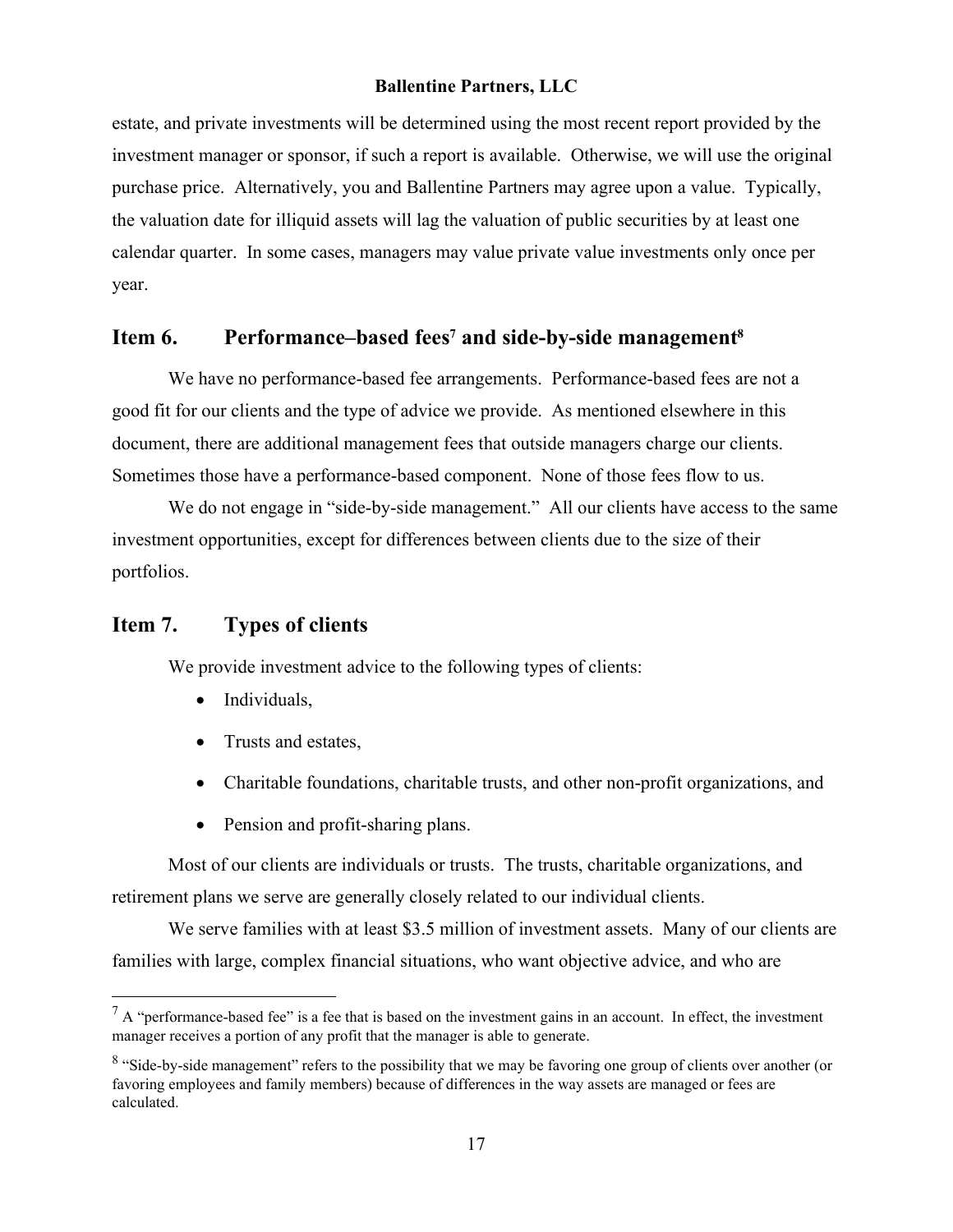seeking to optimize the use of their financial resources.

# **Item 8. Methods of analysis, investment strategies and risk of loss**

#### **A. How we analyze your situation**

We serve as your family's Chief Investment Officer. We provide you with advice about asset allocation<sup>9</sup>, asset location<sup>10</sup>, and risk management<sup>11</sup> for many asset classes and investment strategies. We have developed a rigorous investment process that is designed to help you create a customized portfolio that is right for your family. We implement some investment strategies ourselves and some through managers we recommend. Our decisions about what we do in-house and what we outsource are driven by our analysis of the quality of implementation, and total cost of execution for our clients. We are happy to share our analysis of these issues with you.

In addition to mathematical and statistical tools, we use scenario analysis to construct investment portfolios. The objective of scenario analysis is to produce better quality thinking about the future than is likely to be achieved using traditional forecasting techniques. Scenario analysis is like using a wind tunnel to test the construction of a portfolio under various conditions to learn how the portfolio may perform in the real world. It relies on understanding causality rather than requiring probability estimates for events that everyone knows are unpredictable.

Our goal is to help you construct the right investment portfolio for your situation. We rigorously analyze your situation and make investment recommendations that are customized for you. Most of our clients hold very broadly diversified portfolios. But, some of our clients hold portfolios that are not diversified, because that is the optimal choice for them.

Here are some examples of factors we will analyze when making investment recommendations for you:

<sup>&</sup>lt;sup>9</sup> "Asset allocation" refers to the decision that each investor makes about which asset classes to own, and how much capital to invest in each of those asset classes. There is no universally agreed upon definition of what constitutes an asset class.

 $10$  "Asset location" is often just as important as asset allocation. Asset location refers to the decision an investor makes about the manner in which an asset is owned. Wealthy families often have retirement accounts, trusts, corporations, LLCs, and personal accounts. Each of those potential owners has different tax and other characteristics that need to be taken into account. For example, if an investment produces income that is taxed at a high rate, an investor may decide to put that asset in a tax-deferred retirement plan.

 $11$  "Risk management" refers to all types of risk, not just the risk of losses due to poor investment performance. For example, assets may be lost due to tort claims, or due to the failure of a lender to be able to keep its commitments.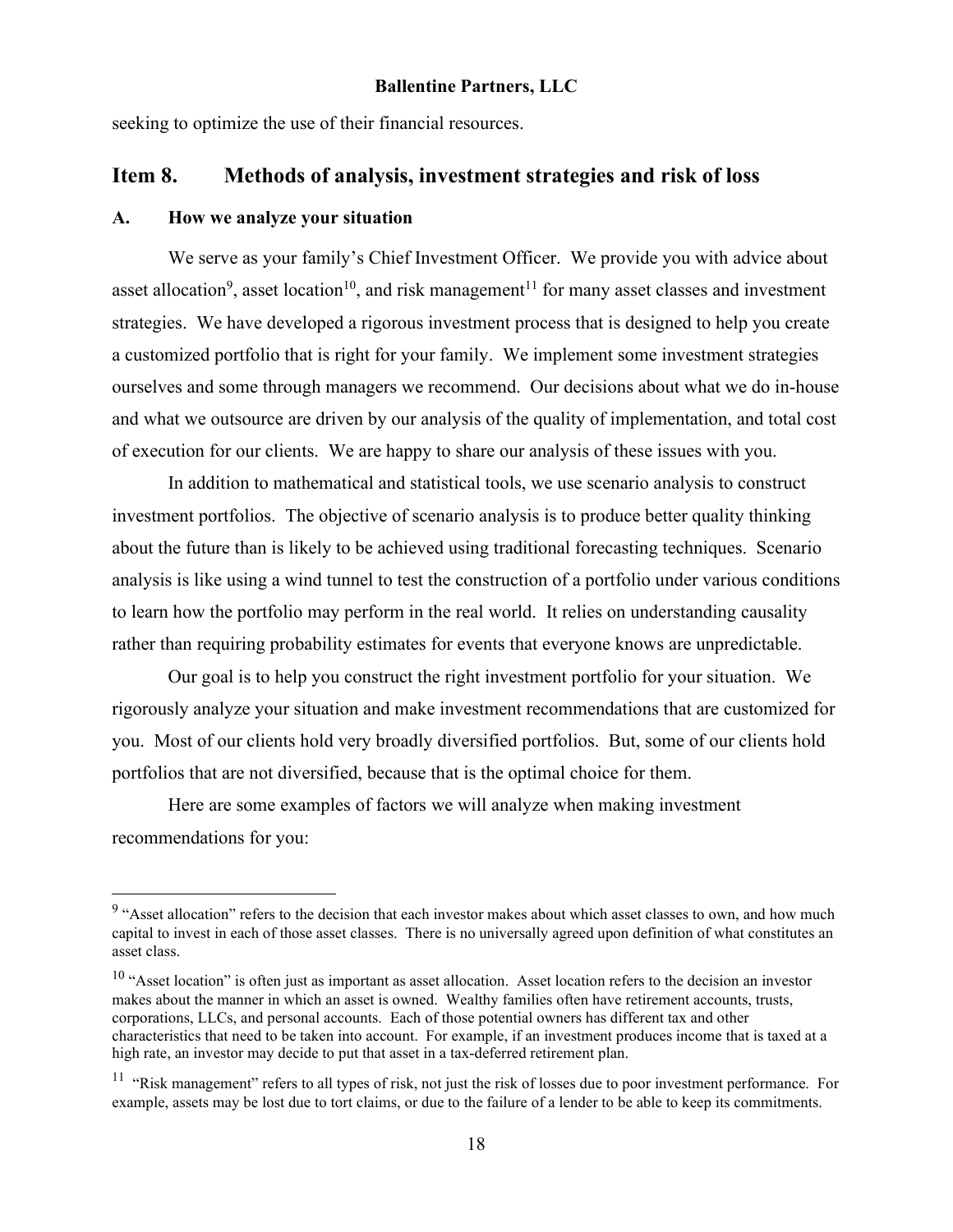- Your investment objectives What are you trying to achieve and why? What will happen if you fail to achieve your investment objectives?
- Your balance sheet How large is your pool of investment assets? How much debt do you carry? What is your ratio of liquid to illiquid assets? What is your ratio of personal use assets to investment assets? Do you have concentrations of risk on your balance sheet?
- Your investment assets What investments do you already own? How are they performing? What is your asset allocation? How are your investments owned? What types of investment risk are you most exposed to, and why?
- Single security Do you own a large amount of a single security? If so, why? How long will you continue to hold it? What risk factors are associated with it? How do you feel about it?
- Your cash flow What is your cash flow situation? How dependent are you upon the income generated by your investments? What is the ratio of your cash withdrawal v. the size of your investment assets? How is your cash flow situation projected to change over time?
- Your time horizon If you are accumulating assets for a specific purpose, how much do you need and by what date? If you are drawing upon your assets, for how long do you need to be able to sustain the withdrawals?
- Currencies Which currencies are you most dependent upon? How will your financial situation be affected by currency exchange rate fluctuations?
- Your experience What investment experience have you had? Which types of investments are familiar? Which are new to you? How well do you feel you understand the investments you are about to make?
- Your tolerance for illiquidity How do you feel about committing to long-term investments that are likely to be very difficult to convert back into cash prior to their maturity? (And, the date of maturity is also uncertain.)
- Your tolerance for complexity How do you feel about investments that have a high degree of legal, structural and / or tax complexity?
- Your estate goals and lifetime wealth transfer goals How do your investments relate to your goals for lifetime wealth transfer, charitable giving, and estate planning?
- Your tolerance for risk What is your tolerance for various types of risk? This cannot be done through the use of simple questionnaires. Our assessment of your risk tolerance is based upon our analysis of the factors described above, and any other relevant factors that we discover in our work with you.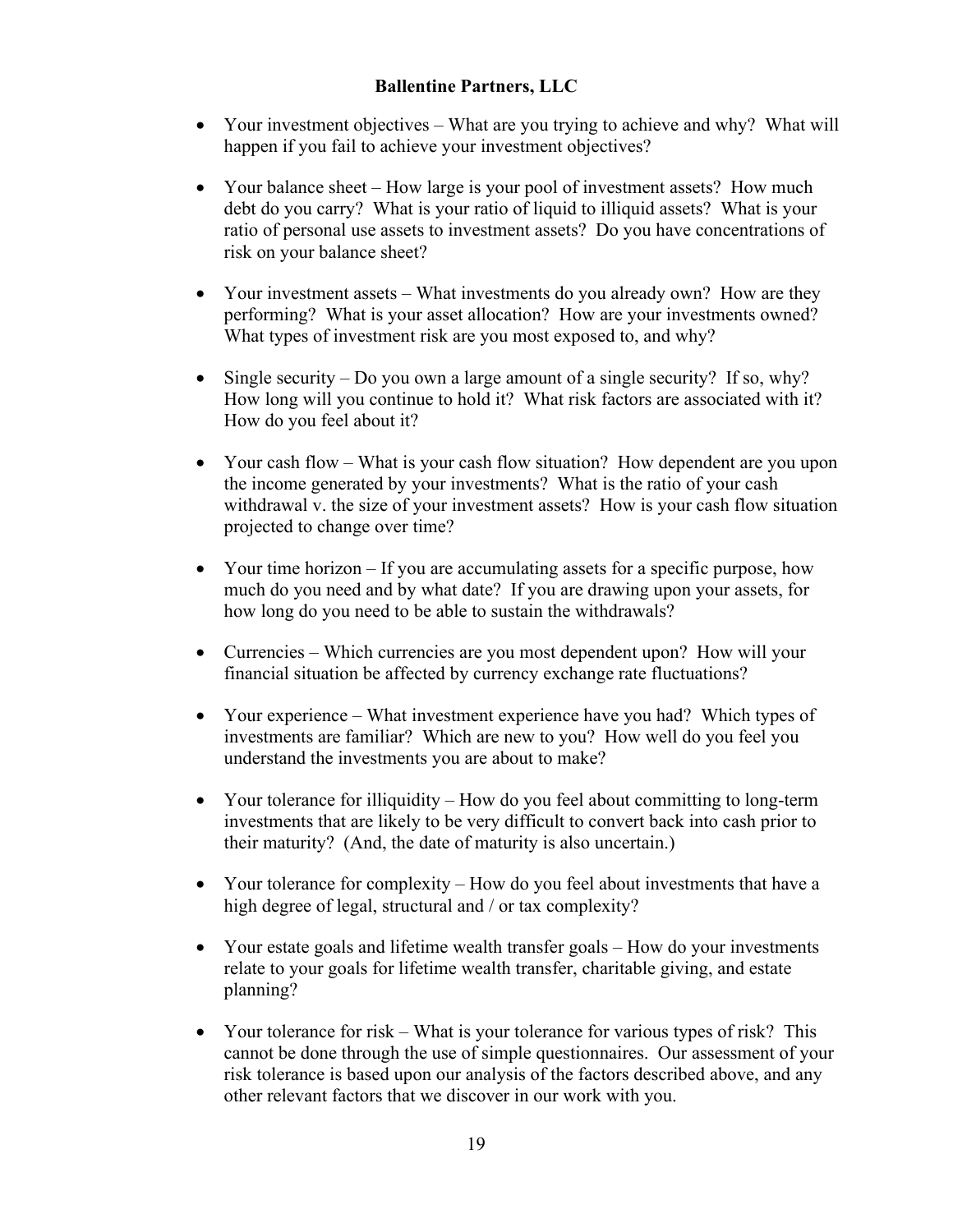• Your target return objective – What is your return objective? We help you to set a personal return objective. Many of our clients employ several return objectives simultaneously to measure how they are doing.

Every investment involves a risk that at least some, and perhaps all, of your capital will be lost. One of the goals of our analysis is to help you determine how much risk – and what type of risk – is appropriate for you.

## **B. Investment strategies and investment risks**

## 1. Our investment strategies and their primary risks.

You cannot completely avoid risk; you can only try to manage the types of risk to which your capital is most exposed. After analyzing your situation, we design a customized investment portfolio using some or all of the components listed in **Table 2**. Our goal is to create a portfolio that:

- allows you to meet your long-term financial goals;
- is highly tax-efficient;
- will produce acceptable returns under a broad range of economic conditions;
- makes intelligent use active management; and
- allows you to sleep soundly by limiting your risk exposures to levels you are comfortable with.

| Liquid Investments (all are traded in the<br>public markets) | Illiquid Investments (none of these are<br>traded in the public markets) |
|--------------------------------------------------------------|--------------------------------------------------------------------------|
| Cash                                                         | Hedge funds                                                              |
| <b>Bonds</b>                                                 | Private equity funds                                                     |
| <b>Stocks</b>                                                | Venture capital funds                                                    |
| Real estate funds (public) <sup>12</sup>                     | Real estate funds (private)                                              |
| Energy funds (public)                                        | Energy funds (private)                                                   |

# **Table 2: Asset Class Components of Ballentine Partners' Investment Portfolios**

 $12$  Real estate mutual funds and real estate investment trusts ("REITs") are traded in the public markets. We also use private real estate funds that are not traded in the public markets.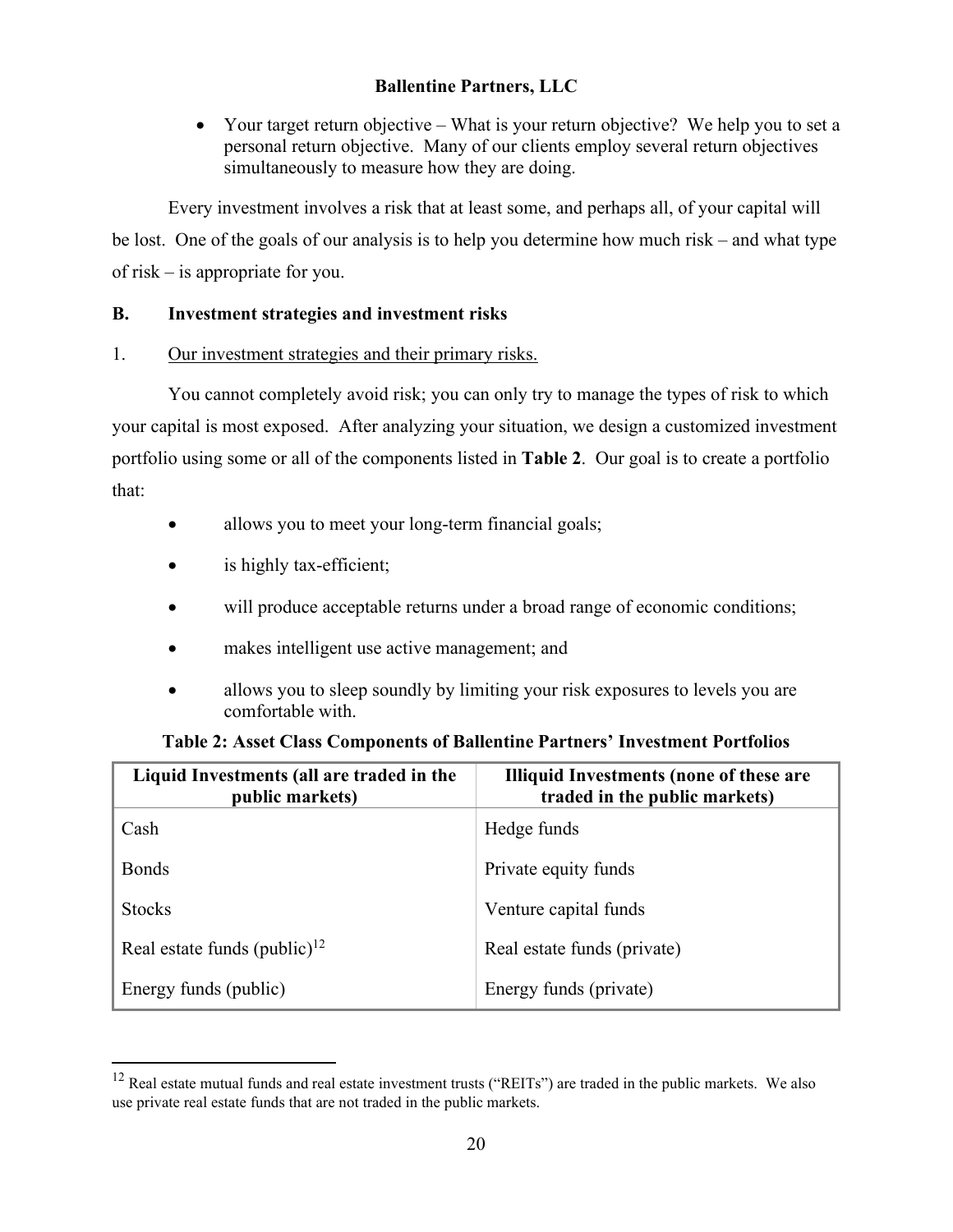| Liquid Investments (all are traded in the<br>public markets) | Illiquid Investments (none of these are<br>traded in the public markets) |
|--------------------------------------------------------------|--------------------------------------------------------------------------|
| Commodity funds                                              | Managed futures funds <sup>13</sup>                                      |
|                                                              | Timber funds                                                             |

Some families prefer a portfolio that is composed of assets that are liquid, that is, that can be quickly and easily converted back into cash, while others prefer to invest some portion of their capital in the investments that are described as "illiquid" in the chart above. "Illiquid" means that the asset cannot be quickly and easily converted into cash, and that you may lose a substantial portion of your value if you attempt to convert the investment into cash before it matures.

We do not engage in market timing.<sup>15</sup> "Market timing" means making sizeable shortterm purchase or sale decisions of financial assets (often stocks) based on a prediction about future market price movements. However, we do make tactical purchase and sale decisions based on the relative value of one asset versus another. In a typical year, we make about a dozen decisions to increase or decrease the allocation to an asset class, or to add or remove an asset class. The extent to which a particular decision is actually implemented in your accounts will depend upon a large number of factors including the size of each account, your tax situation, and which family member or entity owns a specific account. The criteria we weigh when we make tactical decisions include:

- Is any asset class significantly over or under-valued?
- What are the possible explanations for its over or under-valuation?
- Are those explanations consistent with our economic outlook?
- Is the over or under-valuation likely to persist for at least 12 months?

<sup>&</sup>lt;sup>13</sup> A managed futures fund is a private investment fund (not traded on the public markets), but the investments made by the fund are in publicly traded options and futures contracts. So, this investment could be classified as liquid. We classify it as illiquid because the investment vehicle is a private investment.

<sup>&</sup>lt;sup>14</sup> We employ option strategies on a discretionary basis for some clients primarily for hedging purposes. This may include: generating premium income by selling call options against a portfolio of highly appreciated stocks, buying put options to hedge against market declines, or selling puts to generate income and acquire equity positions (ETFs or index funds) at more attractive prices.

<sup>&</sup>lt;sup>15</sup> Some of the outside managers we recommend, hedge funds for example, may engage in market timing. However, market timing is not one of our core strategies in discretionary accounts.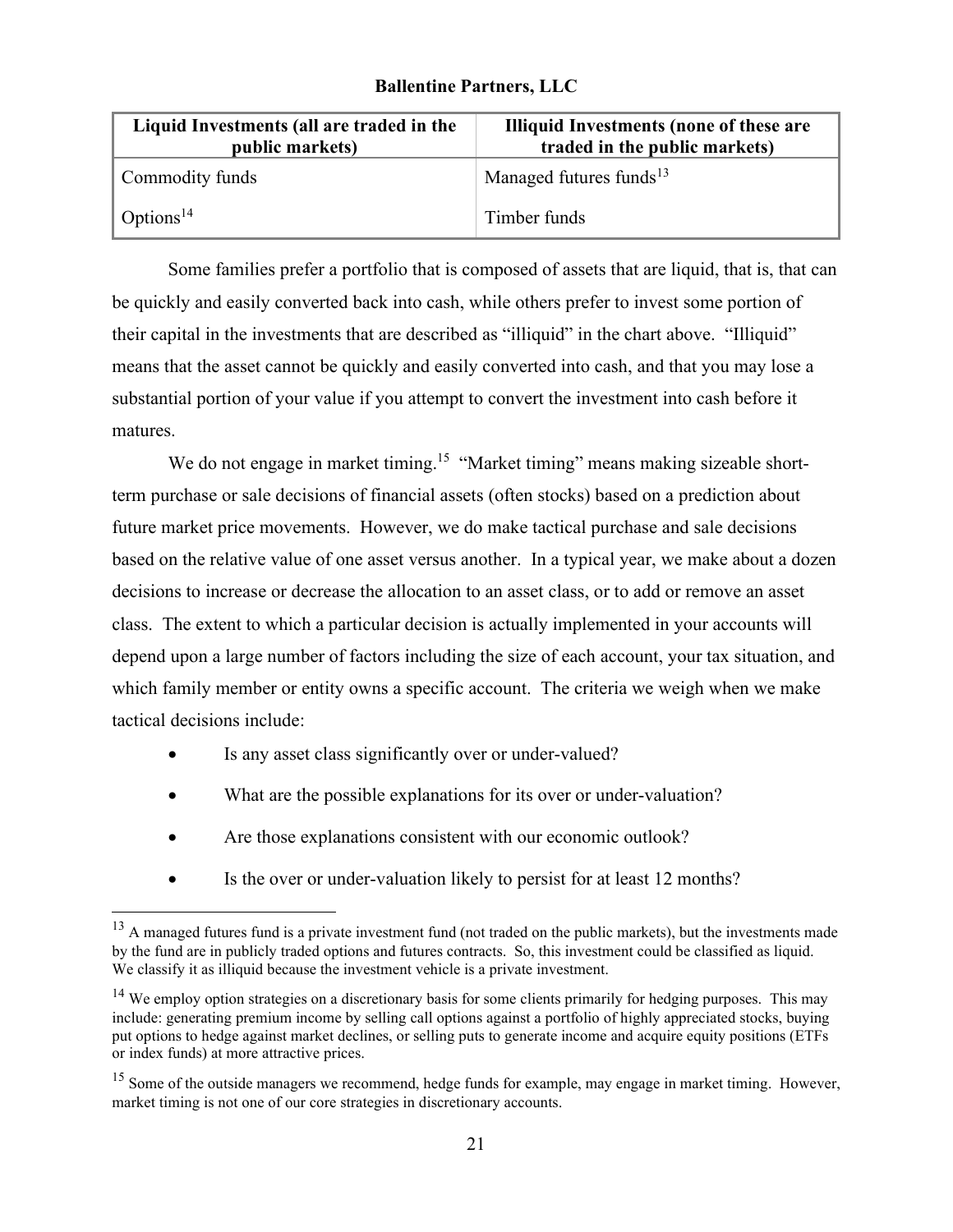Are the costs (tax costs and transaction costs) associated with making the adjustment low enough to make the adjustment worthwhile?

Table 3 describes the investment strategies we employ and their primary risks. It is not possible or practicable for us to list every risk that could possibly apply to each investment category. This table is intended to be a guide and may not be fully inclusive of all strategies we employ, ways we access the markets, and risks. You should study the risks associated with any securities you own by carefully reading the prospectus that is available through your custodian, or the offering memorandum that is available through the sponsor of each private investment. The notation "Private" in the third column of the chart means that type of investment is generally held in non-discretionary accounts. For most of our clients, private investments are purchased only by the account owner, not by Ballentine Partners.<sup>16</sup> Upon request, we may agree to exercise investment decision-making authority with respect to your private investments. If you invest in a fund sponsored by Ballentine Partners, once your capital is invested in our fund we will make all investment decisions for the fund on a discretionary basis.

| <b>Name of Asset</b><br><b>Class</b> | <b>Strategies</b>                                                                                                                              | <b>How We Access the Market</b><br>& Primary Securities Used                                                                                                                                                                   | Primary Risks <sup>17</sup>                                                                                                                                         |
|--------------------------------------|------------------------------------------------------------------------------------------------------------------------------------------------|--------------------------------------------------------------------------------------------------------------------------------------------------------------------------------------------------------------------------------|---------------------------------------------------------------------------------------------------------------------------------------------------------------------|
| Equities                             | Ownership interests in U.S.,<br>foreign developed and emerging<br>market companies across the<br>market capitalization spectrum                | <b>Exchange Traded Funds</b><br>("ETFs"), mutual funds,<br>private equity funds and direct<br>investments in private equity.<br>We may also hold individual<br>stock positions you transfer to<br>us from your other managers. | Market risk, valuation risk,<br>specific business risk, and<br>exchange rate risk (foreign<br>stocks), manager risk and<br>liquidity risk                           |
| Fixed Income                         | Debt issued by U.S. federal and<br>state governments, foreign<br>governments, agencies of<br>governments, and U.S. and<br>foreign corporations | Separate account managers,<br>ETFs, mutual funds, private<br>funds and direct purchases of<br>debt instruments                                                                                                                 | Credit risk, default risk,<br>exchange rate risk, inflation risk,<br>insurance failure risk, interest<br>rate risk, liquidity risk, manager<br>risk and market risk |

**Table 3: Ballentine Partners' Sample Asset Class Descriptions, Strategies and Risks** 

<sup>16</sup> We have classified strategies based on the underlying investments rather than the type of vehicle in which the investment activity occurs. For example, a private real estate fund may be organized as a Limited Liability Company and have an incentive fee for its manager. This is commonly referred to as a hedge fund structure. However, we classify it as a real estate fund. Any reference to hedge funds in this document is based on a narrower and more useful definition of hedge funds – that is, funds that use short sales, options, derivatives, and other hedging techniques to manage risk, and that may use borrowing to boost returns.

<sup>17</sup> We have attempted to list the primary risks that apply to each strategy. The investment world is a very complex system with many interactions. A risk that appears to be very low today may suddenly become more prominent due to a change in some other part of the financial system.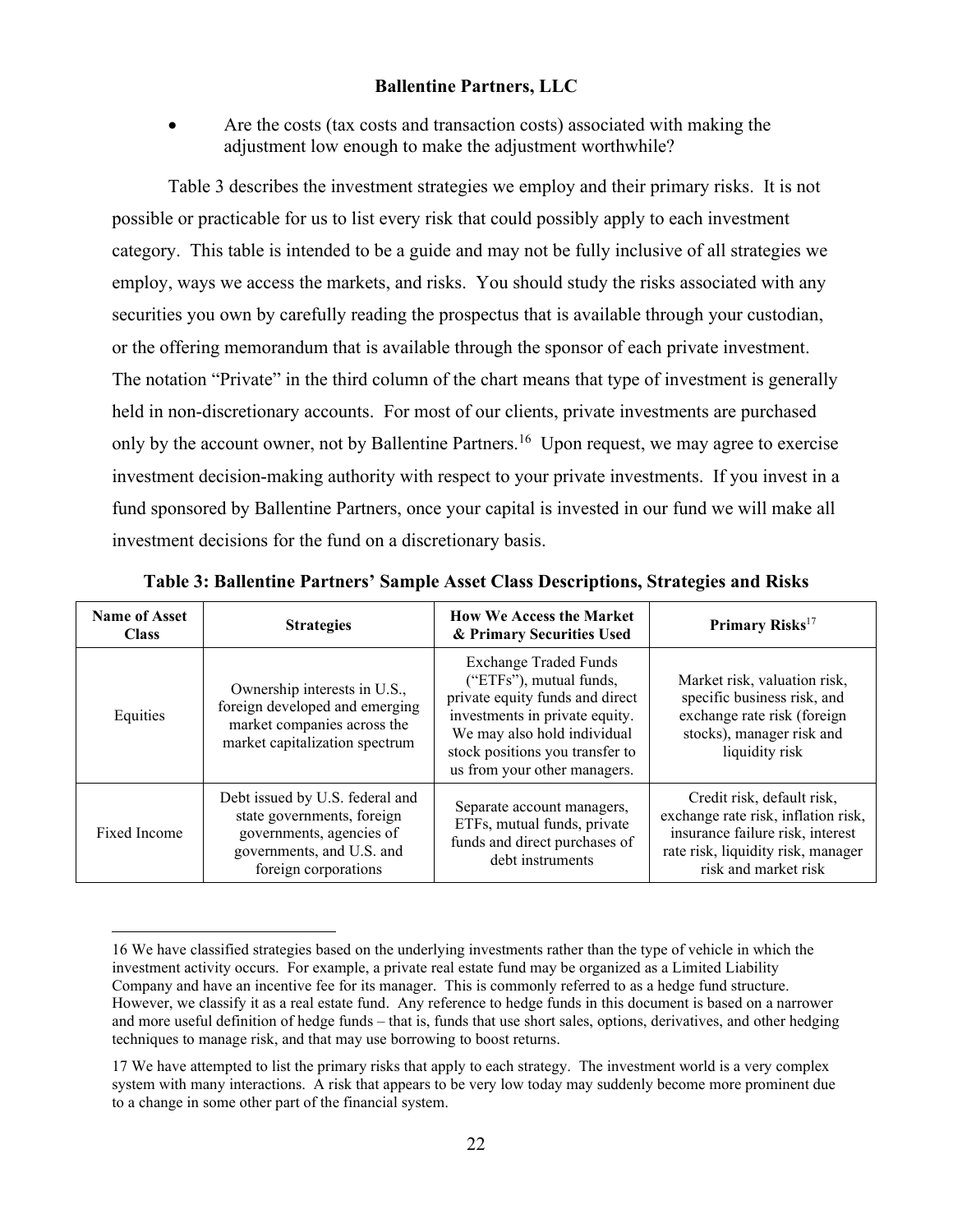| <b>Name of Asset</b><br><b>Class</b>        | <b>Strategies</b>                                                                                                          | <b>How We Access the Market</b><br>& Primary Securities Used                                                                                                                                                                                                                                                                                                     | Primary Risks <sup>17</sup>                                                                                                                                                                                |
|---------------------------------------------|----------------------------------------------------------------------------------------------------------------------------|------------------------------------------------------------------------------------------------------------------------------------------------------------------------------------------------------------------------------------------------------------------------------------------------------------------------------------------------------------------|------------------------------------------------------------------------------------------------------------------------------------------------------------------------------------------------------------|
| <b>Real Assets</b>                          | Investments backed by tangible<br>assets such as real estate, timber,<br>energy deposits, pipelines,<br>bridges, and roads | U.S. and foreign investment<br>companies and private<br>partnerships that own<br>commercial, industrial and/or<br>residential real estate, funds<br>that invest in commodities,<br>funds that purchase tracts of<br>timber and conduct logging<br>operations, funds that invest in<br>energy investments, and funds<br>that invest in infrastructure<br>projects | Business risk, exchange rate risk<br>(foreign investments), leverage,<br>liquidity risk, valuation risk,<br>manager risk and market risk                                                                   |
| Alternative<br>Investments                  | Hedged investments and trading<br>strategies                                                                               | Equity long-short funds, event<br>driven funds, global macro<br>funds, relative value funds and<br>distressed investment funds,<br>managed futures                                                                                                                                                                                                               | Business risk, exchange rate risk<br>(foreign investments), leverage,<br>liquidity risk, valuation risk,<br>manager risk and market risk                                                                   |
| Cash                                        | Stable values and immediate<br>liquidity                                                                                   | Cash deposits, money market<br>funds, and certificates of<br>deposit.                                                                                                                                                                                                                                                                                            | Exchange rate risk, liquidity risk,<br>valuation risk, manager risk and<br>market risk                                                                                                                     |
| Digital asset &<br>blockchain<br>technology | Ownership of currencies, equity<br>investments in mining companies<br>and companies developing<br>relevant technologies.   | Through our Affiliated Funds,<br>we may make discretionary<br>investments with managers<br>who specialize in this area.<br>Individual clients may invest<br>on a non-discretionary basis.                                                                                                                                                                        | Theft of funds through breach of<br>custody chain, market risk,<br>government intervention, and<br>business risk.                                                                                          |
| Equity options <sup>18</sup>                | Put options; call options                                                                                                  | Publicly traded, exchange-<br>listed options managed by a<br>specialty firm with whom we<br>have a sub-adviser relationship.                                                                                                                                                                                                                                     | Liquidity risk, market risk,<br>counterparty risk, unexpected<br>assignment of appreciated shares<br>causing taxes to become payable;<br>non-qualified options being<br>classified as a constructive sale. |

A glossary of investment risks can be found beginning on page 46 of this document. An asset may suddenly become illiquid due to market failure or market closure. Under some market conditions, it may be impossible to find a buyer at any price for an asset that was thought to be liquid. Private offerings, hedge funds, private equity funds, etc., are typically illiquid assets. If you have retained decision-making authority with respect to private investments, then private investments will be held in one or more of your non-discretionary accounts.

The information presented here is intended to be a guide and may not be fully inclusive

<sup>&</sup>lt;sup>18</sup> We use equity options for clients holding highly appreciated securities, where the client is unwilling to sell the securities and trigger taxes on capital gains or is seeking to reduce the tax liability on the sale by generating premium income or offsetting capital losses.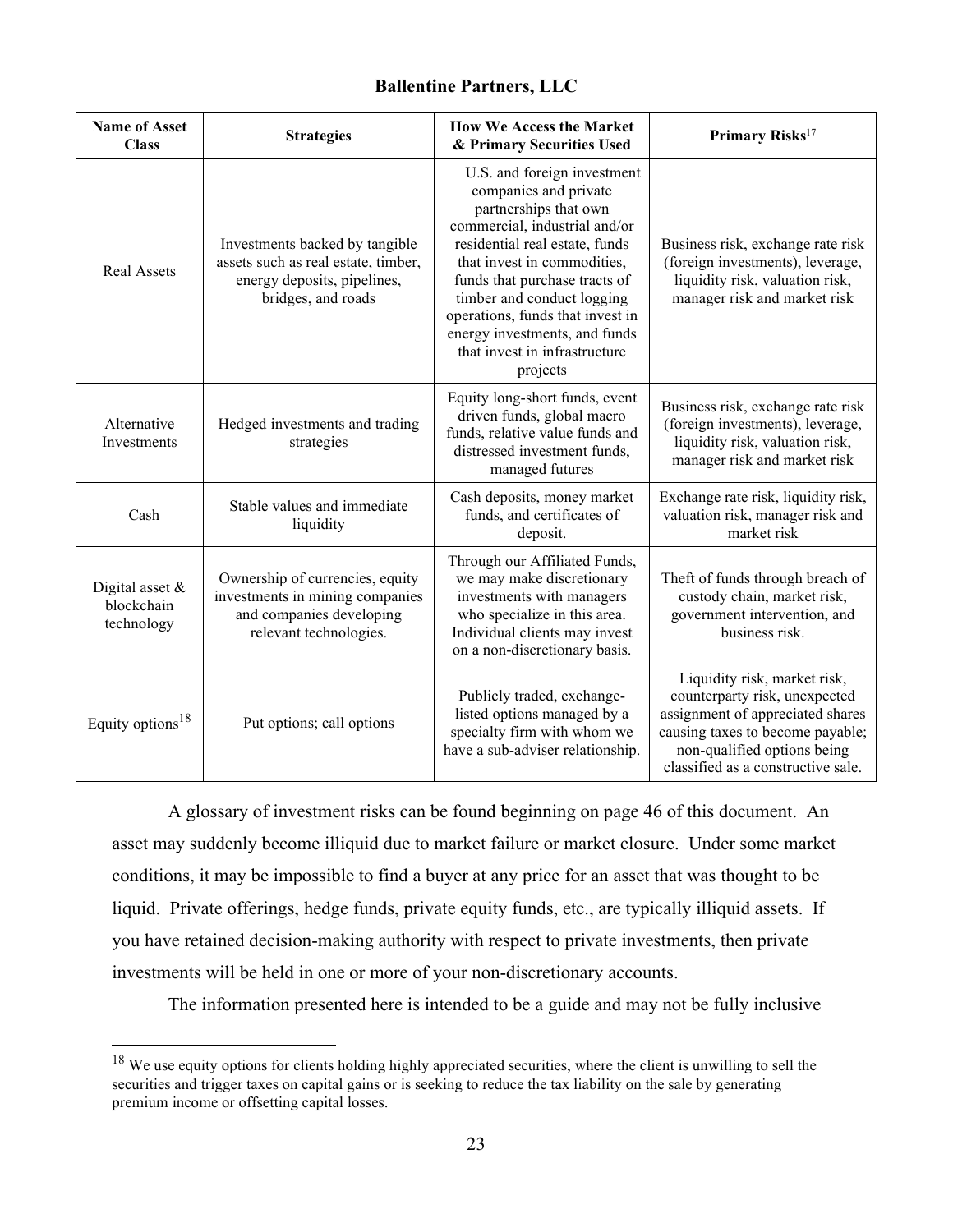of all risks. You should carefully read the prospectus provided by the custodian or fund sponsor. Different types of investments involve varying degrees of risk. You should not assume that the future performance of any specific investment or investment strategy recommended by us will be profitable.

Any of the investments in Table 3 may be made with money that has been borrowed for the purpose of making the investment  $-e.g.,$  a margin loan against a brokerage account, or a hedge fund using borrowed money to invest in publicly traded stocks and bonds. Derivative contracts generally involve borrowing or the use of contractual features that produce results similar to borrowing. Many investments, such as real estate, private equity, hedge funds, and energy funds involve borrowing to augment the amount of capital available for investment. In some funds, the amount borrowed may be several times the total amount of cash paid into the fund by investors. Borrowing is often referred to as "leverage".

#### 2. Values Aligned Investing; Impact Investing

We offer highly customized approaches to values-aligned Environmental, Social, and Governance ("ESG investing") and Impact investing for clients who wish to hold investment portfolios that are closely aligned with their personal values, or who wish to invest in furtherance of a particular environmental or social goal. Upon request, Ballentine Partners will strive to align your portfolio with your social values and objectives. If you wish to pursue ESG or Impact Investing you should be mindful of the potential limitations of these approaches. The limitations include, for example, the risk of lower investment performance and the risk of making subjective judgements about what to include or exclude based on data that is self-reported by companies and investment managers. There are currently no universally accepted and objective standards for structuring ESG or Impact portfolios. When we invest in a mutual fund, hedge fund, separate account or exchange traded fund we rely upon each manager's representations regarding criteria for security selection. For example, our Environment First portfolio contains investments with attributes we believe will be beneficial for the environment. We intend to exclude all companies involved in the fossil fuel industry. However, we do not have ultimate control over securities selected by managers of mutual funds, hedge funds, separate accounts, or exchange traded funds. We periodically analyze how a manager has applied ESG or Impact criteria. However, we cannot guarantee that at any given instant a manager's holdings will align with a portfolio's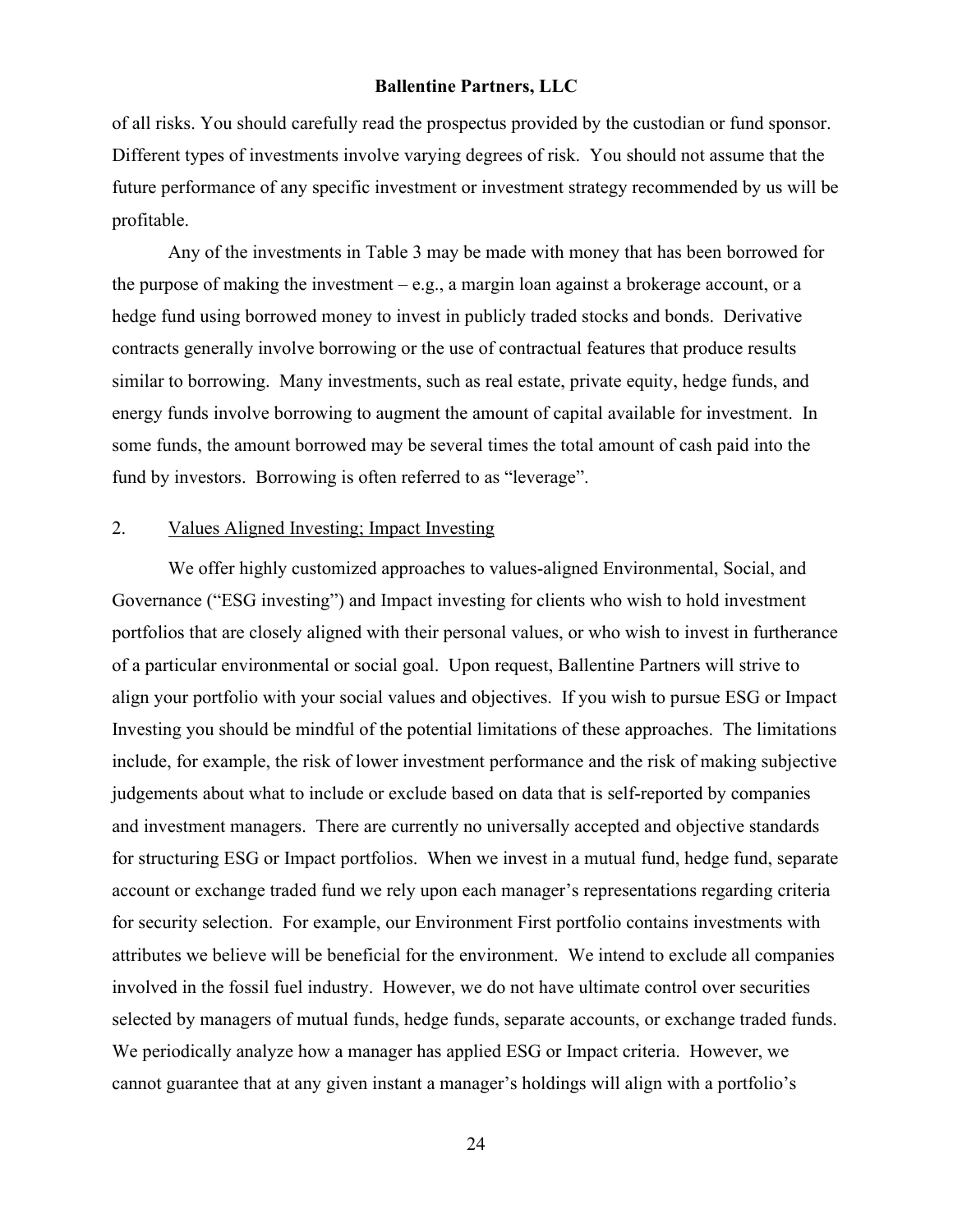stated objectives or your objectives.

## 3. Options.

We sometimes employ option strategies on a discretionary or non-discretionary basis primarily for hedging purposes. This may include generating premium income by selling call options against a portfolio of highly appreciated stocks, buying put options to hedge against market declines, or selling puts to generate income and acquire equity positions (ETFs or index funds) at more attractive prices.

Option trading strategies can result in significant losses. Losses can occur even if the underlying security *increases* in value. A put option may result in a loss of 100% of the money spent on the option if the underlying security increases in value. Also, if an investor sells a covered call on a highly appreciated stock, and then the stock price rises above the call price, the investor may be forced to sell the stock to the party holding the call option. The value of the portfolio may decline due to taxes payable on the forced sale of highly appreciated shares.

## 4. Concentrated stock positions.

Clients sometimes hold highly concentrated positions in a single publicly traded security. We assess all such situations based upon the facts and circumstances applicable to the client. Many clients holding concentrated positions are restricted by securities laws or policies of the issuer or both from selling or hedging. Even if the client is not restricted with regard to choices, hedging with options may be prohibitively expensive or otherwise undesirable from the client's perspective. Our advice is tempered by our assessment of the client's risk carrying capacity and the client's preferences.

### 5. Risks associated with portfolio construction.

The major risks associated with portfolio construction are:

a. Diversification failure. We attempt to construct broadly diversified portfolios. Under certain economic and market conditions, diversification may fail and several of the major components of your portfolio may suffer substantial losses simultaneously. In a wellconstructed portfolio, this is theoretically unlikely to happen, however, it does happen – for example, during 2008-2009 when the mortgage crisis in the U.S. rippled through the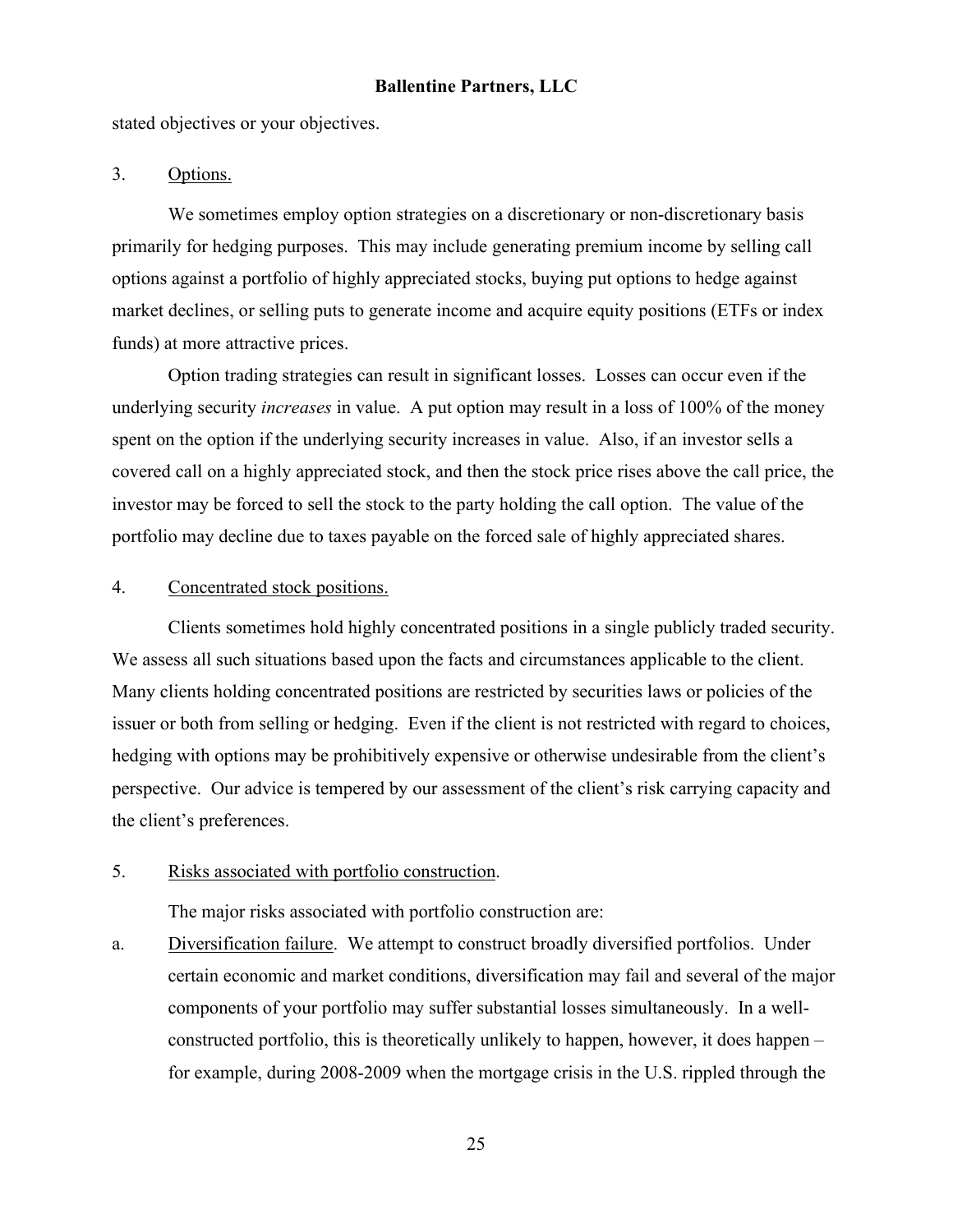world financial markets. With the increasing integration of the world's financial markets, events like the one in 2008 - 2009 may occur more frequently.

- b. Estimating the future behavior of asset classes. To construct a portfolio, we must forecast the expected return and several other statistical parameters for each asset class.<sup>19</sup> The larger the number of asset classes under consideration, the more complex this process becomes.<sup>20</sup> It is impossible for anyone to develop a perfect forecast of the parameters for even a single asset class, never mind a half-dozen or more asset classes. It is inevitable that the forecast will have errors in it. Errors in the forecast mean that the portfolio we recommend for you may not perform as well as we had hoped.
- c. Borrowing against investment assets. Borrowing for any type of investment increases the risk associated with that investment. The greater the borrowing, the greater the risk of loss. Borrowing also increases the price volatility of an investment. For example, an investment made with a combination of 50% cash and 50% debt will be about *twice* as volatile as a similar investment made with no debt. You should not make any investment involving leverage unless you are sure you understand the risks involved.
- d. Decisions about tactical movements between asset classes. When we make a decision to reduce your exposure in one area and increase it in another, we may be wrong about the direction of the move, or the timing, or both. However, these are usually modest-sized adjustments, and we make the changes only when we are expecting a trend to persist for a year or more.
- e. Timing. Losses may occur because we invest in an asset class at the wrong time. An asset class may become very over-valued or very under-valued and may remain that way for a long time. Examples of over-valuation include residential real estate in most developed countries (especially the U.S. in the decade leading up to 2008), and internet stocks from 1995-2000.
- f. We may misunderstand your financial situation, including your tolerance for various types of investment risk. Or, you may misunderstand your own tolerance for losing

 $19$  For each asset class, we must forecast its expected average return, the standard deviation of returns, and the correlation of its returns with every other asset class that is proposed for inclusion in the portfolio.

<sup>&</sup>lt;sup>20</sup> Portfolio construction with 5 asset classes requires forecasting 20 parameters. Portfolio construction with 7 asset classes requires forecasting 35 parameters.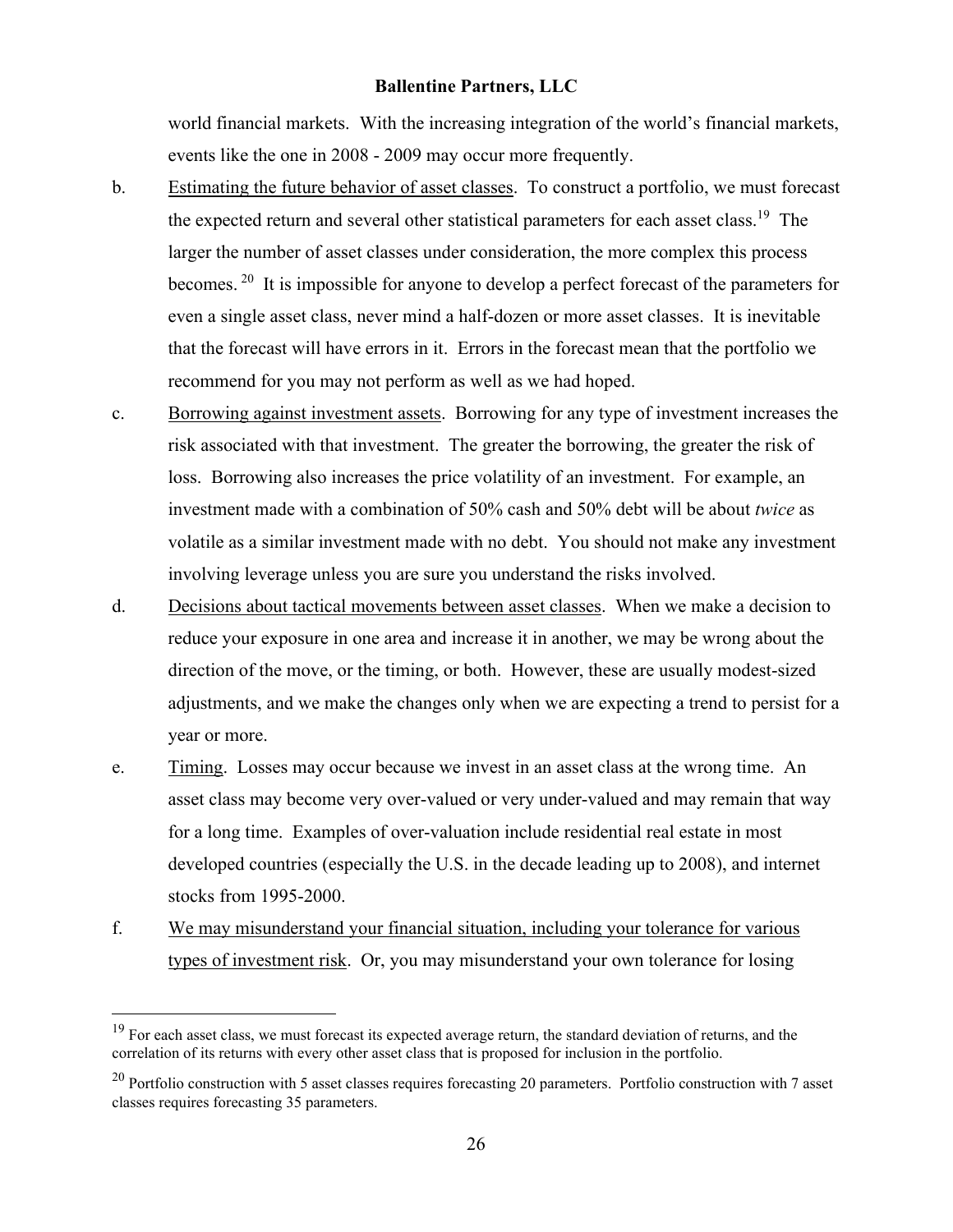capital. For most people, the right portfolio is one that allows you to sleep soundly, even when it is declining in value.

- g. We may not be able to predict extreme events. An extreme event, such as a terrorist attack on the U.S. or some other major economy, the sudden outbreak of war, or a natural disaster may cause the values in many asset classes to decline at the same time.
- h. We may fail to predict a shock to the financial markets. Shocks to the financial markets can occur due to a wide variety of factors. Shocks are very difficult to predict and can be severe. During the financial shock of 2008, entire markets ceased to function and quickly disappeared. For example, the markets for many types of commercial and municipal fixed income investments that had been thought to be very safe suddenly ceased to function. Even investors who held high quality commercial and municipal fixed income securities suffered significant losses as investors panicked and moved into U.S. Treasury notes.
- i. Mistakes by active managers. Some investments, such as hedge funds and private equity funds, require active management. There is a risk that we may select a manager who substantially underperforms similar investments we could have selected. There is also a risk that the manager will under-perform relative to the results you and we expected, and that losses will exceed the amounts you and we expected.
- j. Market failure. Securities purchased in the public markets depend upon the continued smooth functioning of those markets to set prices and provide investors with liquidity. Market failure can occur suddenly, and for a wide range of reasons including: extreme events, market shocks, sudden changes in investors' perceptions of risk, and natural or manmade disasters.<sup>21</sup> The failure may be temporary or permanent. Market failure exposes investors to the potential losses discussed in the following paragraph, "Illiquid investments."
- k. Illiquid investments. Examples of illiquid investments include private funds of all types (private equity, real estate, hedge funds, etc.). Public investments that do not trade very often (which include many municipal bonds) are also illiquid. It is particularly disadvantageous if an investment you already own that was liquid suddenly becomes

 $^{21}$  For example, the U.S. stock market closed for a period following the attack on the World Trade Center in 2001. It also closed in 2012 due to a severe tropical storm.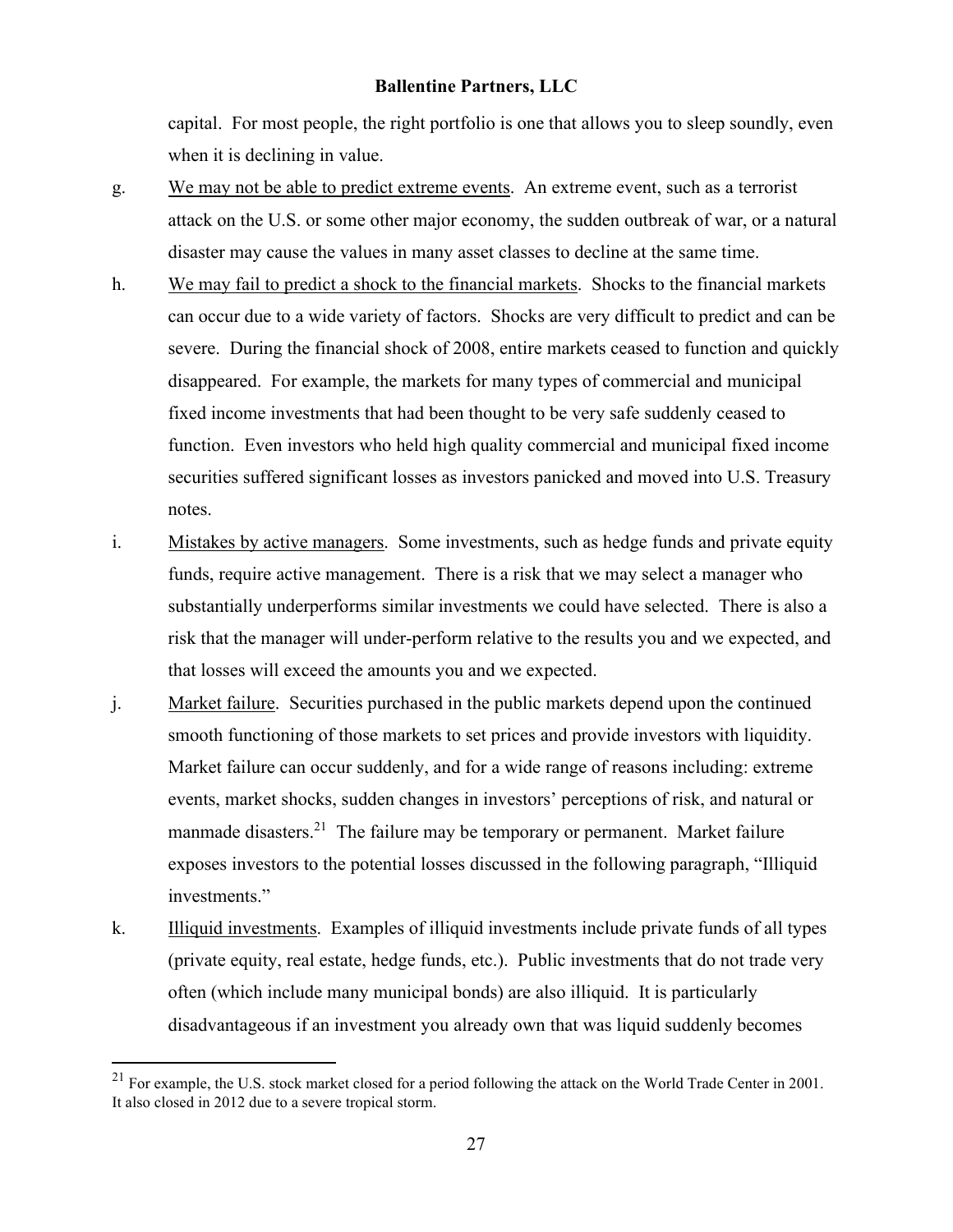illiquid. If you purchase an illiquid investment (or an investment you already own suddenly becomes illiquid) you may be forced to hold that investment until it matures. Even at maturity, you may not be able to recover all of your capital, and you may incur a large opportunity cost.<sup>22</sup> If you attempt to sell an illiquid investment prior to maturity, a sale may only be possible at a steep discount from the investment's nominal value. During the time you hold an illiquid investment, it may be difficult or impossible for anyone to provide you with accurate information about the investment's rate of return or its market value.

- l. Tracking error. All investments that are designed to track a broad market index have some degree of tracking error. There is a risk that we will select an index investment whose tracking error proves to be higher than we estimated it would be, and the investment therefore under-performs its benchmark by a material amount.
- m. Fraud by investment manager. Our investigation of a manager may fail to detect that a manager is committing fraud. We are not able to independently audit each manager's investment results. We rely on the report of the independent auditor engaged by each manager, if such a report is available.
- n. Fraud by company or government managers. The managers of a company or government entity in which you have invested may commit fraud to inflate the value of the securities issued by that organization. We are not able to independently audit each organization's financial results. If you have engaged another investment firm to select securities for your account, it is their responsibility to be alert to the risk of fraud by the organization's managers. Otherwise, we rely on the report of the independent auditor engaged by each organization, if such a report is available.
- o. Regulatory violation by investment manager or company management. An organization's managers may engage in illegal behavior, such as trading on inside information, to inflate their investment results. This type of behavior is extremely difficult to detect, and is unlikely to be detected by our due diligence process.

 $^{22}$  Opportunity cost refers to the amount you might have earned had you been able to make another investment rather than having your capital locked up in an investment that was not performing well.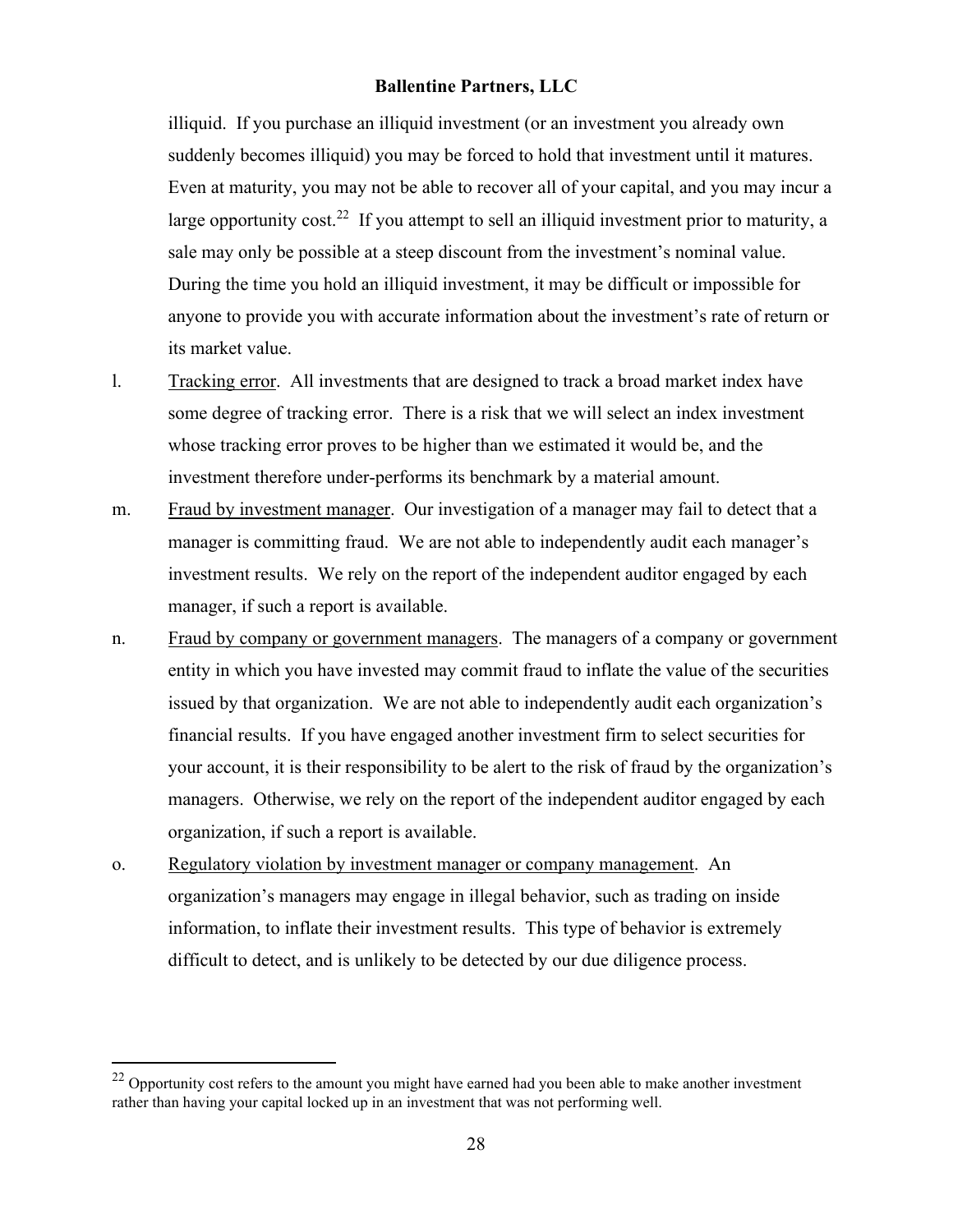## **C. Frequency of trading; impact of brokerage and transaction costs**

Frequent trading in any portion of your portfolio results in costs that create a drag on portfolio performance. The costs include: potential tax inefficiencies, trading costs, and potential market impact<sup>23</sup>. When we research an asset class and managers within an asset class and develop our recommendations, we consider all of those costs. Table 4 shows the frequency of trading for assets managed by us and our sub-advisors. Some of the strategies we use require active trading by managers we recommend, and their trading activity may exceed the levels shown in Table 4.

| <b>Investment Strategy</b>                  | <b>Frequency of Trading</b>                              |
|---------------------------------------------|----------------------------------------------------------|
| Cash                                        | Very low                                                 |
| <b>Bonds</b>                                | Very low                                                 |
| Mutual funds, ETFs & ETNs                   | Very low in rising<br>markets; higher in down<br>markets |
| Individual Stocks (managed by Ballentine)   | Very low in rising<br>markets; higher in down<br>markets |
| Individual Stocks (managed by sub-advisors) | Moderate                                                 |
| Real estate funds                           | Very low                                                 |
| Commodity funds                             | Moderate                                                 |
| Hedge funds                                 | Moderate to high                                         |
| Private equity funds                        | Very low                                                 |
| Equity options                              | High                                                     |
| Venture capital funds                       | Very low                                                 |
| Managed futures                             | High                                                     |

|  |  |  |  |  |  | Table 4: Investment Strategies and Frequency of Trading |  |
|--|--|--|--|--|--|---------------------------------------------------------|--|
|  |  |  |  |  |  |                                                         |  |

<sup>&</sup>lt;sup>23</sup> "Market impact" refers to the possibility that a purchase or sale transaction in a thinly traded security may move the price of the security in a way that is disadvantageous to you.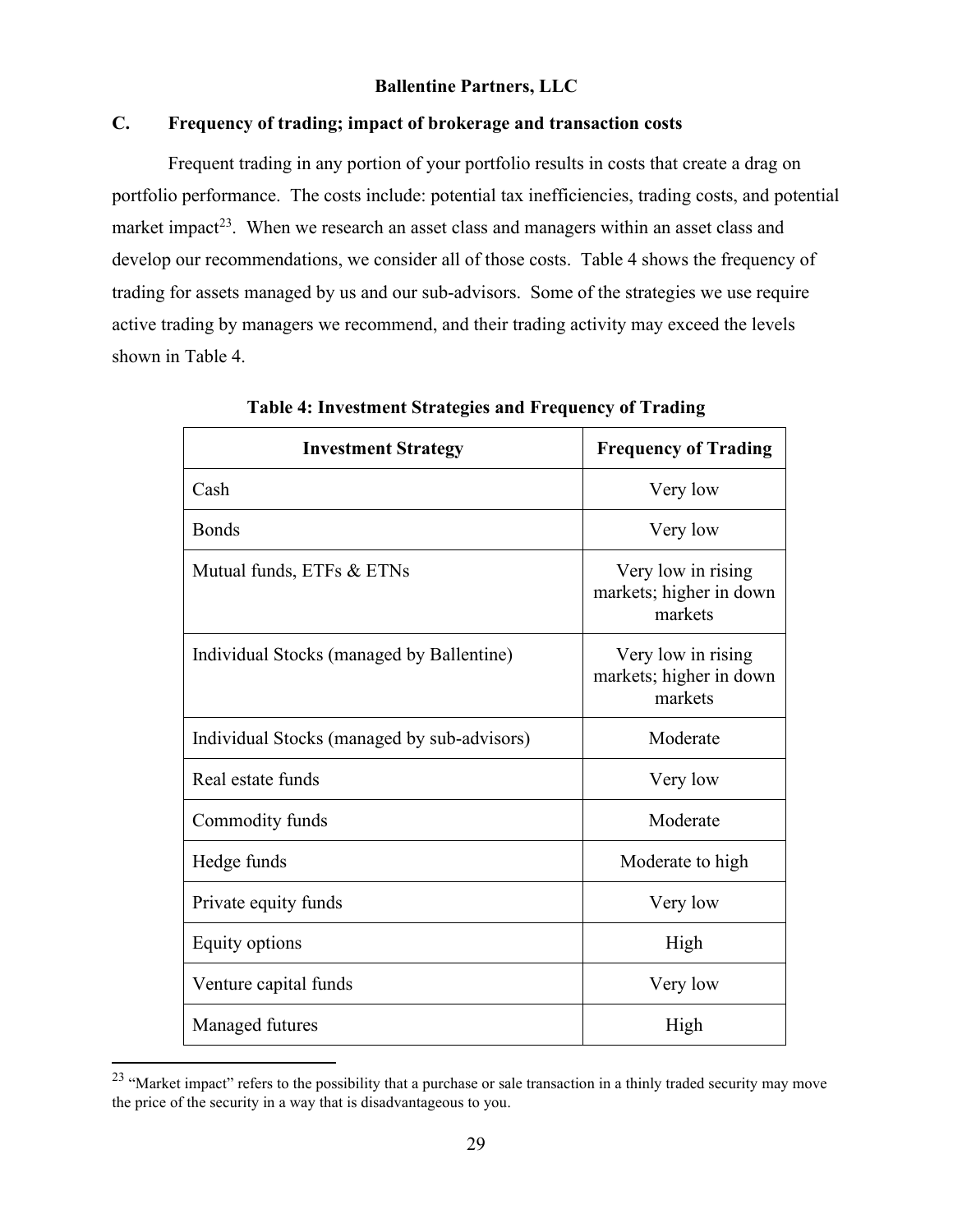| <b>Investment Strategy</b> | <b>Frequency of Trading</b> |
|----------------------------|-----------------------------|
| Timber                     | Very low                    |

The frequency of our own trading activity in your accounts varies with market conditions. With some investments, we may do no trading at all for many years. For example, when we purchase an index fund or an Exchange Traded Fund, we expect to hold that investment for years. However, for tax planning purposes we may, under certain market conditions, sell the entire position and replace that security with a similar one. During periods of market corrections our trading activity may increase significantly as we engage in tax loss harvesting on behalf of clients. Those trading costs are very low, and the transactions generate tax savings. We seldom change outside managers. At the portfolio level, the volume of transactions and associated trading costs is usually very low.

# **Item 9. Disciplinary information**

There is no disciplinary information to report.

# **Item 10. Other financial industry activities and affiliations**

## **A. No product sales; no broker-dealer affiliation**

We have no affiliation with any broker-dealer, insurance agent, or with any other product sales organization. Although we make specific product recommendations, we are not involved with the sale of investment products. We do not accept commissions. We do not participate in fee-sharing arrangements with money managers we recommend. No employee receives any transaction-based compensation. Our only sources of income are from fees paid to us to by our clients in a fully disclosed manner, plus book sales and speaking engagements.

## **B. No commodity trading affiliation**

We have no affiliation with a commodity trader, commodity pool operator or any similar entity.

## **C. Affiliated Funds**

We have created private investment funds ("the Affiliated Funds") solely for our clients. The Affiliated Funds are managed by our affiliate, Ballentine Funds, GP, LLC, a Delaware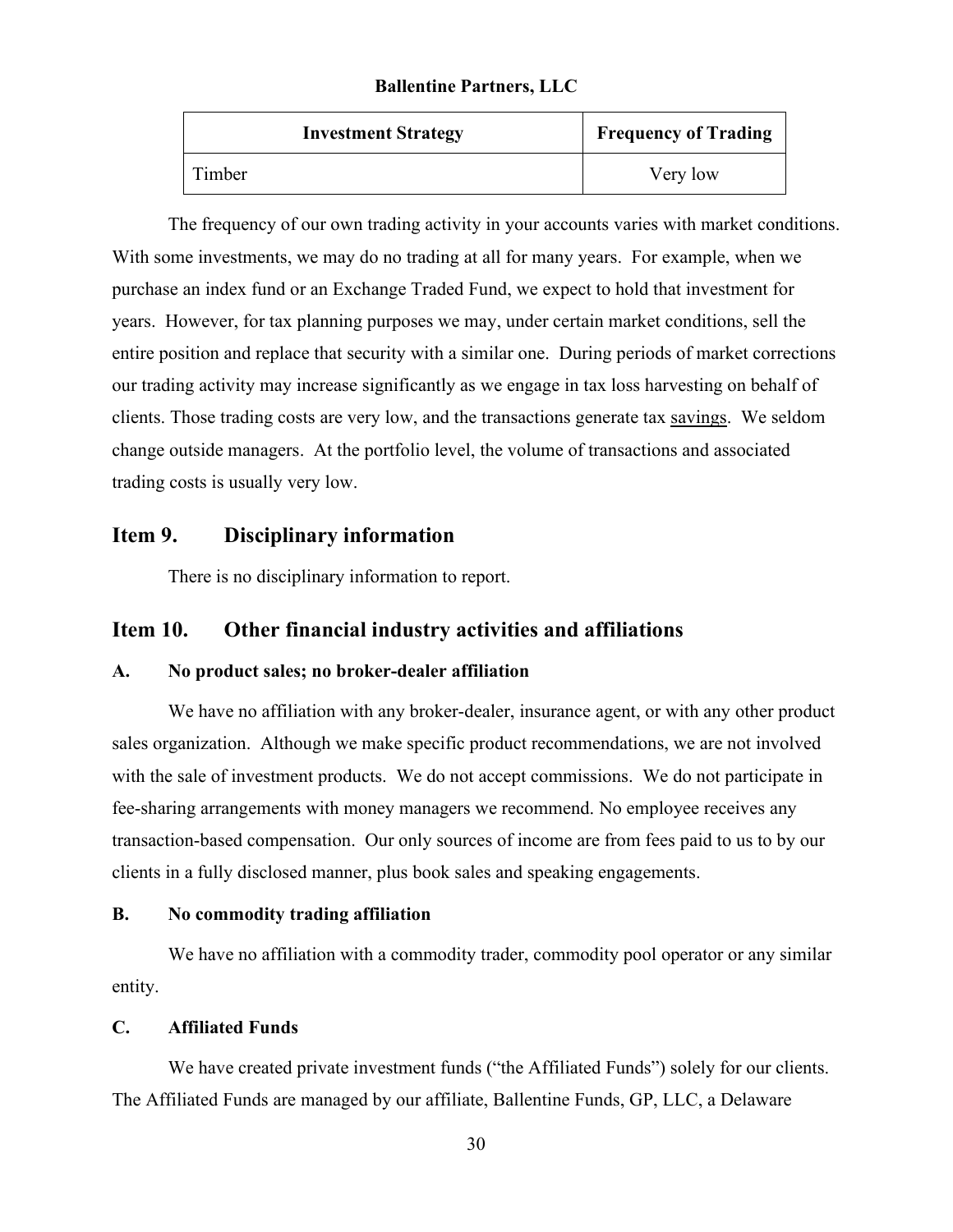limited liability company that serves as the general partner of each fund. Our firm serves as the investment manager of each fund. The investment objective, terms, conditions, fees, risks, conflicts of interest and other important information is described in the offering documents of each fund.

We may recommend that you allocate a portion of your assets to an Affiliated Fund. You are under no obligation to invest in an Affiliated Fund or any other private investment. If you decide to invest in an Affiliated Fund, we will include that investment as part of assets under our advice for purposes of calculating our fee.

Private investment funds generally involve various risk factors, including, but not limited to potential for complete loss of principal, liquidity constraints and lack of transparency. The risks are discussed in each fund's offering documents, which you will receive for your review and consideration. You will be required to complete a Subscription Agreement, pursuant to which you must establish that you are qualified to become an investor in the fund, and acknowledge and accept s the various risk factors that are associated with such an investment.

We have a conflict of interest regarding our recommendations about Affiliated Funds. Because we incur costs to set up Affiliated Funds, we have an incentive to grow each fund at least enough so the fee generated by the fund at least covers our costs. Given our conflict of interest, we encourage you to seek advice from independent professionals (i.e., attorney, accountant, adviser, etc.) of your choosing prior to becoming a fund investor.

## **D. Potential conflicts of interest related to investment firms we recommend**

#### 1. Conflicts due to client relationships.

Some of our clients are principals, shareholders, partners, directors and/or officers in private equity firms, hedge funds, money management firms, and other firms (e.g. CPA, law or investment firms) whose products and services we may recommend to our clients. We recognize our fiduciary duty to act in the best interests of all of our clients. Any recommendation regarding investment offerings, services, or charitable contribution must pass muster under our due diligence process. We do not allow the fact that one of our clients or employees may be involved to influence our due diligence process, and we discuss this issue openly with our clients.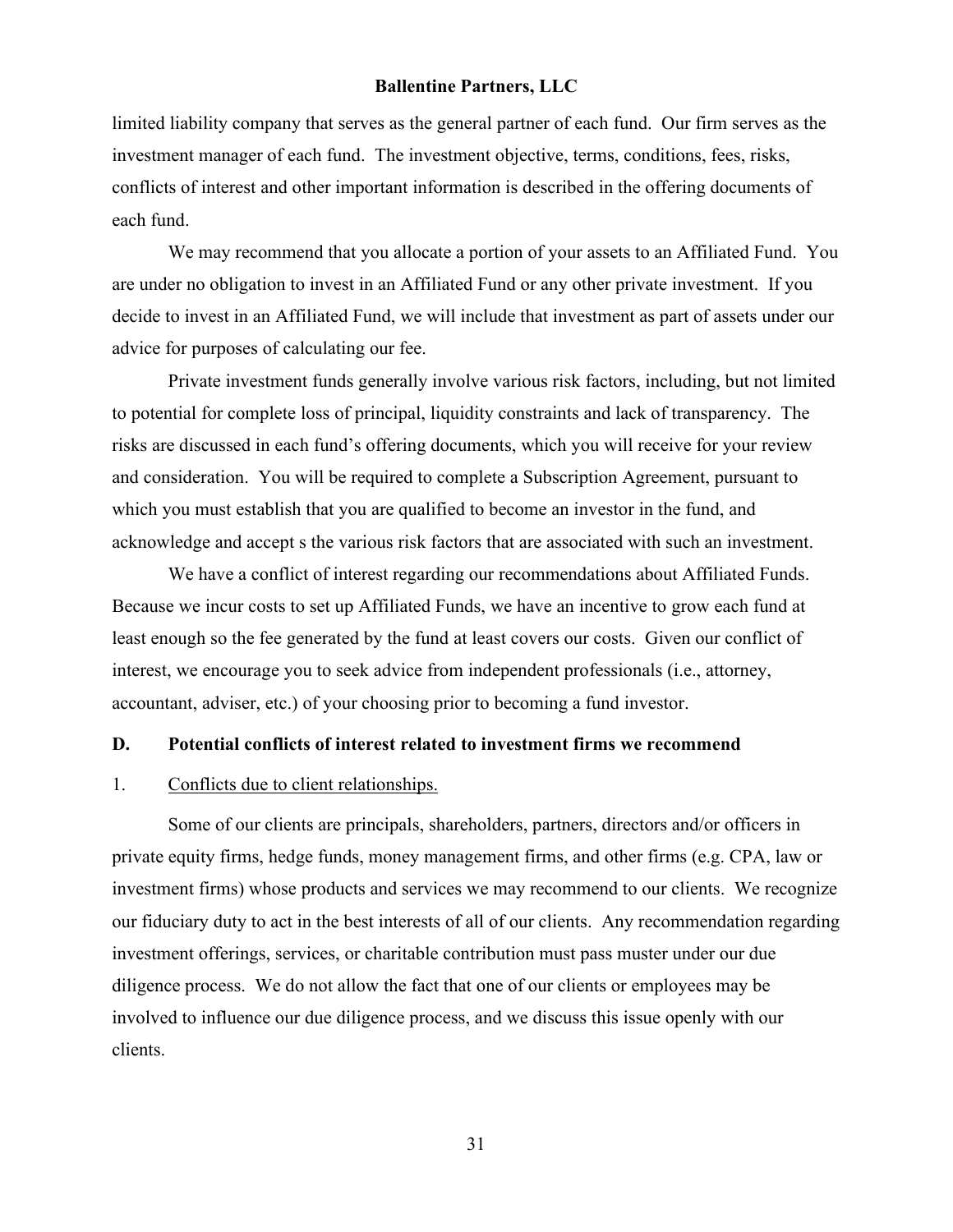## 2. Some of our employees are officers or directors of charitable organizations.

Some of our employees sit on the boards of charitable organizations to which some of our clients have made contributions. We have a conflict of interest whenever we introduce you to a charity in which an employee of ours is an officer or director. We encourage you to ask about our conflicts of interest.

## 3. Some of our clients are officers or directors of companies in which other clients may hold securities.

Some of our clients are senior officers or directors of public companies, and the securities issued by those companies may be owned by other clients in their self-directed accounts. We may recommend that one client sell a highly concentrated position in a security at the same time that another client is purchasing that security in a self-directed account. Due to our being in possession of material non-public information, we may be prohibited from providing information affecting a client's decision about transactions in a self-directed account or using that information to trade in a discretionary account. Securities laws prohibit us from disclosing material non-public information or using it to our advantage or the advantage of any client.

### 4. Our relationship with Corbin Capital Partners, L.P.

We have a significant relationship with Corbin Capital Partners ("Corbin"), 590 Madison Avenue, New York, NY. Corbin manages the Core Alternative Strategies Fund (CASF"), a hedge fund of funds, exclusively for our clients. For the protection of our clients, we have negotiated certain control rights over this fund. For example, we hold the power to terminate and replace the manager, if necessary. We do not receive any compensation from Corbin, nor do we participate in the management fee charged by the fund. Our employees who invest in this fund do so on the same terms as our clients.

## 5. Our relationship with Aberdeen Standard Investments.

We have a significant relationship with the private equity group within Aberdeen Standard Investments, 201 Broad Street, Canterbury Green Building, 5<sup>th</sup> Floor Suite 501, Stamford, CT 06901. Aberdeen manages the Core Private Equity Fund (CPEF"), a fund of funds, exclusively for our clients. For the protection of our clients, we have negotiated certain control rights over this fund. For example, we hold the power to terminate and replace the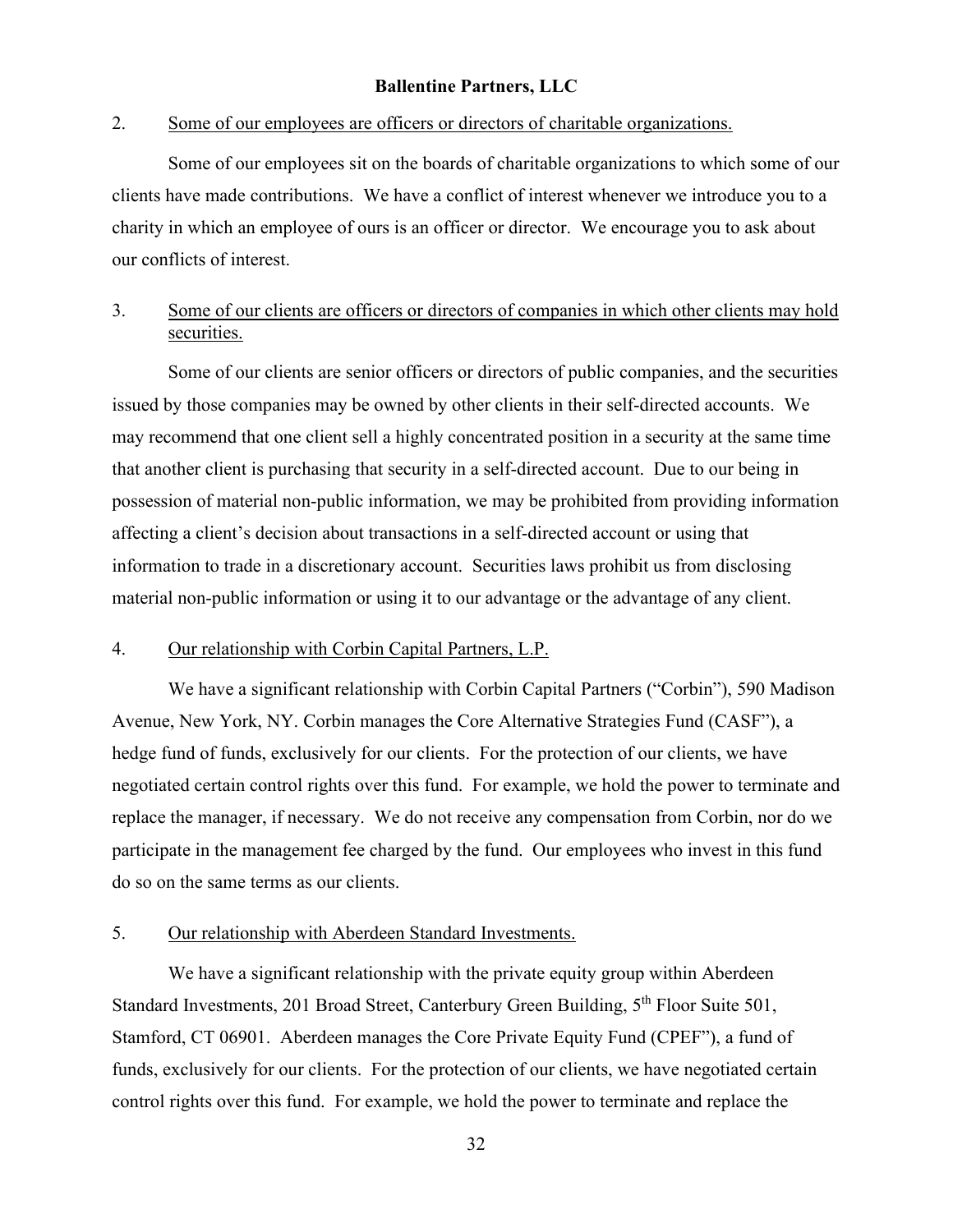manager, if necessary. We do not receive any compensation from Aberdeen, nor do we participate in the management fee charged by the fund. Our employees who invest in this fund do so on the same terms as our clients.

# **Item 11. Code of Ethics, participation or interest in client transactions, and personal trading**

## **A. Code of Ethics**

Upon request, we are happy to provide a copy of our Code of Ethics. Our Code of Ethics is based on the principle that your interests come first. We instruct our employees to avoid activities that run contrary to that principle. Our Code of Ethics includes:

- Standards of business conduct that reflect our fiduciary obligations to our clients;
- Provisions requiring our employees to comply with applicable Federal securities laws;
- Provisions that require all advisory staff to report, and us to review, their personal securities transactions and holdings periodically;
- Provisions requiring all employees to report any violations of our Code of Ethics promptly to an appropriate officer; and
- Provisions requiring us to provide each employee with a copy of our Code of Ethics and any amendments, and requiring our employees to provide us with a written acknowledgment of their receipt of the Code and any amendments.

In addition, most of our senior employees have earned professional credentials (CFA®, CFP®, CPA, etc.) whose organizations maintain very strict ethics rules to which the members must adhere. When our employees invest in securities that are also owned by our clients, they do so on the same terms as our clients.

## **B. We have no participation or interest in client transactions**

We have no material interest or participation in our clients' public securities transactions. Occasionally, we recommend investments in LLCs or limited partnerships ("limited offerings") managed by unaffiliated third parties. We do not receive any separate compensation in conjunction with making these recommendations.

Please see Item 10.C on page 30 for a discussion of our interest in clients' investments in Affiliated Funds. Our firm provides advice and services to our Affiliated Funds, but we have no ownership in those funds. We receive no carried interest or performance-based fee from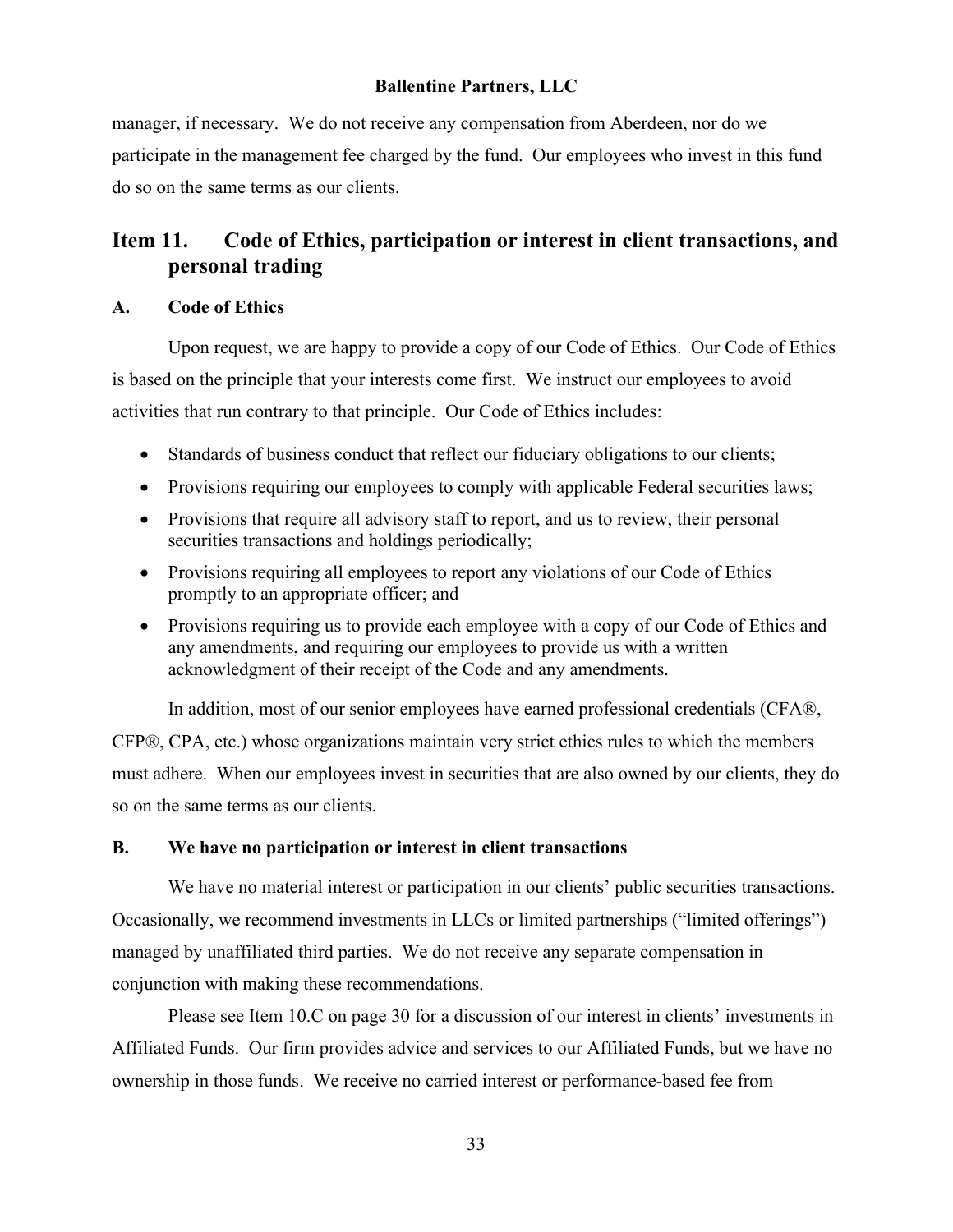Affiliated Funds.

## **C. Our employees invest on the same terms and conditions as our clients**

Our employees are allowed to invest in limited offerings on the same terms we negotiate for our clients. Transactions by our employees are done on the same terms as your transactions. The securities our employees buy and sell are generally highly liquid and broadly traded. Our employees' transactions are unlikely to affect the price at which the securities trade. If our allotment of a private offering is over-subscribed by our clients, our employees are prohibited from investing.

## **D. Employee trading in securities we recommend to clients**

We require our employees to seek permission from our compliance staff before acquiring:

- any publicly traded security in which any member of our firm may possess material inside information;
- any initial public offering; and
- any privately offered security.

Our compliance staff will grant permission only if we determine that clients will not be disadvantaged by the employee's transaction.

We do not require pre-clearance of trades for other securities because:

- the types of securities we hold in discretionary accounts are very liquid; and
- security positions in non-discretionary accounts are either (1) not under our trading authority, or (2) too small and too diversified for trading to have any material market impact.

# **Item 12. Brokerage practices; custodial services**

## **A. Brokerage and custodial services**

1. The choice of custody agents is up to you.

The choice of custody agent is up to you, provided the agent you wish us to use meets our requirements for electronic data feeds and business practices. We generally recommend Fidelity or Pershing. We receive no compensation from the brokers and custody agents we recommend. We currently work with more than a dozen brokers and custody agents.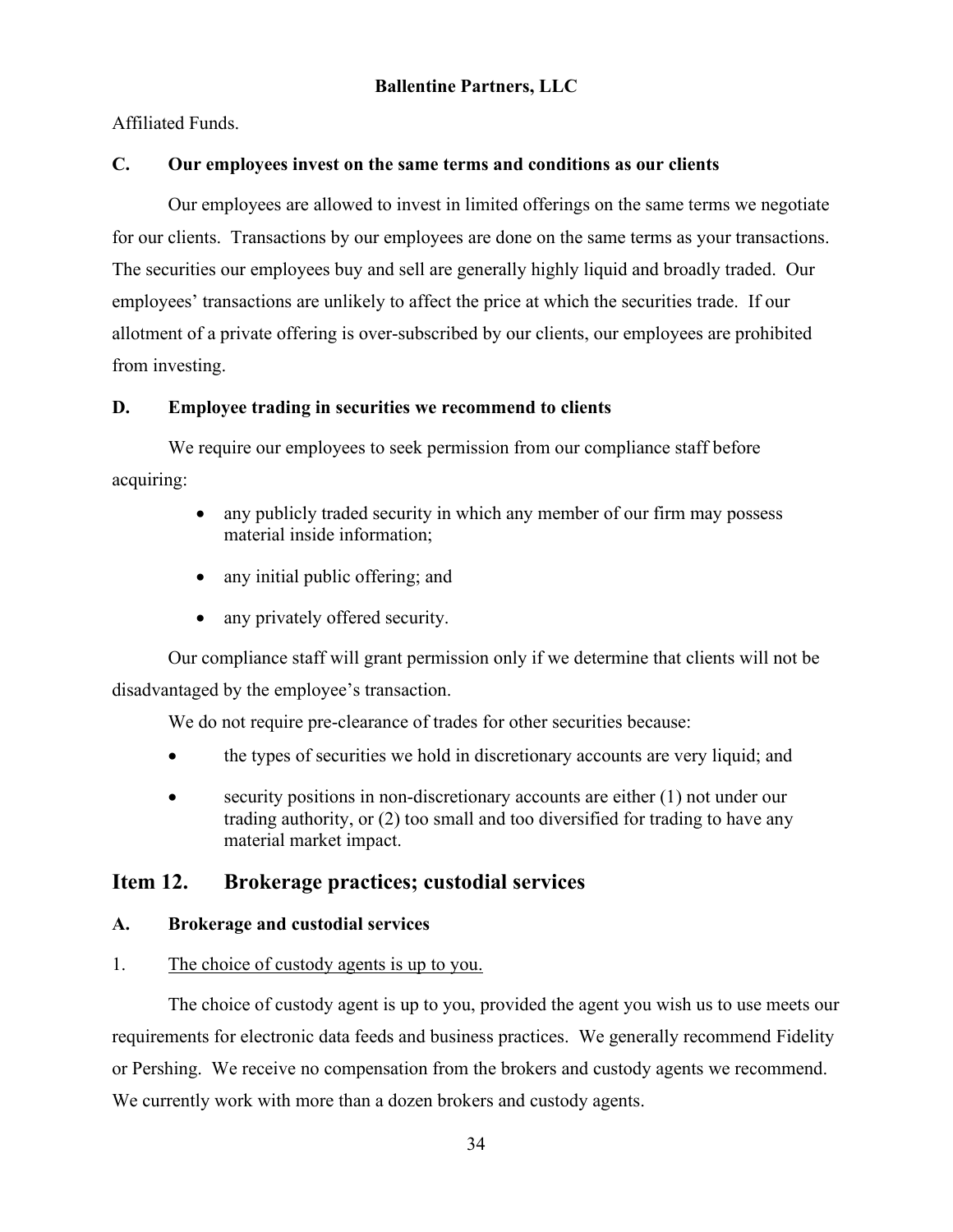2. We do not participate in "soft dollar" programs.

We do not participate in "soft dollar" programs. A "soft dollar" program is an arrangement under which a broker provides an investment manager with computers, research or other compensation in exchange for the manager directing business to that broker. In our opinion, soft dollar arrangements are detrimental to your interests as an investor.

Sometimes brokers and custody agents provide us with support services for free or at a nominal cost. For example, we may receive investment-related research, pricing information, market data, software and other technology that provide access to client account data, compliance information, practice management-related publications, practice management consulting services, attendance at conferences, meetings, and other educational and/or social events, computer software, or other products used in our investment business. Our clients do not pay more for investment transactions as a result of this arrangement. None of our brokerage or custody relationships involve any commitment by us to invest any specific amount or percentage of client assets in any specific mutual funds, securities, or other investment products.

Some brokers sponsor professional conferences to which they invite us and other firms with which they do business. There is no admission fee; we pay travel and lodging costs. We sometimes send a team member to these types of conferences if we judge the agenda to be sufficiently educational.

## 3. We do not use brokerage business to pay for client referrals.

We do not participate in any of the various "pay-to-play" client referral programs offered by securities brokers. In our opinion, such arrangements are detrimental to your interests as an investor.

## 4. We advise against directed brokerage.

We recommend that you allow us to select the broker to execute trades in your discretionary accounts, rather than directing us to use a particular broker. If you require us to direct your brokerage business to a particular broker, we will comply to the extent it is possible for us to do so. However, we may not be able to achieve the most favorable execution of your brokerage transactions. We will not be able to aggregate your trades with those of our other clients. You are likely to pay higher brokerage commissions and/or receive less favorable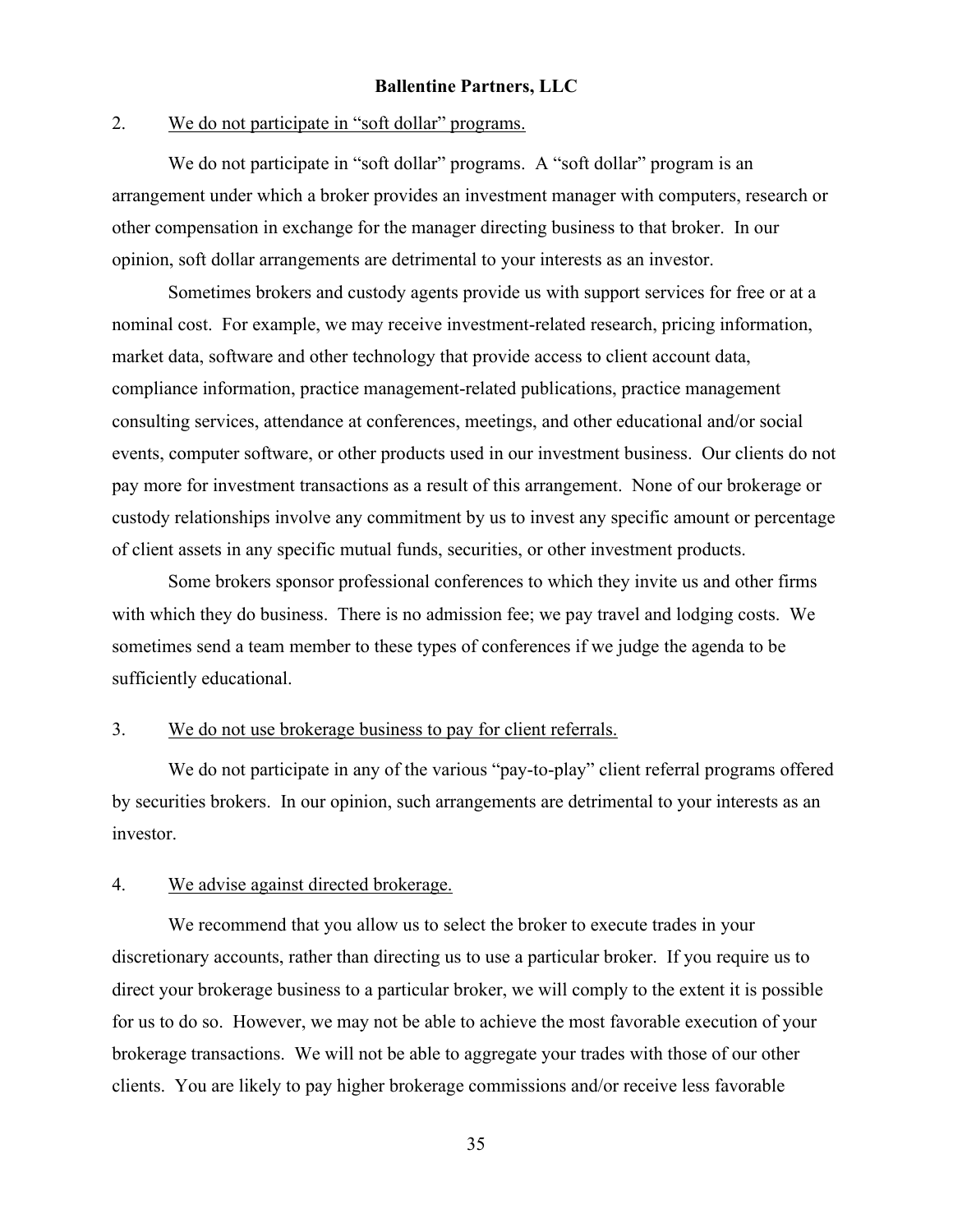pricing of trades than our other clients. It is also likely that trades in your account will be delayed until after all other accounts have been traded. This could be disadvantageous to you if the security is illiquid or market conditions are volatile. If you are the sponsor of a qualified pension or retirement plan subject to ERISA, and you direct brokerage in those accounts, that may be inconsistent with your fiduciary duty to your employees.

If your non-discretionary accounts are held by a broker other than Fidelity, Pershing, or one of the discount brokers we recommend, then you are responsible for negotiating terms and arrangements for their account with that broker-dealer. We will not be able to seek better execution services or prices from other broker-dealers, and we will not be able to include your transactions in our block trades. Consequently, you may pay higher commissions or other transaction costs, be charged greater spreads, and receive less favorable net prices than would otherwise be the case. Higher transaction costs adversely impact investment performance. Transactions for directed accounts will generally be executed later than transactions for nondirected accounts with similar holdings.

### 5. Cash accounts at your custody agent may not produce the highest yield.

Custody agents offer a variety of money market accounts and other cash management solutions. We will help you set up cash accounts with each of your custody agents. We will strive to place cash deposits you may hold for a long time in the accounts best-suited to hold your cash. The account we select may not be the highest-yielding account. Many factors enter into the decision about where to hold cash, including yield, safety, liquidity, convenience, currency risk, and regulatory issues. Cash management is a highly competitive business, but there is no assurance any particular custody agent will have the highest-yielding cash account for a specified level of risk and liquidity. If you have substantial cash deposits you intend to hold for a long time, we will glad to be assist you in finding suitable arrangements for cash.

### **B. Aggregation of purchase and sale orders**

We aggregate purchase and sale orders for client accounts when we determine that aggregation is likely to help minimize costs and contribute to best execution of trades. We allocate trades based on the average execution price of the block of trades.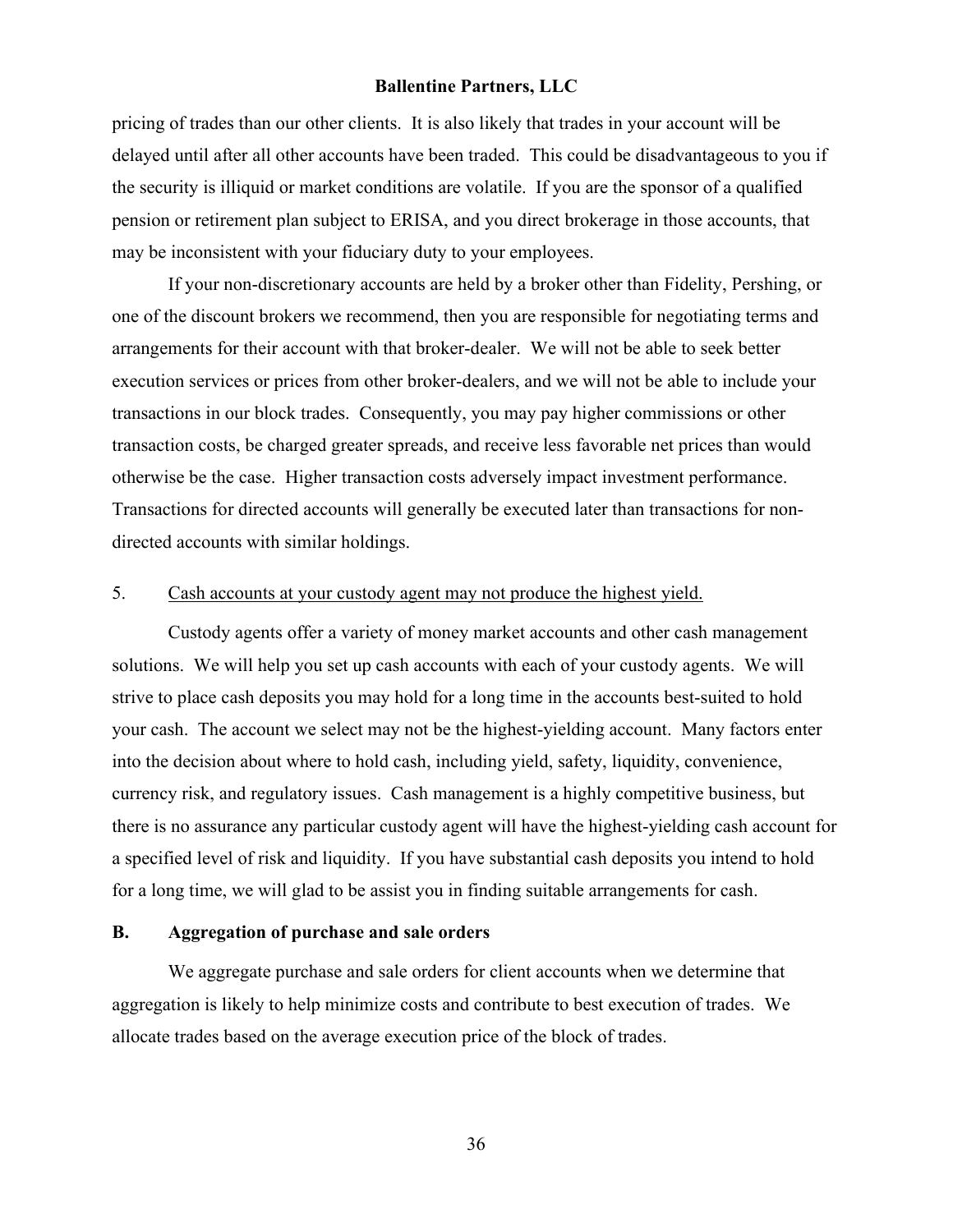## **C. Trade errors**

From time to time, we may experience a trade error caused by us or by an executing broker. If a trade error occurs, we will ensure that you are "made whole" by putting you in the same position with regard to gain or loss as if the error had never occurred. We will not commit future brokerage commissions to compensate a broker either directly or indirectly if a broker offers to absorb any portion of the cost of correcting an error. We attempt to minimize trade errors by promptly reconciling confirmations with order tickets and intended orders, and by reviewing past trade errors to understand the internal control breakdown that resulted in an error.

#### **D. Trading away**

Most of our equity trading is done through whatever brokerage firm that has custody of your accounts. However, sometimes we direct trades through brokers who are unaffiliated with your custody agent ('trading away"). Trading away involves some extra costs. We incur those costs on your behalf only when we believe the overall result will be better than if we had done the trades through the brokerage firm that holds your account.

It is quite common for bond trading to be done through a broker unaffiliated with the custody agent holding your account. Bond managers will "trade away" when the execution offered by an unaffiliated broker improves the price of the trade by more than enough to cover the extra costs of "trading away".

## **Item 13. Review of accounts**

### **A. Periodic reviews**

Your accounts are reviewed at least once a quarter and more often if necessary. The objective of each review is to determine whether or not we need to recommend a change in any of your financial strategies. Reviews are performed by members of the team assigned to you, under the supervision of your Senior Client Advisor or Senior Investment Advisor. Team members are instructed to consider your Investment Instructions<sup>24</sup>, risk tolerance, income tax situation, and cash flow – among other factors. Team members are also encouraged to consult with your other advisors (CPA, attorney, insurance agents, and other outside investment

<sup>24</sup> The term "Investment Instructions" is explained in Item 16.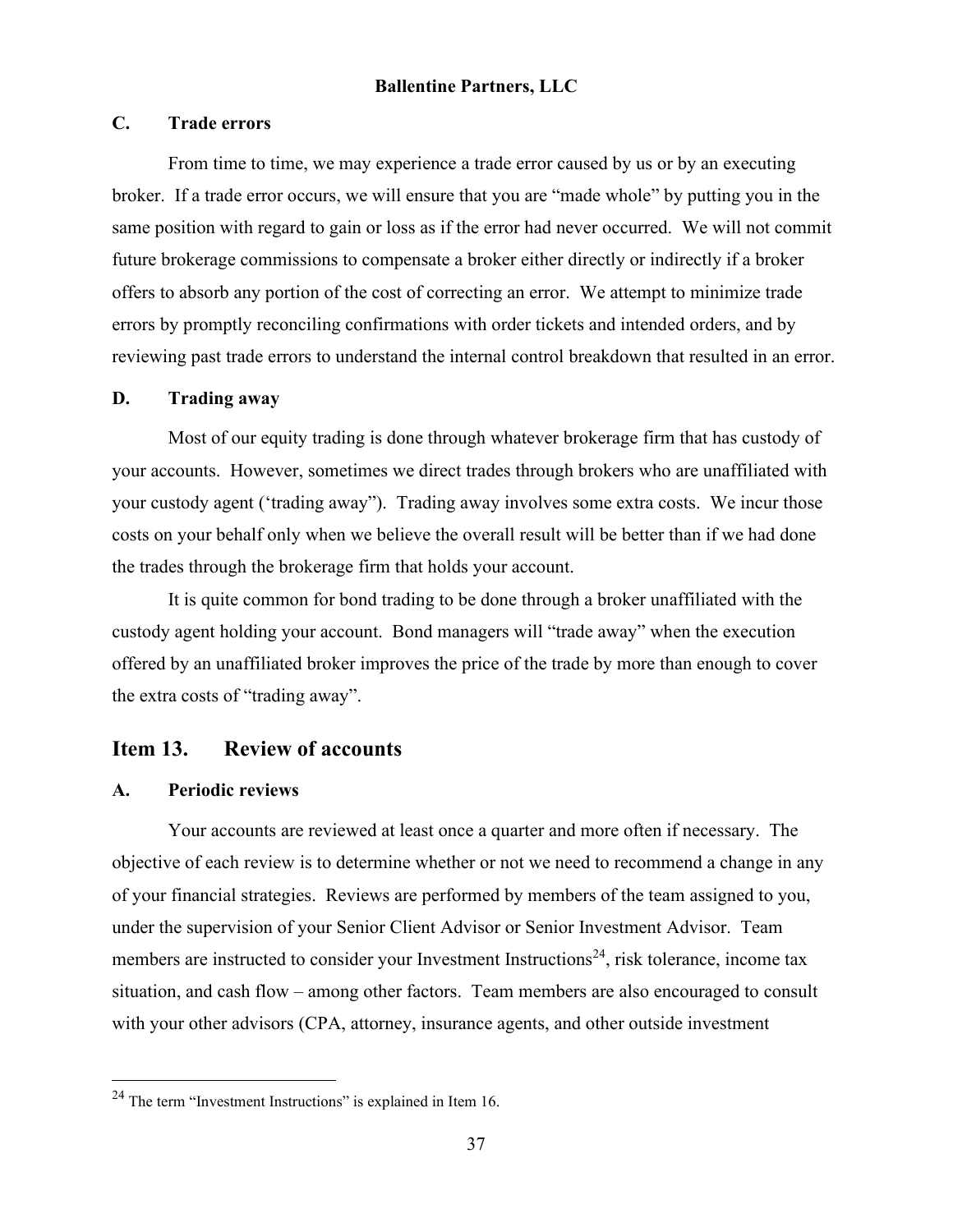advisors) when necessary. It is your obligation to keep us informed about changes in your financial situation that impact our advice.

Please refer to Item 4.B.4 on page 8 for a discussion about portfolio activity.

### **B. Other factors triggering a review**

In addition to our regular cycle of reviews, a review may be triggered by a change in market conditions, a question from you, a change in your situation, change in tax laws, new information about a particular investment, etc.

### **C. Our reports**

Unless you instruct us otherwise, we will deliver all of our reports and required notices electronically. We will adjust the frequency of reporting to fit your preferences. Investment reports show performance net of our fee, if you have authorized us to deduct our fee from your account. Otherwise, performance is reported gross of our fee but net of fees that are included in any products or managers we have recommended.

For many clients, we provide complete quarterly financial statements in addition to investment reports. The quarterly financial statements typically include balance sheets, cash flow forecasts, tax forecasts, and asset allocation charts for family members, trusts, partnerships, and other entities that play a role in wealth transfer planning. Financial statements may also provide a summary of insurance arrangements, estate plan arrangements, and a variety of other supporting financial schedules that are customized for the needs of each family. Our reporting systems are designed to accommodate complex investment structures and multiple custody platforms.

# **Item 14. Client referrals and other compensation**

#### **A. We receive compensation only from our clients.**

Fees paid to us by our clients (plus speaking fees and book sales) are our only source of compensation.

## **B. We do not pay for client referrals.**

We do not pay other professionals for referrals. However, we do pay a subscription fee to post information about our firm on a website that helps private investors identify suitable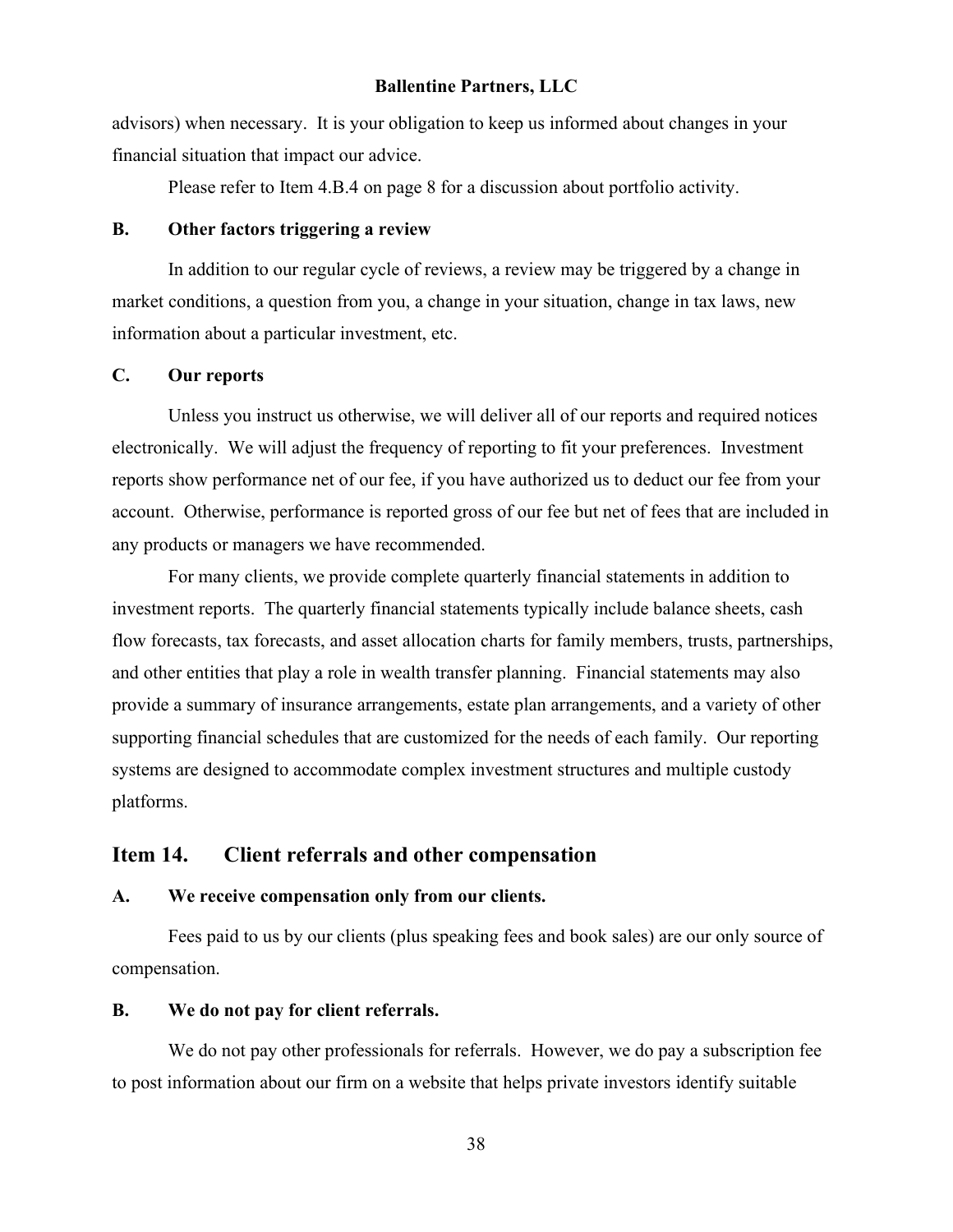wealth advisors. The web site does not make referrals, it simply provides information.

## **Item 15. Custody**

#### **A. Selection of custody agents**

We work with more than a dozen custody agents. You decide which custody agent to employ. We are happy to help you decide which to use. More information about custody agents and brokers can be found in Item 12 on page 34.

#### **B. Custodian charges; brokerage and other costs**

Most custody agents have affiliates that offer brokerage services, and they charge fees for effecting securities transactions. Brokerage costs are charged directly to your account and are in addition to our fee. Each purchase or sale of security (i.e., mutual funds shares, exchange traded fund shares, and individual stocks and bonds) will incur a transaction fee of some type. In addition, brokers charge a spread on each transaction. The spread is the difference between the "bid" price and the "ask" price. The more liquid the security, the smaller the spread, and vice versa. The spreads on some securities, such as fractional municipal bonds, can be quite large. When we select brokers, our goal is to obtain a combination of service quality and low cost, including the cost of spreads. Brokers often provide custody services at no additional cost. If you engage a trust company or other specialty custodian, you will probably incur a separate custody fee.

#### **C. Factors we consider when selecting brokers and custody agents**

Factors we consider before recommending a broker or custody agent include financial strength, reputation, execution capabilities, pricing, foreign currency capabilities, research, and service. We have an obligation to seek the best execution of trades in your accounts. Best execution does not mean seeking the lowest brokerage commission cost. It means seeking the best combination of all factors influencing the outcome of a transaction, including, for example, execution capability, transaction rates, spreads, responsiveness, and taking into consideration the full range of a broker services (including the value of research provided). Transaction fees charged by brokers and custodians are separate from our investment advisory fee, and those fees will be charged by the brokers and custody agents directly to your accounts.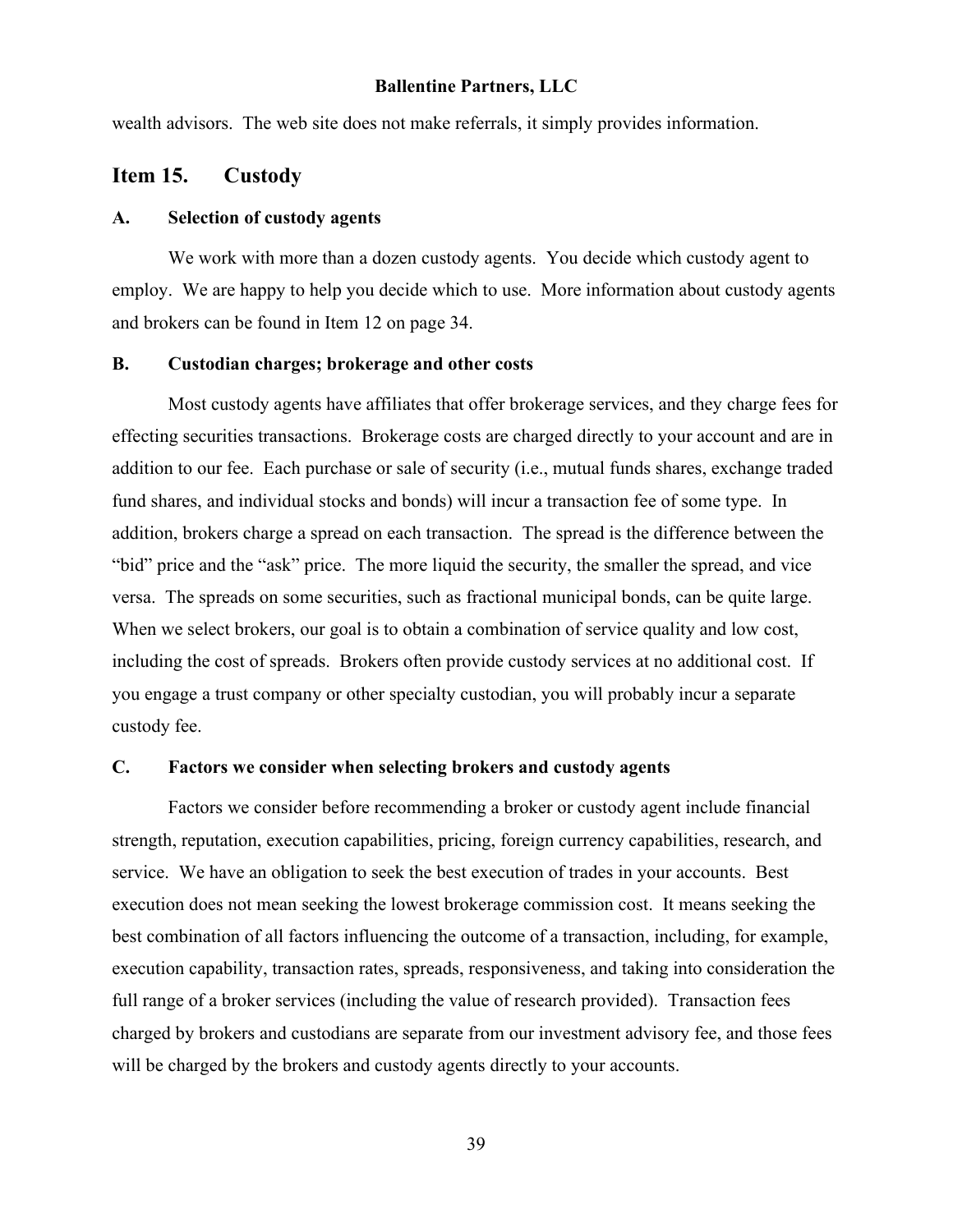#### **D. You should review the reports provided by your custody agent**

At least quarterly, you should compare the report provided by your custody agent with our report to confirm that your assets are properly accounted for. Due to differences in accounting procedures, the values reported may differ slightly. The differences should only be slight. Private investments such as hedge funds, private equity funds, and real estate funds will take custody of your investment capital themselves, or through their designated custody agent. The risk of unauthorized transactions, including theft of your capital, is higher in these investments. It is particularly important that you carefully review their statements, and their auditor's report.

#### **E. We sometimes have custody of your assets**

We may sometimes have custody of your assets due to our role in facilitating transactions on your behalf, such as deposits, transfers of funds, and bill payment. Some clients granted us broad powers to initiate and execute financial transactions without involving the clients, and that causes us to be deemed to have custody of assets owned by those clients. When you give us permission to deduct our fee from an account, under SEC rules we are deemed to have custody of that account. Also, under the SEC's Custody Rule we are deemed to have custody of all of your investment accounts even though those accounts are kept by custodians who are completely independent from us. Perspecta Trust is affiliated with us and provides custodial services for some of our clients.

## **F. Circumstances that may cause us to take extra measures to protect your accounts**

Under certain circumstances, we may ask your custody agent to prevent out-bound transfers from your accounts to protect your assets from misappropriation. This may result in inconvenience for you. We have no authority to freeze your accounts; only your custody agent can do that.

### 1. If we suspect your email has been hacked.

If we suspect your email account has been hacked and a criminal is attempting to use your account to impersonate you, we will ask your custody agent to freeze your accounts and we will promptly inform you.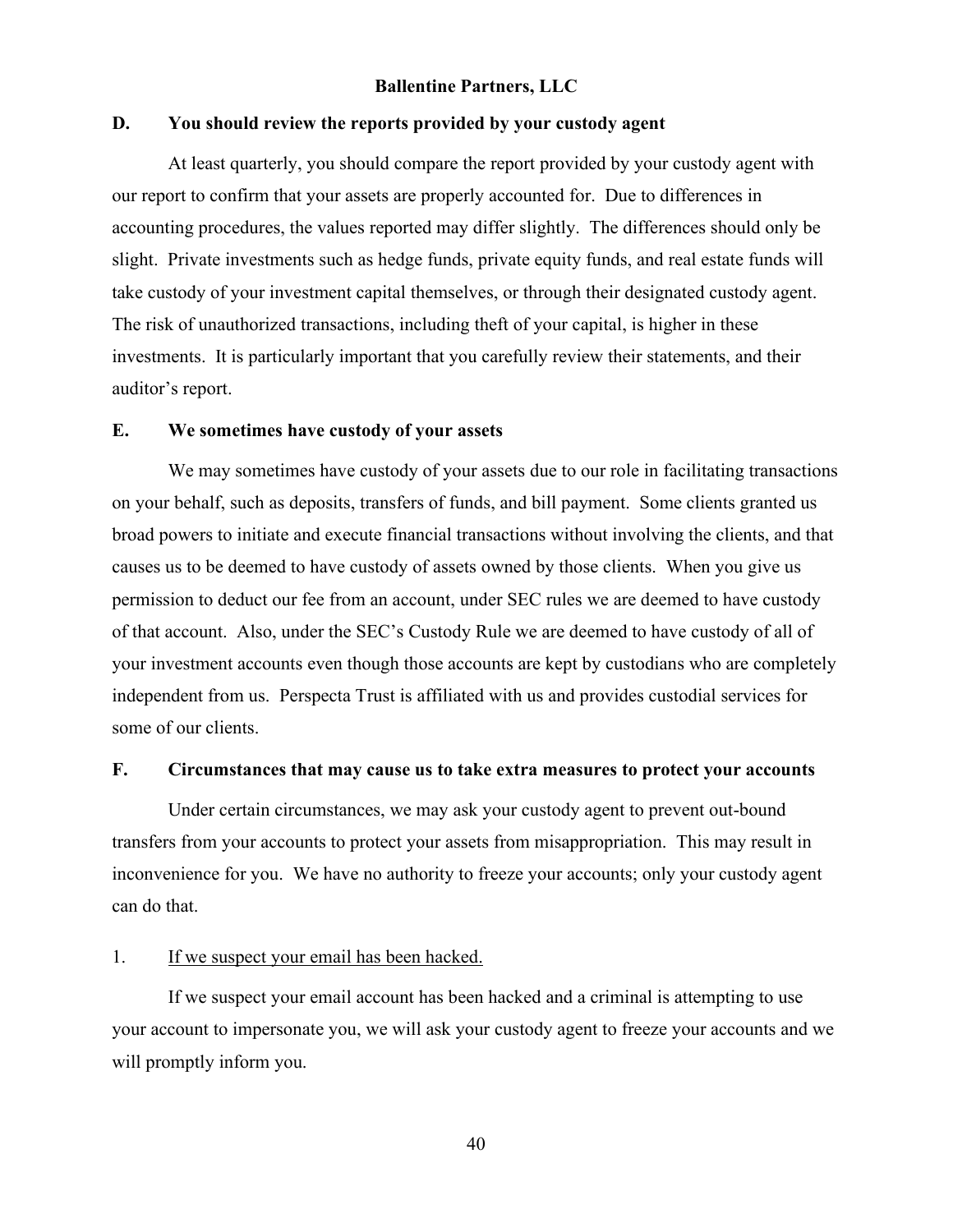2. If we suspect elder abuse.

If you are age 60 or older (or under a disability), and we suspect someone is attempting to financially exploit you, we are obligated by the laws of most states to take the following actions: (1) notify you or someone you have designated as your personal representative, (2) notify your custody agent and request that out-bound transfers be prevented, and (3) notify the relevant regulatory agencies in your state of residence. You also authorize us to use our discretion to share our concerns with your key advisors and family members for the purpose of protecting your assets from loss due to exploitation or impaired decision-making. Even if you do not want us to take any action, we may be required by state law to follow through with steps (2) and (3) above.

## 3. If we suspect your assets may be at risk for any other reason.

If we suspect your assets may be at risk for any other reason, we will ask your custody agent to take appropriate steps, based on the particular type and severity of risk we suspect to be present.

### **Item 16. Investment discretion**

### **A. Definitions of "discretionary" and "non-discretionary"**

We manage assets on both a discretionary and non-discretionary basis. Most of our clients have both discretionary and non-discretionary accounts with us. "Discretionary" means that you authorize us to buy and sell securities in your accounts without seeking your prior approval for each transaction. "Non-discretionary" means that we must obtain your approval before making any changes to an investment account.

## **B. Management of Discretionary Accounts**

For Discretionary Accounts, we exercise our discretion within the limits of your written investment instructions ("Investment Instructions"), as described in this Item 16 "Investment Instructions" means the written investment instructions we help each client prepare and which govern the way we manage your accounts. To open an account, you select a custodian and sign an Account Application. If the account is Discretionary, you also sign a Limited Power of Attorney that gives us trading authority over your account. (Many clients also sign a Limited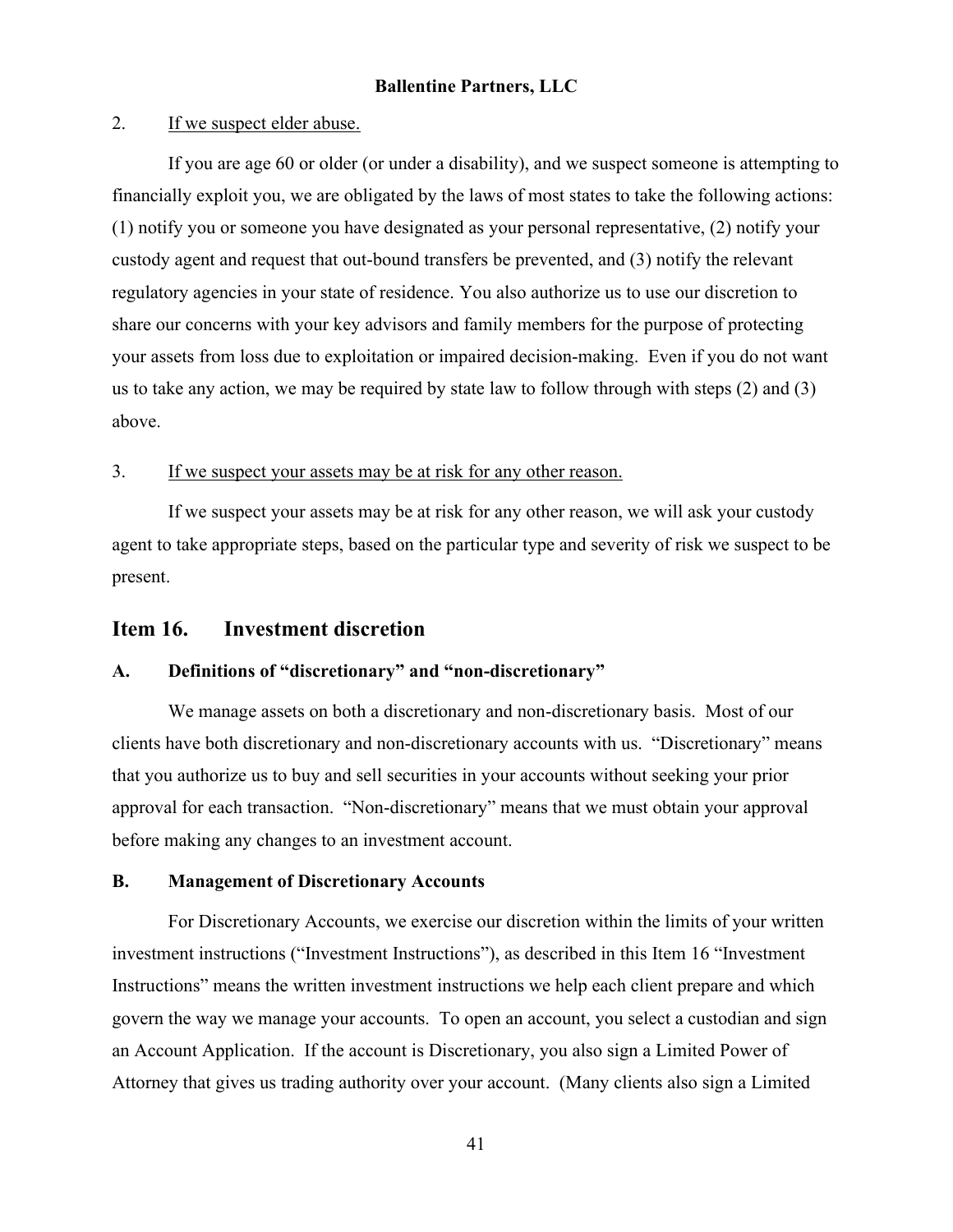Power of Attorney to give us trading authority over Non-Discretionary Accounts, with the understanding that we will exercise trading authority only with the client's prior consent to a proposed transaction.)

We require our portfolio managers to adhere to your Investment Instructions. Either party may request a change to the Investment Instructions at any time. Any change to your Investment Instructions must be in writing. The party requesting the change must allow a reasonable time period for the other party to object to the change before it becomes effective.

Any material change to your Investment Instructions, or a material change in the size of an account, requires a transition period for us to make portfolio changes. Market volatility, tax considerations, lack of liquidity, and lack of marketability are examples of factors that may have to be taken into account when making significant changes to a portfolio. Some investments, such as specialized securities and private placements (for example, hedge funds, private equity, venture capital and real estate funds), may not be readily marketable. Therefore, considerable time may be required to make changes in those positions. During a transition period, it may not be possible for us to comply with the asset allocation guidelines in your Investment Instructions. In fact, our attempting to rapidly force the account into compliance with your target allocation may be inconsistent with our fiduciary duty to you. Our goal is to manage the account by *taking into account all relevant factors.* 

### **C. Securities transferred "in kind"**

It is common for clients to transfer securities "in kind" for us to manage. We may hold those securities indefinitely if we determine that doing so is in your best interest. The rate at which we liquidate those holdings depends upon a host of factors such as the client's cash flow, tax situation, liquidity considerations, charitable giving goals, and estate planning goals. Securities transferred to us in-kind may not be covered by our research. We may be unable to prevent losses from occurring in those investment holdings.

### **D. Margin loans**

## 1. Margin loans in personal accounts.

You can elect to add margin loan capability to one or more of your accounts. We generally advise against the use of margin. Use of a margin loan will amplify your gains and losses. If your account suffers a loss, you may experience a margin call. The custody agent can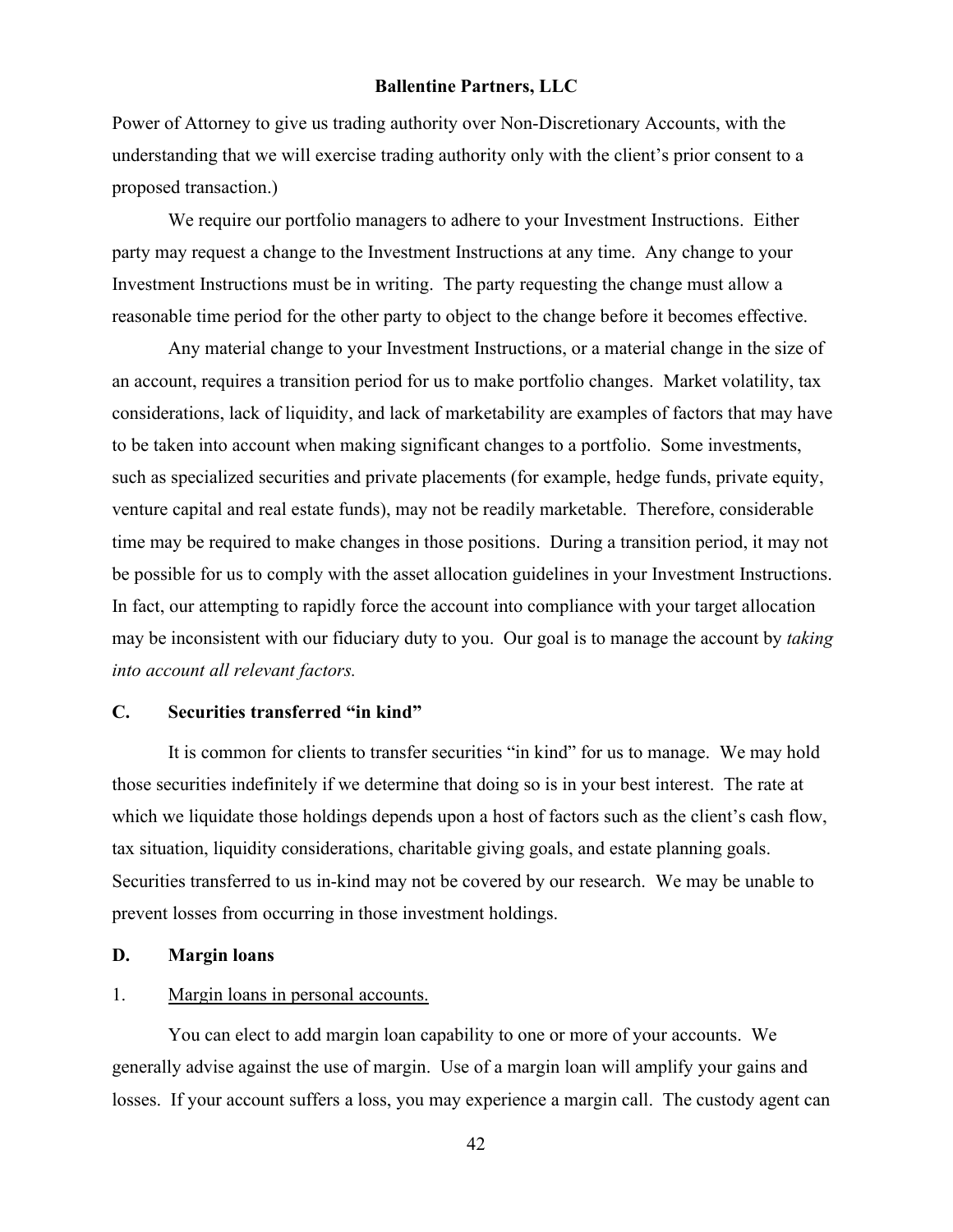force you to sell securities to reduce your loan. Margin calls tend to occur during market corrections, just when selling may to be to your disadvantage.

There are two ways to set up margin: (1) placing the margin loan balance in a separate account (a "debt account"), or (2) embedding it in one of your existing accounts (a "collateralized account"). If you set up a separate account for the margin loan balance, then:

- the margin loan can be secured by assets in multiple accounts; and
- it will be much easier for us to exclude the influence of your margin loan on your investment returns.

When an account has margin loan capability, any cash withdrawal exceeding the available cash balance in that account will create a margin loan balance or increase an existing balance. When the margin loan balance is embedded in an existing account, any cash deposits into that account may or may not automatically reduce the outstanding balance, depending upon how the loan is set up. There is no automated cash transfer function between accounts. Thus, you might have cash in one account with a simultaneous margin loan balance in another account. If you opt for quarterly pay-down, we may use available cash in linked accounts to reduce the margin loan balance during a quarterly portfolio review cycle. When exercising our discretion, we consider a variety of factors such as borrowing costs, taxes, transaction costs, your cash flow, and the risks of borrowing. If, on the other hand, you opt to control pay-down, we will let cash accumulate in your linked accounts until you instruct us to use all or a portion of that cash to reduce the margin loan balance.

As we explain in Item 5.A, if your fee is based on assets under our management, we calculate our fee on the gross value of your assets. If you elect to have our fee paid by automatic withdrawal from one of your investment accounts (which is the choice most clients make), our fee will increase your margin loan balance if there is insufficient cash on hand to pay our fee.

### 2. Margin loans used to facilitate trading of public securities.

We frequently use margin loans to facilitate trading of public securities. For example, if we decide to sell an ETF and use the proceeds of the sale to purchase shares of a mutual fund, we enter both trades on the same day. The ETF sale requires two days to settle, while the mutual fund purchase requires only one day to settle. Therefore, your account will have a cash deficit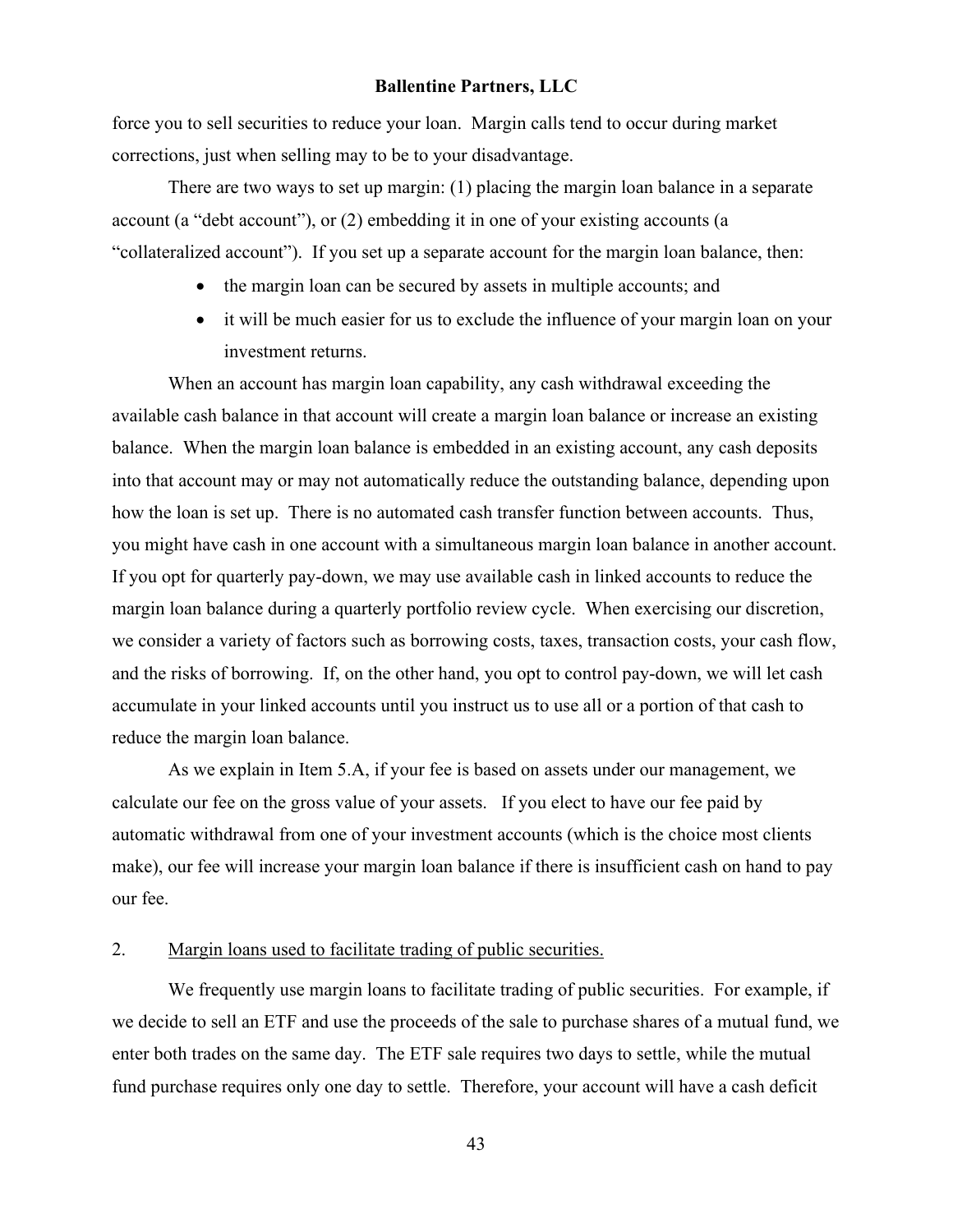funded with a margin loan until the ETF sale settles. When the ETF sale settles, the margin loan will be paid off.

#### 3. Margin loans in private funds to smooth cash flow.

Private funds may use short-term borrowing to smooth cash flows during the capital call phase of the fund. Such loans are intended to be repaid in less than one year as capital calls arrive in the fund. Our Affiliated Funds may employ debt in this manner. Please refer to each fund's offering documents for additional information.

## 4. Margin loans in private funds to boost investment returns.

Some private investments use debt to amplify investment returns. Such loans may remain in place for years and may represent a significant percentage of the fund's total investment capital. Borrowing amplifies both positive and negative returns. In a severe down market, the fund may break its loan covenants, the lender may foreclose on the fund's assets, and investors may experience total loss of their investments in the fund. The private placement memorandum or other offering documents of a fund will provide you with complete information about loans used to amplify investment returns. Our Affiliated Funds may employ debt in this manner. Please refer to each fund's offering documents for additional information.

# **Item 17. Voting client securities; our proxy voting policy**

Generally, we do not vote proxies or respond to class action lawsuits. Our clients retain the right to vote when a shareholder vote is required, and our clients decide how to respond to class action lawsuits related to securities they own. Voting is optional; you are not required to vote. Your custody agent will provide you with proxy voting and shareholder class action documents.

Some of our sub-advisors may vote proxies and respond to class action lawsuits on behalf of clients. In that event, a sub-advisor is required by SEC rules to vote in a manner consistent with serving clients in a fiduciary capacity, and to maintain appropriate records. You have the option of retaining voting rights with respect to securities held in your account managed by a sub-advisor, if you wish to do so. Unless you retain the power to vote, we have the power to delegate our voting powers to sub-advisors.

If we agree to vote proxies and respond to class action lawsuits for you, and you have so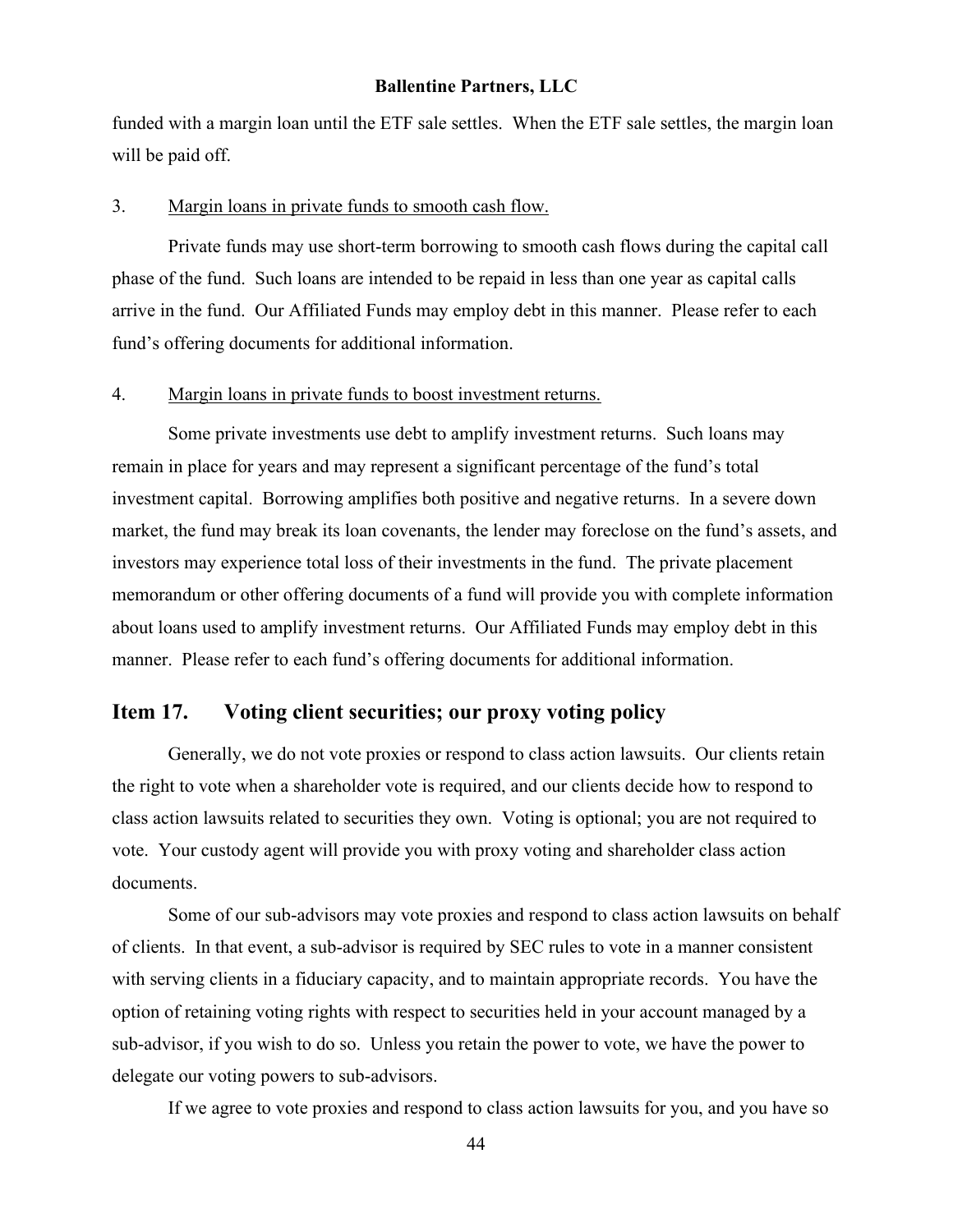instructed your custody agent, the custody agent will send proxy voting and class action documents to us instead of you. We will exercise our powers in your best interests. Since we have no interest in any company we invest in, it is unlikely that we will have any conflict of interest. If we do have a conflict of interest, we will disclose it to you. Upon request, we will disclose how we voted your securities. Our policy is to vote in favor of proposals supported by management, unless we determine that is not your best interests, or you specifically instruct us to vote in some other manner.

We will be glad to address any questions you may have about proxy voting procedures and responding to class action lawsuits.

## **Item 18. Financial information**

We have no financial conditions that are likely to prevent us from meeting our contractual commitments to our clients.

## **Item 19. Your questions**

We welcome your questions about any aspect of our practice. Please feel free to contact us with any questions you may have.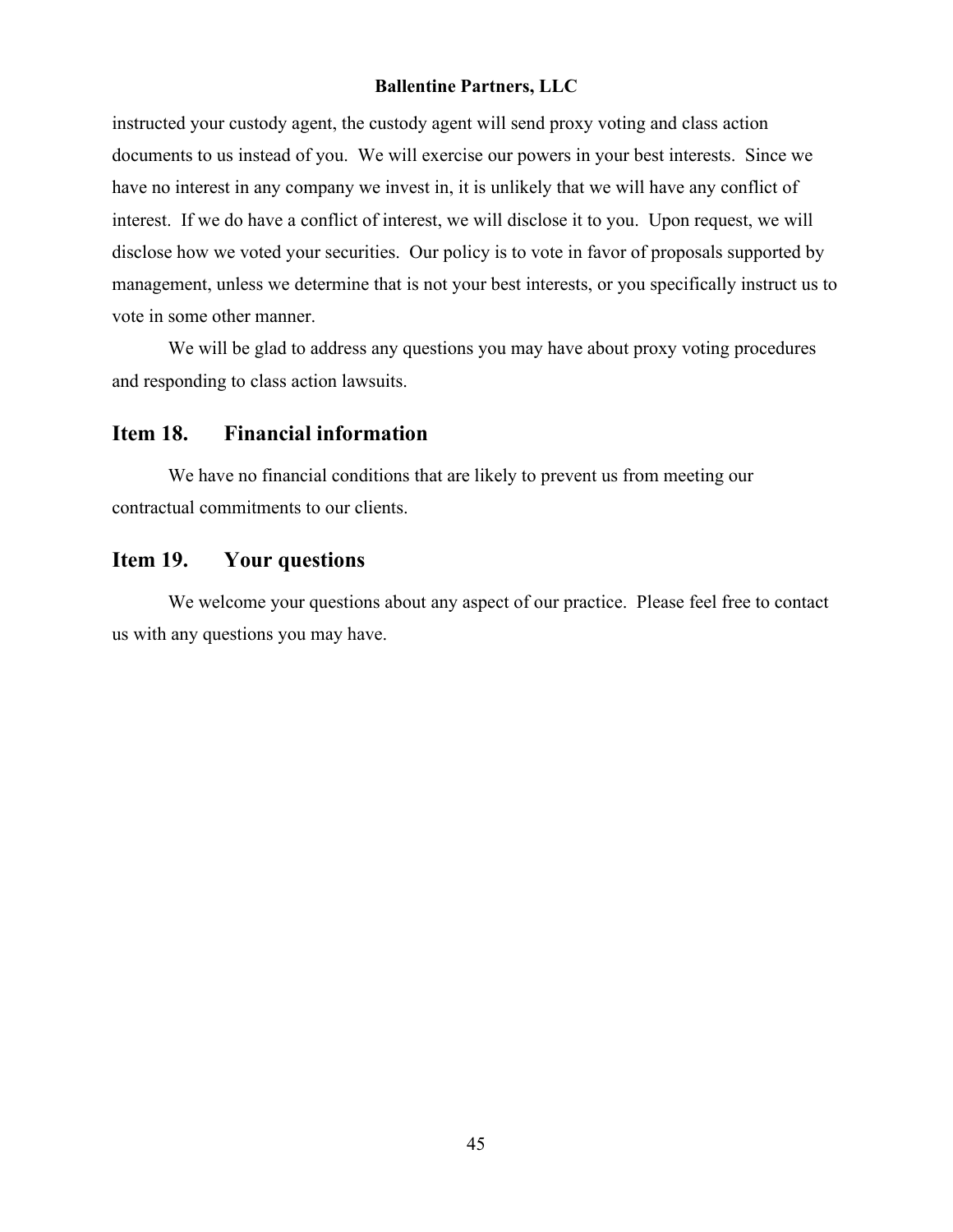# **Glossary of Investment Risks**

Following is a description of various types of investment risk. The risks are listed alphabetically, and we provide a brief description.

| <b>Risk</b>                           | <b>Description</b>                                                                                                                                                                                                                                                                                                                                                                                                                                                                                                                                                                                                             |  |  |  |
|---------------------------------------|--------------------------------------------------------------------------------------------------------------------------------------------------------------------------------------------------------------------------------------------------------------------------------------------------------------------------------------------------------------------------------------------------------------------------------------------------------------------------------------------------------------------------------------------------------------------------------------------------------------------------------|--|--|--|
| Business risk                         | The risk of doing business in a particular industry or environment is<br>called business risk. Consider the Gulf of Mexico oil spill of 2010 and<br>its impact on the drilling industry. Companies that had nothing to do<br>with the spill lost a considerable portion of their value.                                                                                                                                                                                                                                                                                                                                        |  |  |  |
| Counter-party risk                    | The possibility that some or all your capital will be lost because a bank<br>or other financial intermediary will not be able to fulfill its contractual<br>obligations to you. Many types of investments involve counter-party<br>risk, including, for example, Exchange Traded Notes (ETNs), derivative<br>contracts, options, and futures.                                                                                                                                                                                                                                                                                  |  |  |  |
| Credit risk                           | The possibility that the financial condition of an organization will<br>deteriorate after a security has been issued. Because investors perceive<br>that the borrower is less credit-worthy than before, the prices of all<br>securities issued by the borrower will decline in value.                                                                                                                                                                                                                                                                                                                                         |  |  |  |
| Creditor failure risk                 | The risk that a lender upon whom your investment depends for a<br>mortgage or other loan will experience financial pressures that cause it<br>to demand immediate repayment of a loan, or refuse to advance funds<br>on a line of credit that a company needs for operations. This happened<br>during the banking crises of the late $1980s$ and $2008 - 2009$ .                                                                                                                                                                                                                                                               |  |  |  |
| Default risk                          | The possibility that a borrower will default on an obligation. This risk<br>applies to bonds and other debt instruments, options, futures and other<br>types of derivatives. For example, a bond issuer may fail to make<br>interest payments when due and may fail to repay your principal when<br>the bond matures.                                                                                                                                                                                                                                                                                                          |  |  |  |
| Exchange rate risk<br>(currency risk) | The risk of loss due to a decline in the relative value of the currency<br>upon which your investment depends. For example, if you purchase<br>stocks of companies in the Euro zone, and the Euro declines in value<br>relative to the U.S. dollar, your investment performance will reflect that<br>loss when your performance is measured in U.S. dollars. Similarly, if<br>you have an obligation that must be paid in another currency, and that<br>currency appreciates relative to the U.S. dollar, then you will experience<br>an increase in the size of the obligation, when its size is measured in<br>U.S. dollars. |  |  |  |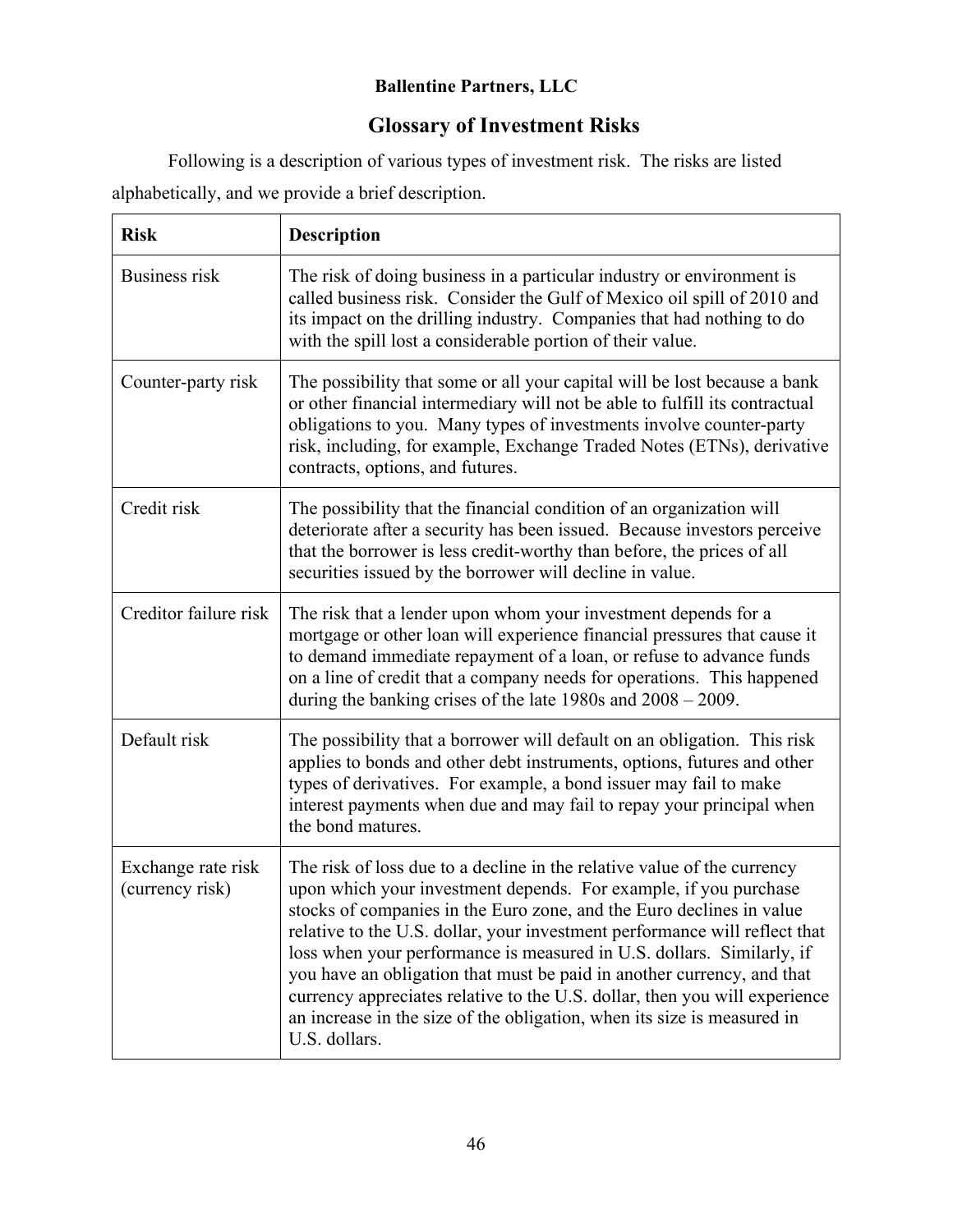| <b>Risk</b>                              | <b>Description</b>                                                                                                                                                                                                                                                                                                                                                                                                                                                                                      |
|------------------------------------------|---------------------------------------------------------------------------------------------------------------------------------------------------------------------------------------------------------------------------------------------------------------------------------------------------------------------------------------------------------------------------------------------------------------------------------------------------------------------------------------------------------|
| Forced sale risk                         | The risk that an investment is liquidated involuntarily due to a company<br>takeover, fund closure, or redemption by the issuer. This risk applies to<br>bonds that have call features, hedge funds, and many other investments.<br>This risk also applies to any investment account that has a margin loan<br>associated with it.                                                                                                                                                                      |
| Government seizure<br>of your investment | Governments sometimes seize the capital of private investors. In 2013,<br>private investors holding deposits in Cypriot banks were confronted<br>with this risk. In the 1930s, the U.S. required citizens holding gold to<br>sell their holdings to the government at an artificially low price.                                                                                                                                                                                                        |
| Inflation risk                           | The chance the money you have invested will decline in real value due<br>to inflation.                                                                                                                                                                                                                                                                                                                                                                                                                  |
| Insurance failure<br>risk                | The possibility that an insurance arrangement that is supposed to protect<br>an investment will fail to perform as expected or will completely fail.<br>For example, many municipal bonds are insured with respect to their<br>interest and principal payments. Municipal bankruptcies on a large<br>scale might stress the insurance arrangements to the point of failure.<br>Municipal bond insurance does not protect your investment from loss<br>unless the issuer actually defaults.              |
| Interest rate risk                       | Bonds and other securities that are dependent upon interest payments<br>lose value when market interest rates increase, or when a change in the<br>credit quality of a particular issuer causes investors to demand a higher<br>interest rate for lending to that issuer. All debt instruments are exposed<br>to this risk. Long-term bonds are most exposed.                                                                                                                                           |
| Leverage<br>(borrowing)                  | Many investments, such as real estate, private equity, hedge funds, and<br>energy funds involve borrowing to augment the amount of capital<br>available for investment. In some funds, the amount borrowed may be<br>several times the total amount of cash paid into the fund by investors.<br>Borrowing is often referred to as "leverage".                                                                                                                                                           |
|                                          | Borrowing for any type of investment increases the risk associated with<br>that investment. The greater the borrowing, the greater the risk of loss.<br>Borrowing also increases the price volatility of an investment. For<br>example, an investment made with a combination of 50% cash and 50%<br>debt will be about twice as volatile as a similar investment made with<br>no debt. You should not make any investment involving leverage<br>unless you are sure you understand the risks involved. |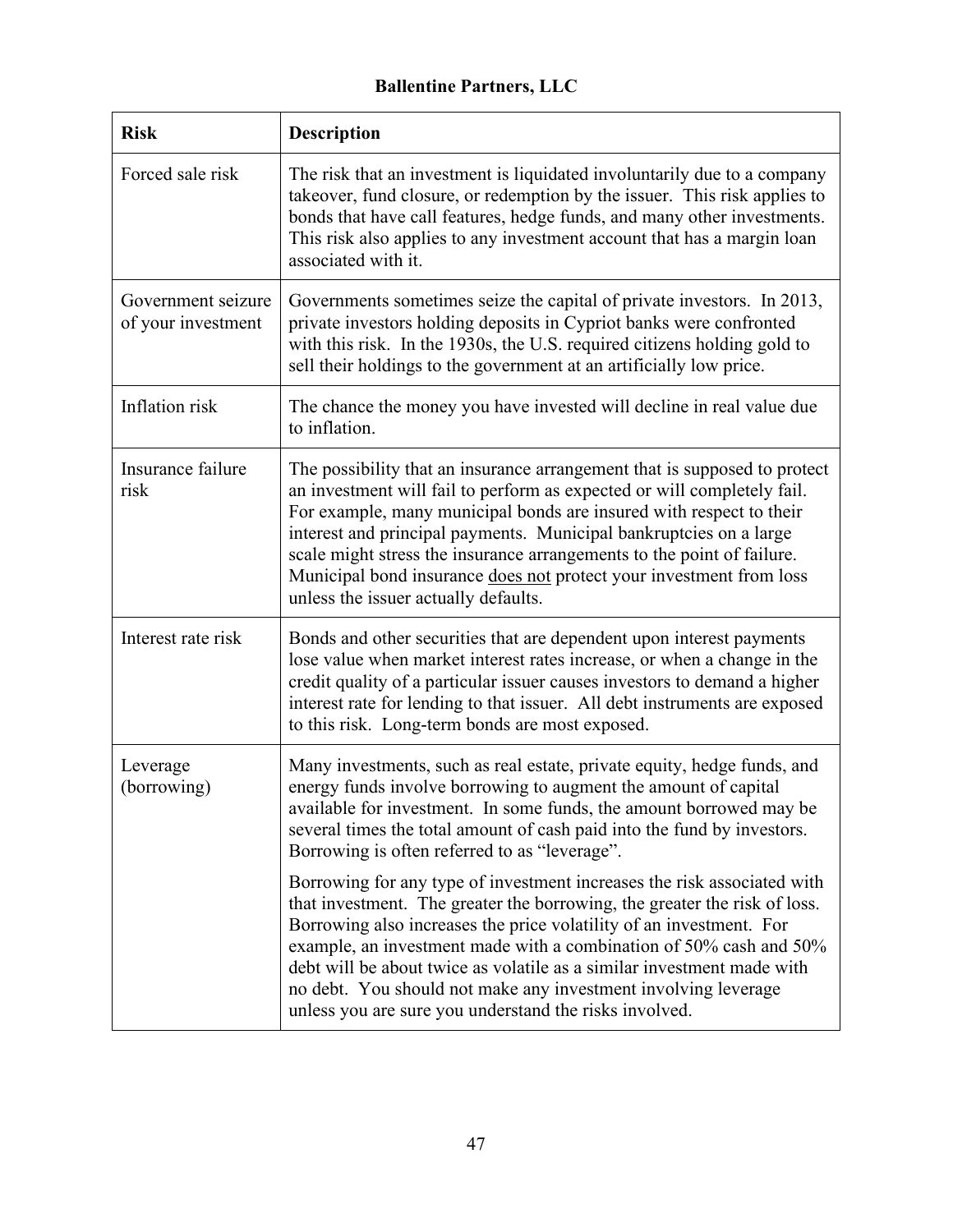| <b>Risk</b>                      | <b>Description</b>                                                                                                                                                                                                                                                                                                                                                                                                                                                                                                                                                                                                       |
|----------------------------------|--------------------------------------------------------------------------------------------------------------------------------------------------------------------------------------------------------------------------------------------------------------------------------------------------------------------------------------------------------------------------------------------------------------------------------------------------------------------------------------------------------------------------------------------------------------------------------------------------------------------------|
| Liquidity risk                   | The possibility you won't be able to sell or convert a security into cash<br>when you need the money or simply want to remove the security from<br>your portfolio. When liquidity risk strikes, it may not be possible to<br>find a buyer at any price, or only at a price that is a steep discount from<br>the value you expected to receive.                                                                                                                                                                                                                                                                           |
| Litigation risk                  | Investors in private investments can be sued by their partners for undue<br>enrichment if the investment manager fails to manage the investment in<br>the best interests of all the investors. The classic example of this was<br>the Madoff affair when investors who received substantial distributions<br>from Madoff's fund were sued for recovery of those distributions.<br>There are other recent instances when investors have been sued by other<br>investors.                                                                                                                                                  |
| Market failure risk              | The risk that a market will simply cease to function. The U.S. securities<br>markets closed for a period following the 2001 attack on the World<br>Trade Center. The market for many types of fixed income securities<br>suddenly failed in 2008 with little or no warning. Money market funds<br>are generally regarded as very safe. But, in 2008 government<br>intervention was required to prevent money market funds from failing.<br>When a market fails, securities that have traded in that market usually<br>become very illiquid, and they lose a significant portion of their value.<br>(See liquidity risk.) |
| Market risk                      | The likelihood that a broad investment market, such as the bond or<br>stock market, will decline in value, taking the value of your investments<br>with it.                                                                                                                                                                                                                                                                                                                                                                                                                                                              |
| Political risk<br>(country risk) | Political instability or a political change that investors believe will result<br>in damage to a region's economy can cause investments to lose value.<br>Political risk is a factor in the U.S. federal government and in individual<br>states within the U.S.                                                                                                                                                                                                                                                                                                                                                          |
| Principal risk                   | The chance that your original investment will decline in value or be lost<br>entirely due to a problem that was specific to a security you purchased.<br>(As opposed to a loss due to a general market decline or interest rate<br>risk.)                                                                                                                                                                                                                                                                                                                                                                                |
| Regulatory risk                  | The risk of a regulatory change that could adversely affect an<br>investment. This includes a wide range of factors such as unfavorable<br>changes in environmental laws, laws that restrict international capital<br>movements, and new rules that restrict activity in certain industries.                                                                                                                                                                                                                                                                                                                             |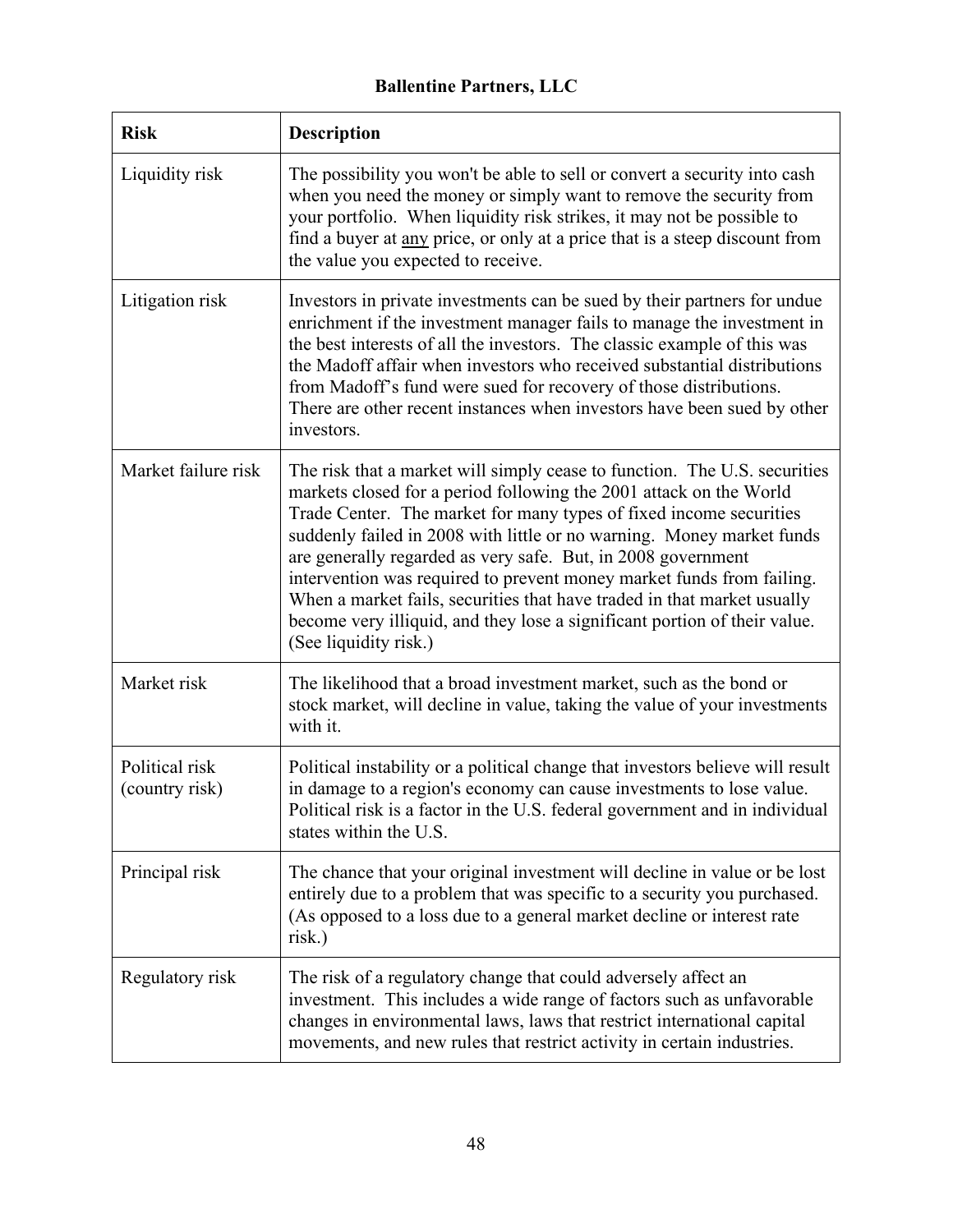| <b>Risk</b>               | <b>Description</b>                                                                                                                                                                                                                                                                                                                                                                                                                                                                                              |
|---------------------------|-----------------------------------------------------------------------------------------------------------------------------------------------------------------------------------------------------------------------------------------------------------------------------------------------------------------------------------------------------------------------------------------------------------------------------------------------------------------------------------------------------------------|
| Reinvestment risk         | The risk that cash distributions will not be reinvested, or cannot be<br>reinvested at the same rate as before, so that the return you were<br>expecting is not actually achieved. Many types of investments are<br>exposed to this risk. Bonds, for example, are exposed to reinvestment<br>risk.                                                                                                                                                                                                              |
| Sovereign default<br>risk | The possibility that a sovereign country may default on its debt. For<br>example, in 2012 Greece defaulted on its sovereign debt. When a<br>sovereign default occurs, the damage may result in contagion that<br>affects financial markets and instruments far beyond the site of the<br>default. The world financial markets are very complex, and there are<br>many connections between the various markets.                                                                                                  |
|                           | As illustrated by Greece's default in 2012, investors may be forced to<br>accept a negotiated solution that they do not want, and that they have<br>had no role in crafting. Also, there is no assurance that credit default<br>agreements or other forms of insurance will perform as expected.                                                                                                                                                                                                                |
|                           | Sovereign default risk is extremely dangerous because it can trigger<br>many other risks, such as collapse of the value of currency,<br>hyperinflation, bank failures, bond and equity market failures, political<br>risk, etc. etc. It can also occur quite suddenly.                                                                                                                                                                                                                                          |
| Tax risk                  | The possibility that tax rates will change in a manner that will cause an<br>investment to lose value because investors perceive that its after-tax<br>return is not as attractive as before. For example, the interest rates for<br>municipal (i.e., tax-exempt) bonds tend to change in relation to the<br>interest rates for taxable bonds. The relationship between the interest<br>rates changes as the tax rate changes. But, the tax rate is just one of<br>several factors affecting this relationship. |
| Timing risk               | The risk of buying or selling an investment at an inappropriate time.<br>Consider the investors who sold their stocks at the market bottom in<br>March of 2009 because they could no longer endure the pain of losses.<br>March 2009 turned out to be the turnaround point.                                                                                                                                                                                                                                     |
| Theft                     | Investment assets can be stolen through fraudulent wire transfers,<br>successful hacking of log-in credentials, and various other means.<br>Digital asset deposits have been stolen through hacking of custody<br>platforms that specialize in holding digital asset accounts.                                                                                                                                                                                                                                  |